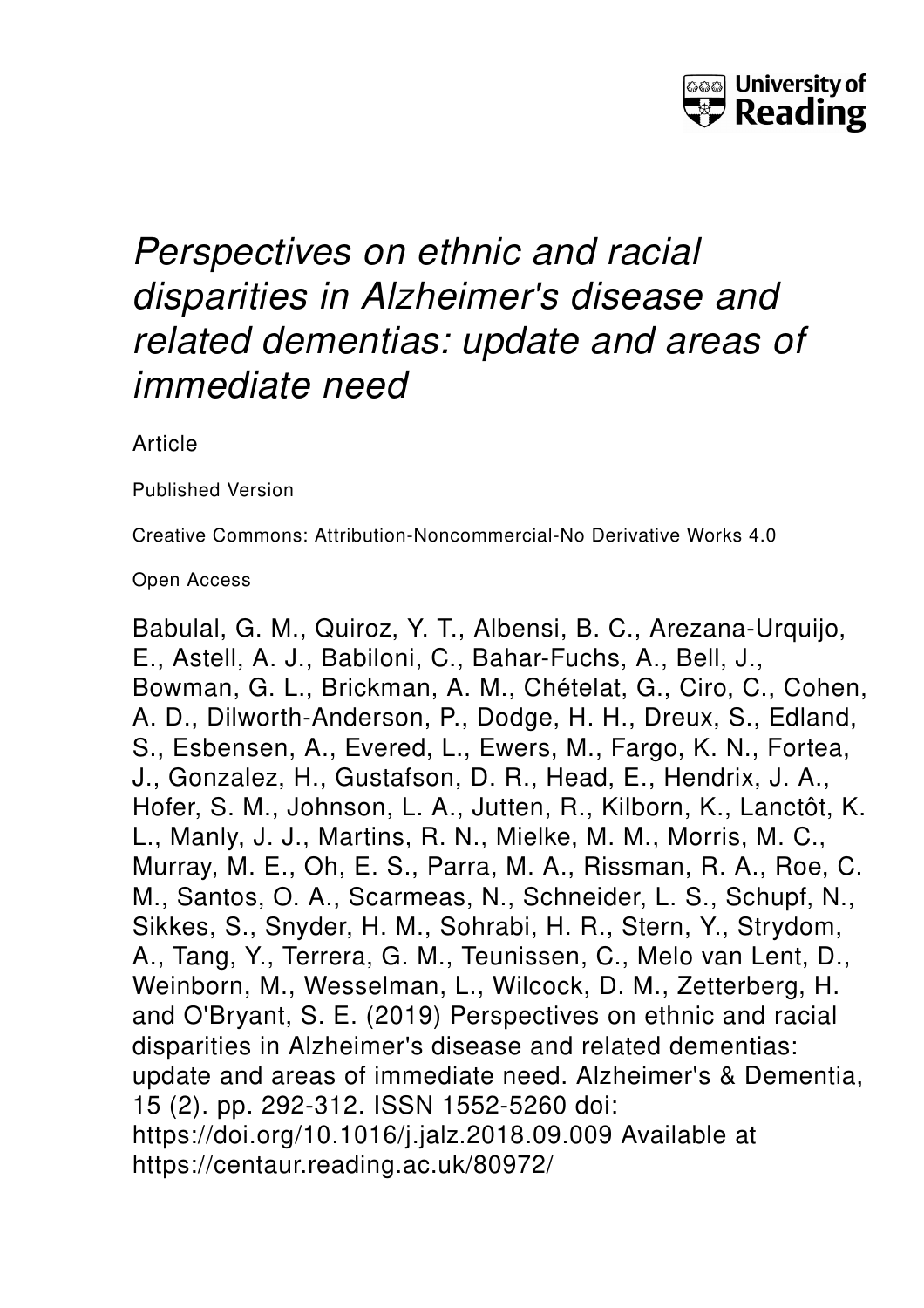

It is advisable to refer to the publisher's version if you intend to cite from the work. See [Guidance on citing.](http://centaur.reading.ac.uk/71187/10/CentAUR%20citing%20guide.pdf)

To link to this article DOI: http://dx.doi.org/10.1016/j.jalz.2018.09.009

Publisher: Elsevier

All outputs in CentAUR are protected by Intellectual Property Rights law, including copyright law. Copyright and IPR is retained by the creators or other copyright holders. Terms and conditions for use of this material are defined in the [End User Agreement.](http://centaur.reading.ac.uk/licence)

# [www.reading.ac.uk/centaur](http://www.reading.ac.uk/centaur)

### **CentAUR**

Central Archive at the University of Reading

Reading's research outputs online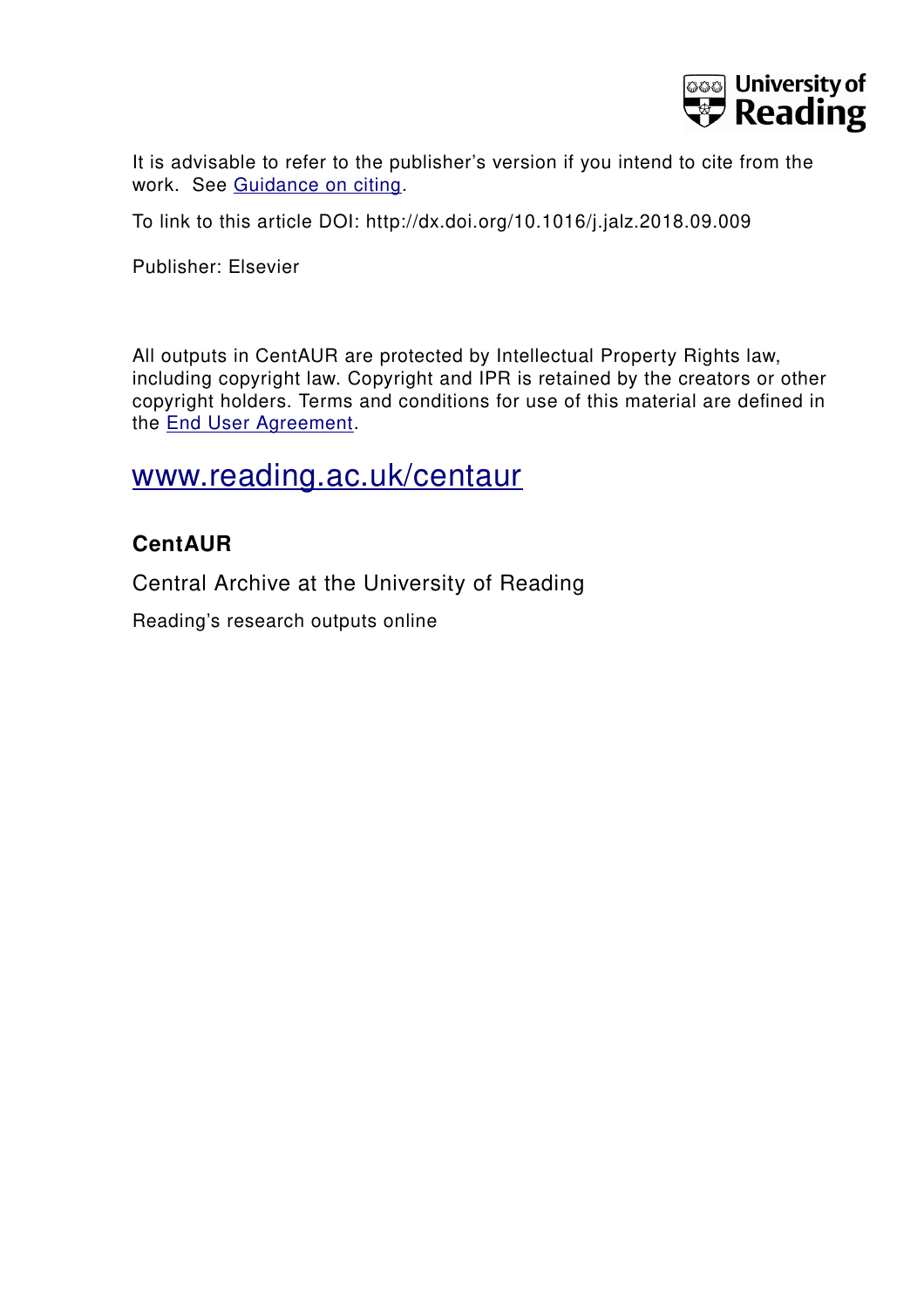

[Alzheimer's & Dementia 15 \(2019\) 292-312](https://doi.org/10.1016/j.jalz.2018.09.009)



Perspective

## Perspectives on ethnic and racial disparities in Alzheimer's disease and related dementias: Update and areas of immediate need

Ganesh M. Babulal<sup>a, 1</sup>, Yakeel T. Quiroz<sup>b,c, 1</sup>, Benedict C. Albensi<sup>d,e</sup>, Eider Arenaza-Urquijo<sup>f</sup>, Arlene J. Astell<sup>g,h</sup>, Claudio Babiloni<sup>i,j</sup>, Alex Bahar-Fuchs<sup>k</sup>, Joanne Bell<sup>1</sup>, Gene L. Bowman<sup>m,n</sup>, Adam M. Brickman<sup>o</sup>, Gaël Chételat<sup>p</sup>, Carrie Ciro<sup>q</sup>, Ann D. Cohen<sup>r</sup>, Peggye Dilworth-Anderson<sup>s</sup>, Hiroko H. Dodge<sup>t</sup>, Simone Dreux<sup>u</sup>, Steven Edland<sup>v</sup>, Anna Esbensen<sup>[w](#page-3-0)</sup>, Lisbeth Evered<sup>[x](#page-3-0)</sup>, Michael Ewers<sup>[y](#page-3-0)</sup>, Keith N. Fargo<sup>[z](#page-3-0)</sup>, Juan Fortea<sup>[aa](#page-3-0),[bb](#page-3-0)</sup>, Hector Gonzalez<sup>cc</sup>, Deborah R. Gustafson<sup>dd</sup>, Eli[z](#page-3-0)abeth Head<sup>ee</sup>, James A. Hendrix<sup>z</sup>, Scott M. Hofer<sup>[ff](#page-3-0)</sup>, Leigh A. Johnson<sup>gg</sup>, Roos Jutten<sup>hh</sup>, Kerry Kilborn<sup>ii</sup>, Krista L. Lanctôt<sup>jj</sup>, Jennifer J. Manly<sup>o</sup>, Ralph N. Martins<sup>kk</sup>, Michelle M. Mielke<sup>[ll,mm](#page-3-0)</sup>, Martha Clare Morris<sup>nn</sup>, Melissa E. Murray<sup>[oo](#page-3-0)</sup>, Esther S. Oh<sup>pp</sup>, Mario A. Parra<sup>qq,rr,ss</sup>, Robert A. Rissman<sup>tt</sup>, Catherine M. Roe<sup>a</sup>, Octavio A. Santos<sup>[uu](#page-3-0)</sup>, Nikolaos Scarmeas<sup>o,vv</sup>, Lon S. Schneider<sup>ww</sup>, Nicole Schupf<sup>xx</sup>, Sietske Sikkes<sup>yy</sup>, Heather M. Snyder<sup>[z](#page-3-0)</sup>, Hamid R. Sohrabi<sup>kk</sup>, Yaakov Stern<sup>[zz](#page-3-0),aaa</sup>, Andre Strydom<sup>bbb</sup>, Yi Tang<sup>ecc</sup>, Graciela Muniz Terrera<sup>[ddd](#page-3-0)</sup>, Charlotte Teunissen<sup>eee</sup>, Debora Melo van Lent<sup>[fff](#page-3-0)</sup>, Michael Weinborn<sup>kk</sup>, Linda Wesselman<sup>[ggg](#page-3-0)</sup>, Donna M. Wilcock<sup>eee</sup>, Henrik Zetterberg<sup>hhh,iii,jjj,kkk</sup>, Sid E. O'Bryant<sup>gg,\*</sup>, on behalf of the International Society to Advance Alzheimer's Research and Treatment, Alzheimer's Association

a<br>
a Department of Neurology and Knight Alzheimer's Disease Research Center, Washington University School of Medicine, St. Louis, MO, USA<br>
<sup>b</sup> Department of Brushistry, Massachusetts Canaral Hespital, Harvard Medical Schoo  $^{b}$ Department of Psychiatry, Massachusetts General Hospital, Harvard Medical School, Boston, MA, USA c Department of Neurology, Massachusetts General Hospital, Harvard Medical School, Boston, MA, USA

d<br>
Division of Neurodegenerative Disorders, St. Boniface Hospital Albrechtsen Research Centre, Winnipeg, Manitoba, Canada<br>
e Denastment of Pharmacology & Therapautics, University of Manitoba, Winnipeg, Manitoba, Canada

 $e^e$ Department of Pharmacology & Therapeutics, University of Manitoba, Winnipeg, Manitoba, Canada

<sup>f</sup>Department of Radiology, Mayo Clinic, Rochester, MN, USA

<sup>g</sup> Department of Occupational Sciences & Occupational Therapy, University of Toronto, CA  $h$  School of Peychology and Clinical Language Sciences, University of Peading, UK

 ${}^h$ School of Psychology and Clinical Language Sciences, University of Reading, UK

<sup>i</sup>Department of Physiology and Pharmacology "V. Erspamer", Sapienza University of Rome, Rome, Italy

j Department of Neuroscience, IRCCS-Hospital San Raffaele Pisana of Rome and Cassino, Rome and Cassino, Italy

<sup>k</sup> Academic Unit for Psychiatry of Old Age, Department of Psychiatry, the University of Melbourne, Australia<br><sup>1</sup>Syneos Haelth Wilmington, N.C. USA

Syneos Health, Wilmington, NC, USA<br>Nutrition and Brain Health Laboratory, Nestlé Institute of Health Sciences, Lausanne, Switzerland "<br>Dapartment of Naurology, Layton Aging & Alebeimar's Disease Center Orgaen Health & Scie

Department of Neurology, Layton Aging & Alzheimer's Disease Center, Oregon Health & Science University, Portland, OR, USA

<sup>o</sup>Taub Institute for Research in Alzheimer's Disease and the Aging Brain, The Gertrude H. Sergievsky Center, Department of Neurology, Columbia University,

New York, NY, USA<br>PInserm, Inserm UMR-S U1237, Université de Caen-Normandie, GIP Cyceron, Caen, France<br>PDapartment of Occupational Therapy Education, University of Kansas Medical Center Kansas City

 ${}^{q}$ Department of Occupational Therapy Education, University of Kansas Medical Center, Kansas City, KS, USA

Department of Psychiatry, University of Pittsburgh School of Medicine, Pittsburgh, PA, USA

<sup>s</sup>Gillings School of Global Public Health, University of North Carolina Chapel Hill, NC, USA<sup>t</sup><br>Congriment of Neurology, Layton Aging and Alzheimar's Disease Center Oregon Health & Science University

<sup>1</sup>Department of Neurology, Layton Aging and Alzheimer's Disease Center, Oregon Health & Science University, Portland, OR, USA

"Undergraduate Program of History and Science, Harvard College, Cambridge, MA, USA<br>"Department of Family Medicine and Bublic Health University of California, San Diego, CA

 $v$ Department of Family Medicine and Public Health, University of California, San Diego, CA, USA

1 Denotes co-first authors.

\*Corresponding author. Tel.:  $+1$  817-735-2962; Fax:  $+1$  817-735-0628.

E-mail address: [sid.obryant@unthsc.edu](mailto:sid.obryant@unthsc.edu)

<https://doi.org/10.1016/j.jalz.2018.09.009>

1552-5260/ 2018 The Authors. Published by Elsevier Inc. on behalf of the Alzheimer's Association. This is an open access article under the CC BY-NC-ND license ([http://creativecommons.org/licenses/by-nc-nd/4.0/\)](http://creativecommons.org/licenses/by-nc-nd/4.0/).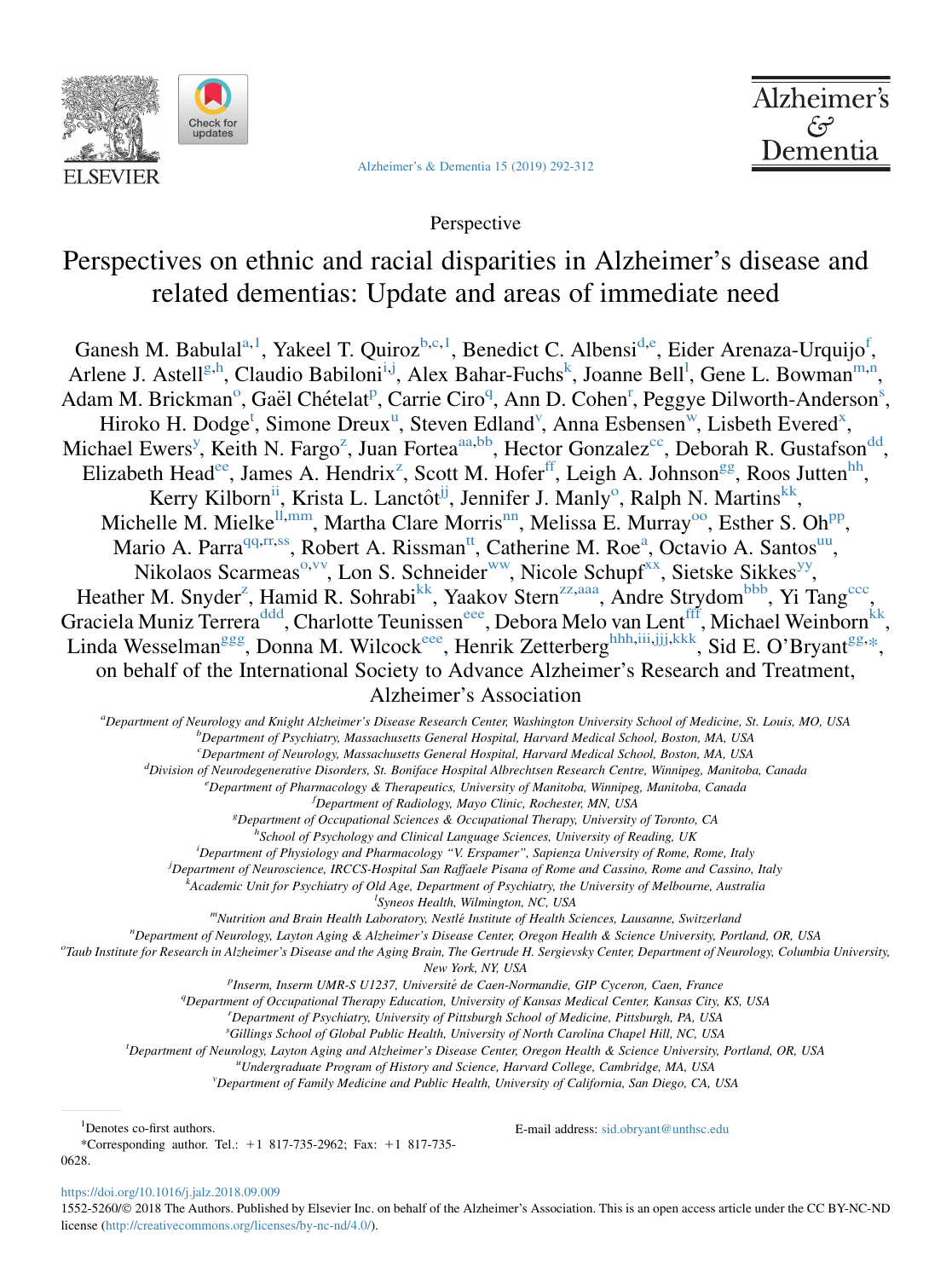<span id="page-3-0"></span>wDepartment of Pediatrics, University of Cincinnati College of Medicine & Division of Developmental and Behavioral Pediatrics, Cincinnati Children's Hospital Medical Center, Cincinnati, OH, USA

 $X^x$ Melbourne Medical School, University of Melbourne, Australia <sup>y</sup>Institute for Stroke and Dementia Research, Klinikum der Universität München, Munich, Germany Medical & Scientific Relations, Alzheimer's Association, Chicago, IL, USA aaMemory Unit, Department of Neurology, Hospital de la Santa Creu i Sant Pau, Biomedical Research Institute Sant Pau, Universitat Autònoma de Barcelona, Barcelona, Spain<br><sup>bb</sup>Barcelona Down Medical Center, Fundació Catalana de Síndrome de Down, Barcelona, Spain <sup>cc</sup>Department of Neurosciences and Shiley-Marcos Alzheimer's Disease Research Center, University of San Diego, CA, USA<br><sup>dd</sup>Department of Neurology, Section for NeuroEpidemiology, State University of New York – Downstate M  $^{ff}$ Adult Development and Aging, University of Victoria, British Columbia, CA, USA <sup>gg</sup>Department of Pharmacology & Neuroscience, University of North Texas Health Science Center, Fort Worth, TX, USA hhVU University Medical Center, Department of Neurology, Amsterdam Neuroscience, Amsterdam, the Netherlands<br>iiDepartment of Psychology, University of Glasgow, Glasgow, Scotland, UK <sup>jj</sup>Sunnybrook Research Institute of Psychiatry and Pharmacology, University of Toronto, Toronto, ON, Canada <sup>kk</sup>Aging and Alzheimer's Disease, School of Medical and Health Sciences, Edith Cowan University, Joondalup, Australia<br><sup>ll</sup>Department of Epidemiology, Mayo Clinic, Rochester, MN, USA mm Department of Neurology, Mayo Clinic, Rochester, MN, USA nnDepartment of Internal Medicine, Rush University, Chicago, IL, USA <sup>oo</sup>Department of Neuroscience, Mayo Clinic, Jacksonville, FL, USA<br><sup>PP</sup>Department of Medicine, Johns Hopkins University School of Medicine, Baltimore, MD, USA<br><sup>99</sup>School of Social Sciences, Department of Psychology, Heriot <sup>rr</sup>Universidad Autónoma del Caribe, Barranquilla, Colombia <sup>58</sup>Neuroprogressive and Dementia Network, UK<br><sup>*a*</sup>Department of Neurosciences, University of California San Diego School of Medicine, CA, USA<br><sup>44</sup> *<sup>44</sup>Department of Psychiatry and Psychology, Mayo Clinic, Jacksonville, F* <sup>vy</sup>Aiginition Hospital, 1st Neurology Clinic, Department of Social Medicine, Psychiatry and Neurology, National and Kapodistrian University of Athens, Athens, Greece<br>wwDepartment of Psychiatry and The Behavioral Sciences, University of Southern California, CA, USA<br>xxDepartment of Epidemiology, Mailman School of Public Health Columbia University, New York, NY, USA yyMassachusetts General Hospital, Department of Neurology, Boston, MA, USA<br><sup>zz</sup>Department of Neurology, Columbia University, New York, NY, USA<br><sup>aaa</sup>Department of Psychiatry, Columbia University, New York, NY, USA bbb Department of Forensic and Neurodevelopmental Science, Institute of Psychiatry Psychology and Neuroscience, King's College London, London, UK<br><sup>ccc</sup>Department of Neurology, Xuan Wu Hospital, Capital Medical University, Amsterdam, the Netherlands fffDepartment of Clinical Research, German Center for Neurodegenerative Diseases (DZNE), Bonn, Germany gggVrije Universiteit Amsterdam, Amsterdam, the Netherlands  $^{hhh}$ UK Dementia Research Institute at UCL, London, UK iiiDepartment of Molecular Neuroscience, UCL Institute of Neurology, Queen Square, London, UK Clinical Neurochemistry Laboratory, Sahlgrenska University Hospital, Mölndal, Sweden <sup>ijj</sup> Clinical Neurochemistry Laboratory, Sahlgrenska University Hospital, Mölndal, Sweden<br>Bepartment of Psychiatry and Neurochemistry, I

Mölndal, Sweden

| Abstract  | Alzheimer's disease and related dementias (ADRDs) are a global crisis facing the aging popula-<br>tion and society as a whole. With the numbers of people with ADRDs predicted to rise dramatically<br>across the world, the scientific community can no longer neglect the need for research focusing on<br>ADRDs among underrepresented ethnoracial diverse groups. The Alzheimer's Association Interna-<br>tional Society to Advance Alzheimer's Research and Treatment (ISTAART; alz.org/ISTAART) com-<br>prises a number of professional interest areas (PIAs), each focusing on a major scientific area<br>associated with ADRDs. We leverage the expertise of the existing international cadre of ISTAART<br>scientists and experts to synthesize a cross-PIA white paper that provides both a concise "state-of-<br>the-science" report of ethnoracial factors across PIA foci and updated recommendations to address<br>immediate needs to advance ADRD science across ethnoracial populations.<br>© 2018 The Authors. Published by Elsevier Inc. on behalf of the Alzheimer's Association. This is an<br>open access article under the CC BY-NC-ND license (http://creativecommons.org/licenses/by-nc-nd/<br>$4.0/$ ). |
|-----------|----------------------------------------------------------------------------------------------------------------------------------------------------------------------------------------------------------------------------------------------------------------------------------------------------------------------------------------------------------------------------------------------------------------------------------------------------------------------------------------------------------------------------------------------------------------------------------------------------------------------------------------------------------------------------------------------------------------------------------------------------------------------------------------------------------------------------------------------------------------------------------------------------------------------------------------------------------------------------------------------------------------------------------------------------------------------------------------------------------------------------------------------------------------------------------------------------------------------------------|
| Keywords: | Alzheimer's disease; Alzheimer's related dementias; Diversity; Ethnoracial; Underserved; Translational;<br>Ethnicity                                                                                                                                                                                                                                                                                                                                                                                                                                                                                                                                                                                                                                                                                                                                                                                                                                                                                                                                                                                                                                                                                                             |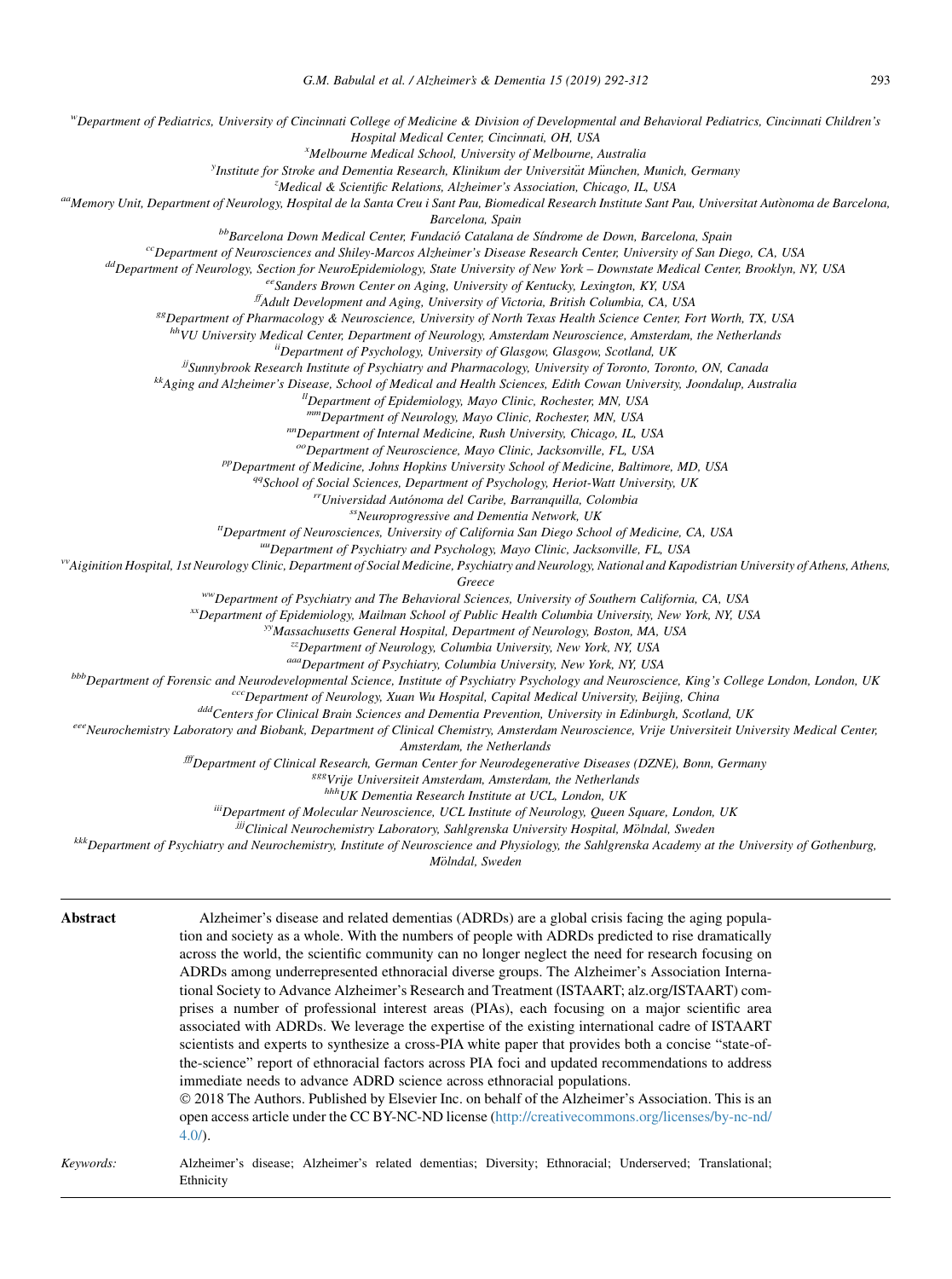#### 1. Introduction

Alzheimer's disease and related dementias (ADRDs) are a global crisis facing the aging population and society as a whole. The number of people aged 65 years and older is more than 35 million in Japan (the world's fastest growing aging population) [\[1,2\],](#page-15-0) approximately 48 million in the United States (U.S.) [\[3\],](#page-16-0) nearly 120 million in China [\[4\],](#page-16-0) and 104 million in India ( $\geq$ 60) [\[5\],](#page-16-0) and these numbers are expected to grow rapidly over the next several decades [\[2–](#page-15-0) [5\]](#page-15-0). With this growth, ADRDs are predicted to become the single greatest challenge facing health care and medical systems across the world  $[6]$ . This includes low- and middle-income countries [\[7\].](#page-16-0) It is anticipated that the nearly 47 million ADRD cases globally will increase by 10 million new cases each year [\[8\]](#page-16-0). Despite the fact that the global population is already ethnically and racially diverse  $[9-11]$ , there remain substantial gaps in the scientific literature regarding the impact of ethnic and racial factors (herein referred to as ethnoracial) on ADRDs.

The extant literature supports the need for additional research into the impact of ethnoracial factors on ADRDs. Ethnoracial factors have been found to be important when considering biological (e.g., genetic, cerebrospinal fluid [CSF], and blood proteomics)  $[12-17]$  and medical risk factors for AD (e.g., hypertension, diabetes, obesity, depression)  $[14,18]$ . These factors may be related to previously demonstrated differences in incidence, timing of diagnosis, clinical presentation, and course of AD between different ethnoracial groups [\[14,19,20\].](#page-16-0) Ethnoracial factors, with regard to perceptions of the normality of cognitive changes [\[21,22\],](#page-16-0) insurance coverage and access to health care  $[17,19]$ , and agreement to participate in clinical trials [\[17,19,23\]](#page-16-0), are also previously documented factors for consideration. Additional factors such as differing emphasis on family and respect for elders are important considerations when seeking to enroll diverse ethnoracial groups into research studies on ADRDs [\[17,21,24\].](#page-16-0) Oftentimes, scientists are not trained to effectively partner with diverse communities to build trust to facilitate recruiting, communicate strategies about health research to study potential participants, and develop culturally informed retention strategies. For example, there are oftentimes few, if any, researchers or staff from underrepresented groups on the research teams [\[25\].](#page-16-0) Study design resources and expertise barriers include insufficient budgets for recruitment costs, limited resources to translate documents or adapt literacy levels, inability to develop relationships with minority phy-sicians [\[26\],](#page-16-0) and limited expertise to culturally tailor and translate study documents. Participant-level barriers, more often cited than those regarding scientists and study design, reflect a myriad of concerns such as mistrust, and limited knowledge about clinical research that affect both recruitment and retention [\[27\]](#page-16-0). These factors are relevant to each topic area covered below. In the U.S., the 2012 National

Alzheimer's Project Act specifically calls for increased enrollment of diverse ethnoracial populations into ADRD research studies.

The Alzheimer's Association International Society to Advance Alzheimer's Research and Treatment (ISTAART; alz.org/ISTAART) comprises a number of Professional Interest Areas (PIAs), each focusing on a major scientific topic associated with ADRDs. These PIAs include leading scientists from across the globe with substantial expertise covering crucial topics for ADRDs. Previous reviews have documented factors contributing to or associated with ethnoracial disparities in ADRD research [\[17,28,29\]](#page-16-0). To expand on prior work on the topic, we leveraged the expertise of an international group of ISTAART scientists to synthesize a cross-PIA white paper to accomplish the following goals:

- 1. Provide a concise "state-of-the-science" report of ethnoracial factors across PIA foci.
- 2. Provide recommendations regarding most immediate needs to advance ADRD science across ethnoracial populations.
- 3. Provide a working model that provides specific key foci for advancing the field of health disparities in ADRDs.

This white paper is organized into the following sections with specific contributions from each ISTAART PIA.

- Factors related to disease detection and biomarkers o Reserve, resilience, and protective factors PIA
	- $\circ$  Diversity and disparities PIA
	- $\circ$  Neuroimaging PIA
	- $\circ$  Electrophysiology PIA
	- o Biofluid-based biomarkers PIA
	- o Immunity and neurodegeneration PIA
- Factors related to interventions and methods
	- o Clinical trials advancement and methods PIA
	- o Nonpharmacological interventions PIA
- Ethnoracial factors related to subjective concerns and affect in ADRDs
	- $\circ$  Subjective cognitive decline PIA
	- $\circ$  Neuropsychiatric syndromes PIA
- Ethnoracial factors related to atypical AD and other ADRDs
	- o Atypical Alzheimer's disease and associated syndromes PIA
	- o Down syndrome and Alzheimer's disease PIA
	- $\circ$  Vascular cognitive disorders PIA
- Other factors related to cognitive impairment and dementia
	- $\circ$  Perioperative cognition and delirium PIA
	- o Nutrition, metabolism, and dementia PIA
	- $\circ$  Technology PIA
- List of recommendations to collectively and collaboratively advance the gaps identified by the respective PIAs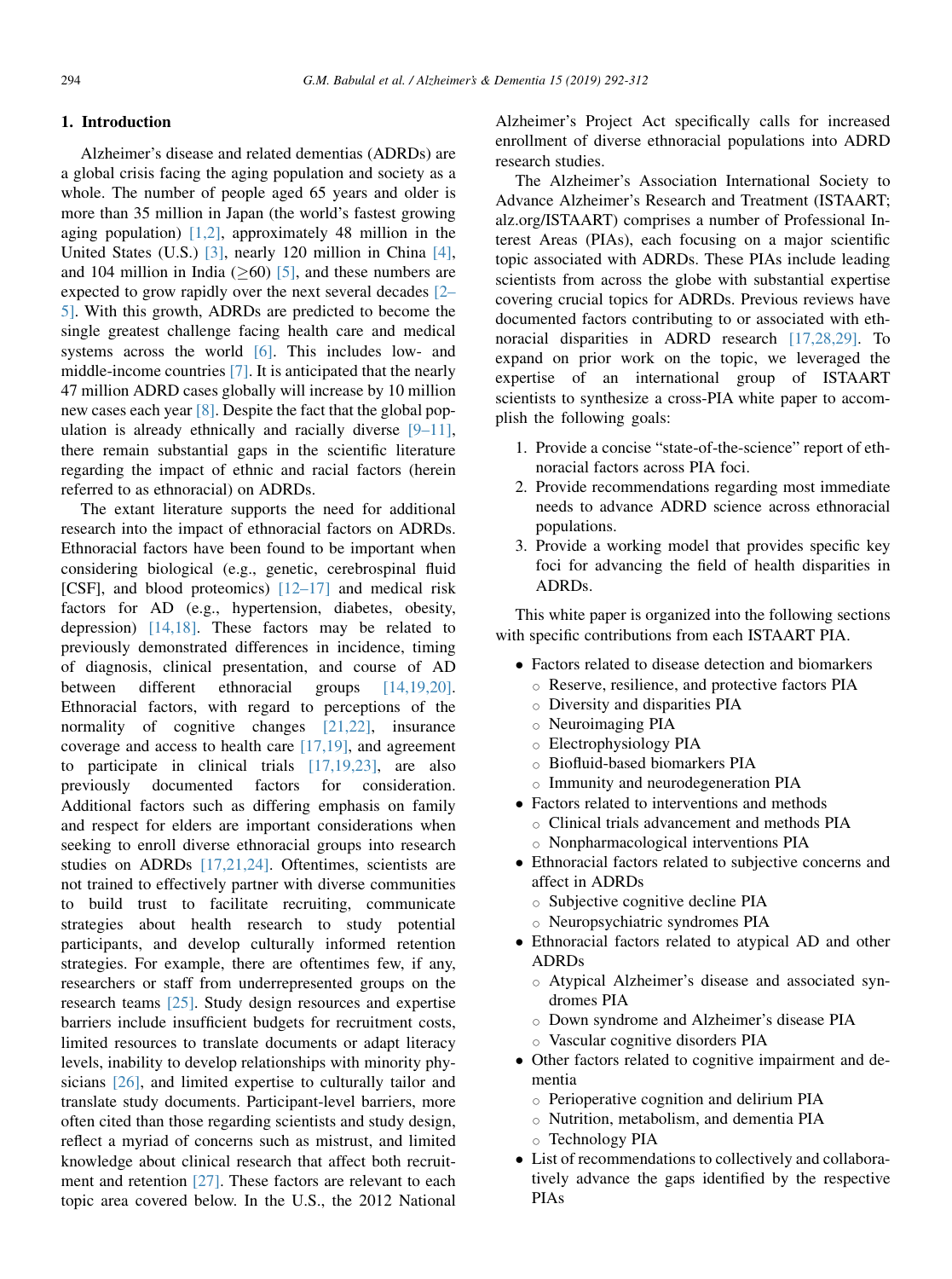- $\circ$  All PIAs, including specific methodological considerations from the design and data analytics PIA
- Advancing the Science of Health disparities in ADRDs  $\circ$  All PIAs

#### 1.1. Factors related to disease detection and biomarkers in ADRDs

#### 1.1.1. The influence of ethnoracial factors on reserve, resilience, and protective factors

Cognitive reserve is a heuristic to help explain individual differences in brain health and cognition relative to aging and brain disease  $[30-32]$ . These individual differences could reflect higher capital (higher to start with), better maintenance (lower decline), or greater resilience/ tolerance and compensation capacities [\[30–32\]](#page-16-0).

Very little research has assessed whether cognitive reserve differs across ethnoracial groups. Because ethnoracial groups are characterized by distinct social and behavioral practices and may have different genetic background, differences in reserve can be expected as a function of ethnoracial factors. Differences in cognitive reserve might in turn explain differences in the prevalence or incidence of AD or in the age at disease onset between ethnoracial groups [\[5,6,29,33\]](#page-16-0). For instance, some ethnoracial populations are characterized by a lack of formal education, which is strongly associated with lower cognitive reserve [\[34\].](#page-16-0) However, years of education has been shown to be a poor reflection of the value of educational experience and native ability among ethnoracial groups, whereas literacy levels may be more strongly associated with reserve in diverse cohorts [\[35,36\]](#page-16-0).

Differences in reserve across ethnoracial groups may be reflected in differences in (1) the baseline capital (of brain health and cognition), (2) the maintenance of this capital over time, and (3) the resistance/resilience of cognitive performance to pathological brain changes. Empirical evidence for the two first cases (higher capital or better maintenance) may manifest both by differences in brain health markers and in cognitive performance in diverse ethnoracial populations. Difference in maintenance may be more accurately assessed longitudinally by measuring the rate of brain or cognitive changes over time in different groups. For instance, African Americans have been found to have a lower level of global cognition at baseline but a slower rate of cognitive decline over time, compared with non– African Americans [\[37\]](#page-16-0). An important goal that emerges is to understand the relative contributions of different genetic and sociobehavioral/lifestyle factors on the observed differences among ethnoracial groups in markers of brain health or cognition.

Finally, differences in resilience/resistance to pathology among ethnoracial groups may reflect different relationships between brain health and cognitive performance, for example, higher levels of brain pathology for a given degree of cognitive impairment. This was found in one previous study showing lower CSF phosphorylated-tau (p-tau<sub>181</sub>) and total tau (t-tau) levels in African Americans compared with Caucasians, independent of cognition [\[15\].](#page-16-0)

#### 1.1.2. The influence of ethnoracial factors on diversity and disparities

Mungas (2006) presented a model illustrating how ethnoracial factors, aging, and disease may influence cognitive ability through the interplay of environment, genes, and brain structure [\[38\].](#page-16-0) Based on this model, the influence that ethnicity exerts on cognitive functioning would be modulated by the relationships of multiple factors. In this section, we address these factors from the perspectives related to the examinees (i.e., individuals with ADRDs and caregivers), the examiners, and the specific assessments used.

Cognitive testing is important for detecting, monitoring, and distinguishing differences among ADRDs. Most cognitive measures are influenced by linguistic, educational, or cultural factors, which affect the ability to accurately identify cognitive impairment and decline in diverse individuals. One of the challenges in assessing ethnoracial groups is limited formal education and/or high illiteracy rates and/or cultural nuances to learning and ways of thinking and solving problems. Lower education has consistently been associated with worse health status on a number of outcomes, including dementia. Reading measures created in one language do not necessarily translate well into other languages due to a variety of factors [\[39\].](#page-16-0) Translating tests across cultural boundaries may not capture the diverse impact that cultures have on cognition [\[40,41\]](#page-16-0); however, it has been reported that appropriate adjustment for ethnicity can improve validity of test findings [\[42,43\].](#page-16-0) Neuropsychologists need training to work with minority groups [\[17,44\]](#page-16-0); however, the number of neuropsychologists with competency to work with ethnoracial groups and/or possess proficiency in non-English languages is limited [\[44,45\].](#page-16-0)

Finally, there are factors related to the cultural validity, cost-effectiveness, representativeness, and availability of reliable norms of neuropsychological testing itself. It remains unclear whether translated tests measure constructs retain a similar meaning within and across cultural groups. As Luria [\[46\]](#page-16-0) noted, tests developed and validated for use in one culture frequently result in experimental failures and are invalid for use with other cultural groups. For instance, one study showed that relative difficulty of subitems on the widely used Mini–Mental State Examination could differ due to cultural factors between the U.S. and Japan, which could affect sensitivity and specificity of identifying those with cognitive impairment [\[47\]](#page-17-0). Although many groups have attempted to generate appropriate normative data across ethnic groups [\[48–50\],](#page-17-0) the numbers of such norms remain small and the availability of norms for individuals with little education remains limited [\[48,50\].](#page-17-0) Cost-effective screening tools that have little reliance on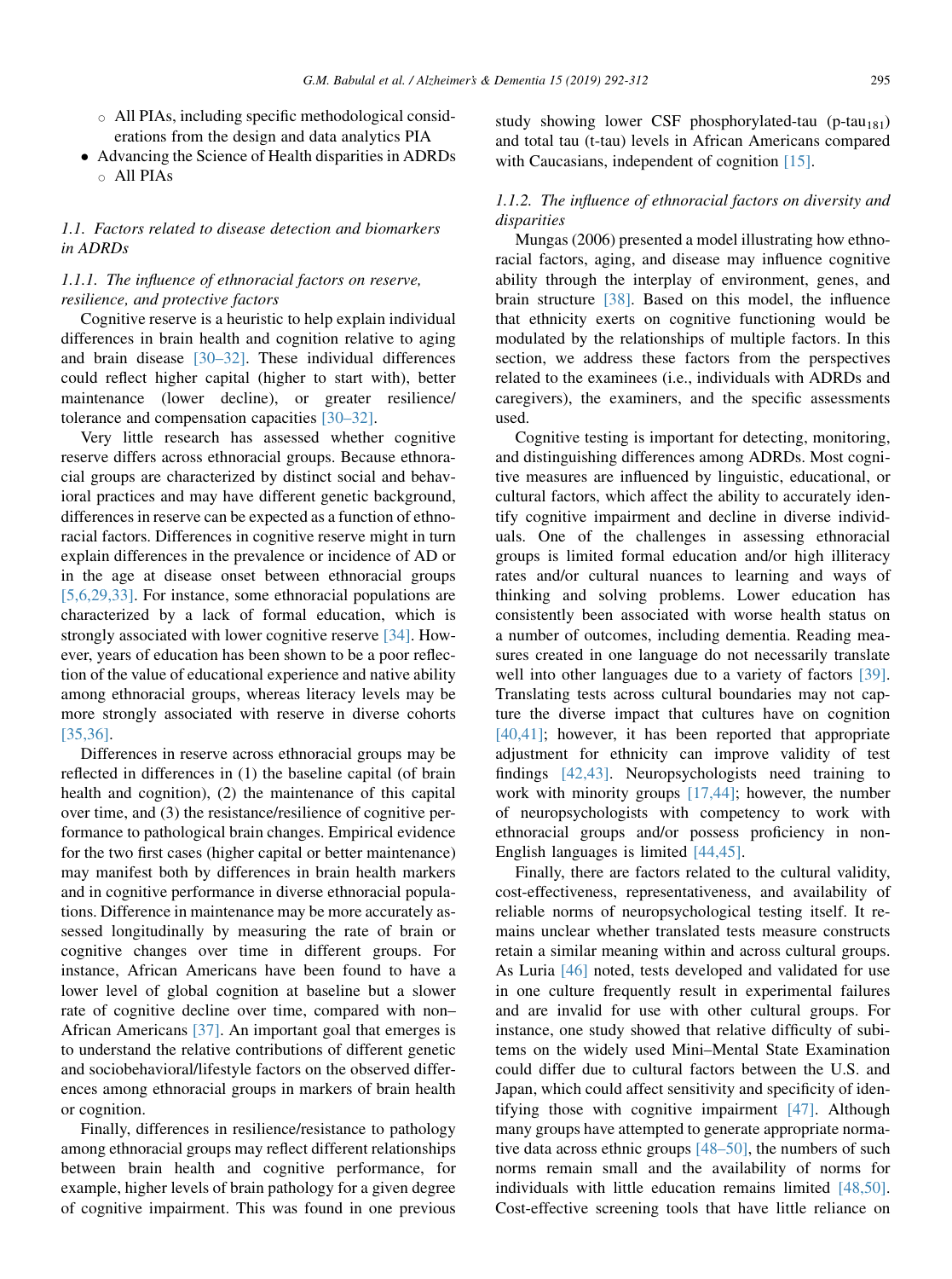background education would be of tremendous utility to large-scale longitudinal epidemiological studies of diverse ethnoracial groups  $[45]$ , which is preferable to different sites using different tests or different versions of the same tests.

#### 1.1.3. The influence of ethnoracial factors on neuroimaging biomarkers

The utilization of neuroimaging biomarkers in ADRDs has become increasingly important as structural, functional, and molecular imaging have led to earlier diagnosis[\[51–53\]](#page-17-0); disease staging, including prodromal and preclinical stages [\[54,55\]](#page-17-0); and identification of individuals for clinical trial participation [\[56\]](#page-17-0). However, although great strides have been made in the field of AD neuroimaging, relationships between biomarkers and ethnoracial factors remain understudied. For example, the 2012 demographic report from the Alzheimer's Disease Neuroimaging Initiative (ADNI) describes the sample as comprising fewer than 5% African American or Hispanic participants [\[57\].](#page-17-0) As with ADNI, the Australian Imaging, Biomarkers, and Lifestyle (AIBL) study of aging [\[58\]](#page-17-0) does not contain broad representation from ethnoracial populations. However, the recently initiated Study of Latinos Investigation of Neurocognitive Aging (SOL/INCA) and Health & Aging Brain among Latino Elders (HABLE) studies will soon offer unique opportunities to study imaging markers related to cognitive aging among U.S. Latino adults and seniors.

Only a few studies have explored the link between ethnoracial factors and brain structure along the AD continuum, and their findings have not been consistent. DeCarli et al. examined ethnoracial differences in brain volume and cerebrovascular disease (CVD) and found greater total brain volume in Hispanics compared with non–Hispanic whites (nHWs) regardless of diagnosis and found no ethnoracial differences in CVD measures [\[59\]](#page-17-0). Similarly, the Chicago Health and Aging Project did not find significant interactions between race and CVD [\[60\]](#page-17-0). Although the Washington Heights-Inwood Columbia Aging Project (WHICAP) demonstrated greater brain volume in Hispanics and African Americans than nHWs, they also demonstrated significantly higher CVD in these groups than nHWs [\[61\].](#page-17-0) The Atherosclerosis Risk in Communities (ARIC) study has similarly demonstrated that African American race was a predictor of an increased number of silent infarcts [\[62\]](#page-17-0). In addition, ARIC demonstrated higher rates of atrophy in African Americans at baseline and a greater worsening of atrophy over time [\[62\]](#page-17-0). Many of the ethnoracial differences in CVD are linked to differences in clinical risk factors, but it is worth noting that some of these risk factors, such as smoking, conferred a more than 4-fold greater risk of CVD in African Americans compared to nHWs [\[63\].](#page-17-0) There are also inconsistencies in the research literature with some work failing to identify ethnoracial differences in the relationships between brain function and cognition [\[59,64\],](#page-17-0) whereas others have shown a significant relationship between cognitive dysfunction and structure [\[65,66\]](#page-17-0). WHICAP demonstrated that magnetic resonance imaging predictors of cognition differed across ethnoracial groups. For example, CVD was associated with worse language and executive performance in African Americans than nHWs [\[65\].](#page-17-0)

Over the last decade, positron emission tomography imaging has played a seminal role in the field of AD neuroimaging, allowing for accurate in vivo detection of  $\beta$ amyloid pathology in the brain [\[67\]](#page-17-0), advancing the field significantly. However, few published studies have systematically explored ethnoracial differences in amyloid positron emission tomography, and no studies have been published to date in ethnoracial diverse populations that assess the more recently developed tau imaging agents. The ARIC study demonstrated significantly increased odds of elevated brain amyloid in African Americans, after adjusting for other risk factors such as apolipoprotein E (APOE) ε4, age, and CVD [\[68\].](#page-17-0) Interestingly, the effect size was similar to the well-established increased risk of amyloid positivity in APOE ε4 carriers [\[69\].](#page-17-0) In addition, when examining a multiethnic group of nondemented older adults ( $n = 116$ ), baseline cognitive scores were not associated with amyloid burden. However, higher amyloid levels were associated with faster longitudinal cognitive decline among African Americans and APOE ε4 carriers [\[66\]](#page-17-0). These data highlight the need for not only neuroimaging studies with more diverse samples but also a better understanding of the interaction between ethnoracial factors, risk factors, genetics, and neuroimaging biomarkers in these populations.

#### 1.1.4. The influence of ethnoracial factors on EEG/eventrelated potentials-based biomarkers

Compared with structural, molecular, and functional neuroimaging techniques, measurements of brain electroencephalographic activity (EEG) during sleep, resting state (rsEEG), and sensory and cognitive-motor events (eventrelated potentials [ERPs]) are less invasive, more readily accessible, and cost-effective. EEG also has the unique temporal resolution (i.e., milliseconds) to explore abnormal oscillatory or dynamical neurophysiological mechanisms of brain neural synchronization and functional connectivity in individuals with neurological disease and animal models of diseases [\[70\]](#page-17-0).

EEG biomarkers are promising candidates for an instrumental assessment of neurophysiological brain functions across disease progression and intervention in AD populations [\[71\].](#page-17-0) Previous EEG biomarker research with ethnoracial groups is inconclusive. A study carried out in 236 patients with AD reported a higher risk of unprovoked seizures and epileptiform EEG activity in African Americans than nHWs [\[72\]](#page-17-0); however, this ethnoracial effect was not replicated in a larger number of individuals diagnosed with AD  $(N = 453)$  [\[73\]](#page-17-0).

Motivation for future EEG investigations testing possible ethnoracial differences in AD rests on previous evidence. An EEG study on sleep spindles in healthy individuals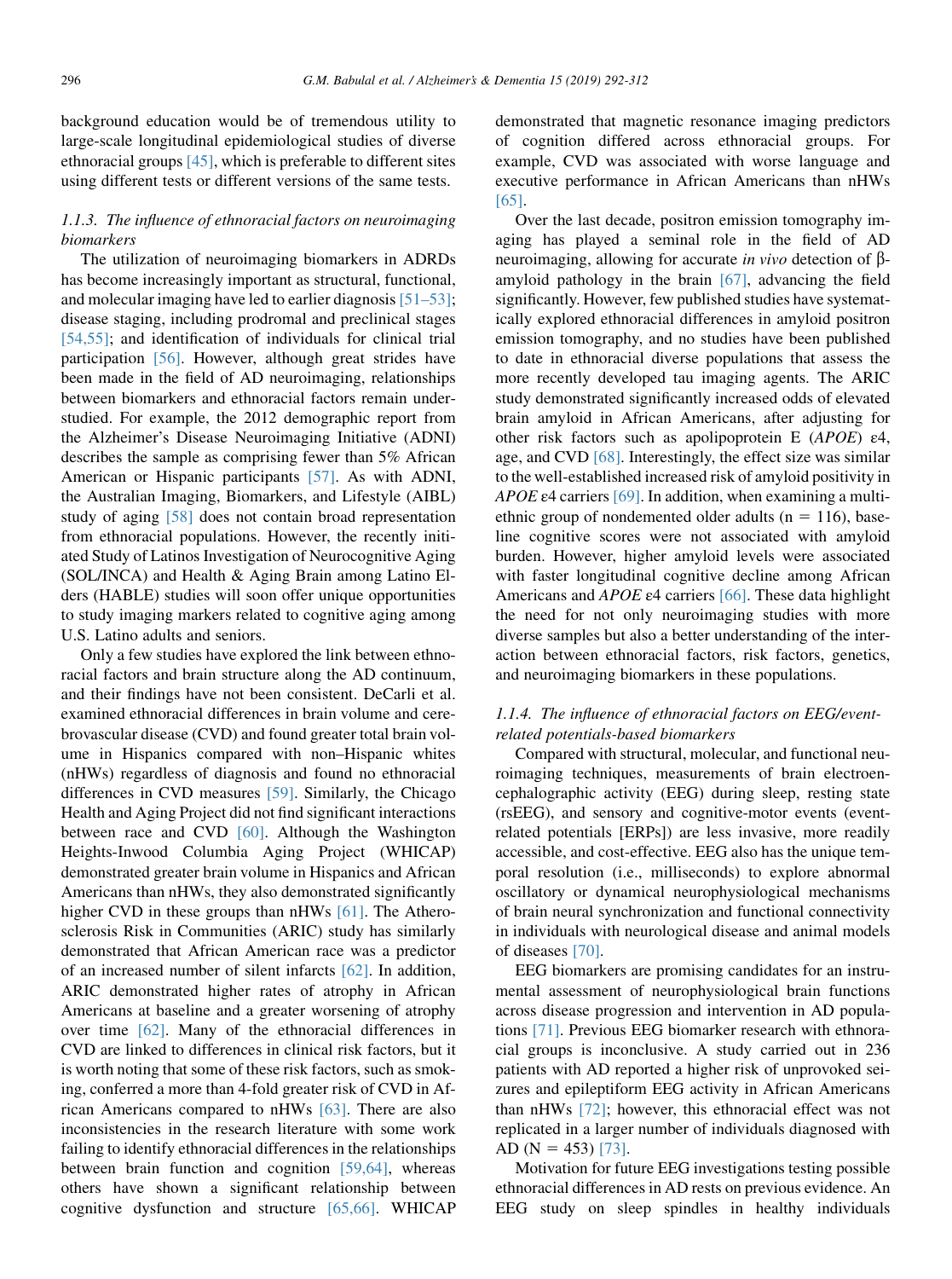$(N = 11,630)$  reported differences between nHWs and African Americans in several EEG features characteristic of sleep architecture, though these differences decrease with advanced age [\[74\]](#page-17-0). Recent reports have unveiled abnormal sleep and circadian rhythms with cognitive change and AD [\[75\],](#page-17-0) suggesting race/ethnic factors may translate to differences in AD phenotypes. These studies suggest that ethnoracial and genetic factors impact EEG activity.

#### 1.1.5. The influence of ethnoracial factors on biofluid-based biomarkers

The impact of ethnoracial factors on biofluid-based biomarkers is well documented across numerous disease processes [\[76–88\]](#page-17-0). Despite the extensive literature on biofluid-based biomarkers in other areas, the study of the link between ethnoracial factors and biofluid-based bio-markers in ADRDs is nearly nonexistent [\[89,90\].](#page-18-0) A metaanalysis of genome-wide allelic association study data from several cohorts that included over 500 Hispanics AD cases to cross-validate four of the top previously identified AD genes found that the  $APOE$  ε4 genotype was significantly associated with AD status among all ethnic groups. However, CLU, CR1, and PICALM were only associated with AD status among nHWs [\[89\].](#page-18-0) In addition,  $APOE$  ε4 has been found to be *less frequent* among Mexican Americans diagnosed with mild cognitive impairment (MCI) and AD [\[14,91\].](#page-16-0) The ARIC study reported overlapping and race-specific genetic markers linked to plasma  $\beta$ -amyloid levels when comparing African Americans and European Americans [\[92\]](#page-18-0). Ting et al. presented data on a novel PSEN1 mutation associated with early-onset AD in African American women [\[93\],](#page-18-0) whereas a different mutation for early-onset AD among Caribbean Hispanics has been identified [\[94\].](#page-18-0) Regarding nongenetic blood-based biomarkers, plasma biomarkers of  $A\beta_{40}$ ,  $A\beta_{42}$ , and tau were recently examined among an ethnically diverse sample of females clinically diagnosed with amnestic mild cognitive impair-ment (aMCI) [\[95\].](#page-18-0) Although increased  $A\beta_{42}$  levels were associated with incidence of aMCI among Hispanics, this association did not hold for nHWs or African Americans. Plasma  $A\beta_{40}$  levels were significantly higher among Hispanic aMCI cases than Hispanic controls; this difference was not found among African Americans. However, plasma total tau levels were significantly decreased among African American aMCI cases but was not found among nHWs or Hispanics [\[95\].](#page-18-0) C-reactive protein (CRP) levels have been found to be significantly elevated among Mexican Americans diagnosed with AD and MCI as compared with non-Hispanics [\[96\].](#page-18-0) Furthermore, the overall proteomic profile indicative of AD has been found to be different between Mexican Americans and nHWs [\[16,97\]](#page-16-0).

Despite the extensive literature on diagnostic biomarkers of AD in CSF, there has been only one study specifically examining the impact of ethnoracial factors on these diagnostic markers. Howell et al. [\[15\]](#page-16-0) recently recruited 135 older adults ( $n = 65$  African Americans and  $n = 70$  nHWs) spanning normal cognition, MCI, and AD, all of whom underwent lumbar puncture for an assay of CSFbased AD pathological markers. The ethnoracial groups were not significantly different with regard to age, gender, or education. African Americans had lower levels of CSF p-tau<sub>181</sub>, t-tau, and  $A\beta_{40}$  levels when compared with nHWs, whereas  $A\beta_{42}$  levels did not vary by the ethnoracial groups [\[15\]](#page-16-0). These results suggest that absolute cut-scores on these markers may be impacted by ethnoracial factors and highlight the need for additional work examining the impact of such factors on CSF biomarkers of ADRDs.

#### 1.1.6. The influence of ethnoracial factors on immunity and neurodegeneration

Although ethnoracial factors have not been explored with specific reference to the immune system in AD, there is a significant body of data that have explored immune differences across ethnoracial groups in other disorders and suggest further investigation. In vascular disease, for instance, ethnoracial factors impact expression of adhesion molecules, known to attract lymphocytes to the endothelium contributing to the formation of atherosclerotic plaques. Elevated soluble levels of many factors including ICAM-1 and VCAM-1 are associated with increased risk of coronary artery disease and, more generally, atherosclerosis. Surprisingly, lower levels of soluble ICAM-1 and soluble VCAM-1 were found in individuals of African origin than nHW or South Asian populations [\[98,99\]](#page-18-0). Importantly, these results remained significant when controlled for homocysteine and socioeconomic status. These findings were replicated [\[100\]](#page-18-0) where soluble ICAM-1 and soluble VCAM-1 were decreased in African Americans as opposed to nHW Americans. The results are counter-intuitive given the increased risk of heart disease in the African American population.

CRP has long been used as a determinant of systemic inflammation and is frequently measured in the study of many diseases including CVD, AD, and vascular dementia [\[101\].](#page-18-0) CRP has been shown to be significantly elevated in the non–Hispanic African American population as opposed to nHWs [\[102\]](#page-18-0). In another study, the CRP elevations in African Americans were attenuated significantly when controlling for sociodemographic and health variables [\[103\].](#page-18-0)

Inflammatory cytokines have been explored with respect to ethnoracial differences. Circulating levels of IL-6 have been shown to be elevated in African Americans compared with nHWs in a cross-sectional study of 508 men and women with 38% African American participants. The IL-6 elevation remained when controlling for sociodemographic and health variables. In the same study, IL-10 and TNF $\alpha$  were found to be unchanged when comparing African Americans and nHWs [\[102\]](#page-18-0). Other studies examining cytokines present disparate findings, most likely attributable to the extremely small sample sizes; some as low as  $n = 10$  per group. A good example is IL-1 $\beta$ , where a study concluded IL-1 $\beta$ levels were elevated in African Americans, but there were 83 African Americans and 24 nHWs in this study [\[104\].](#page-18-0)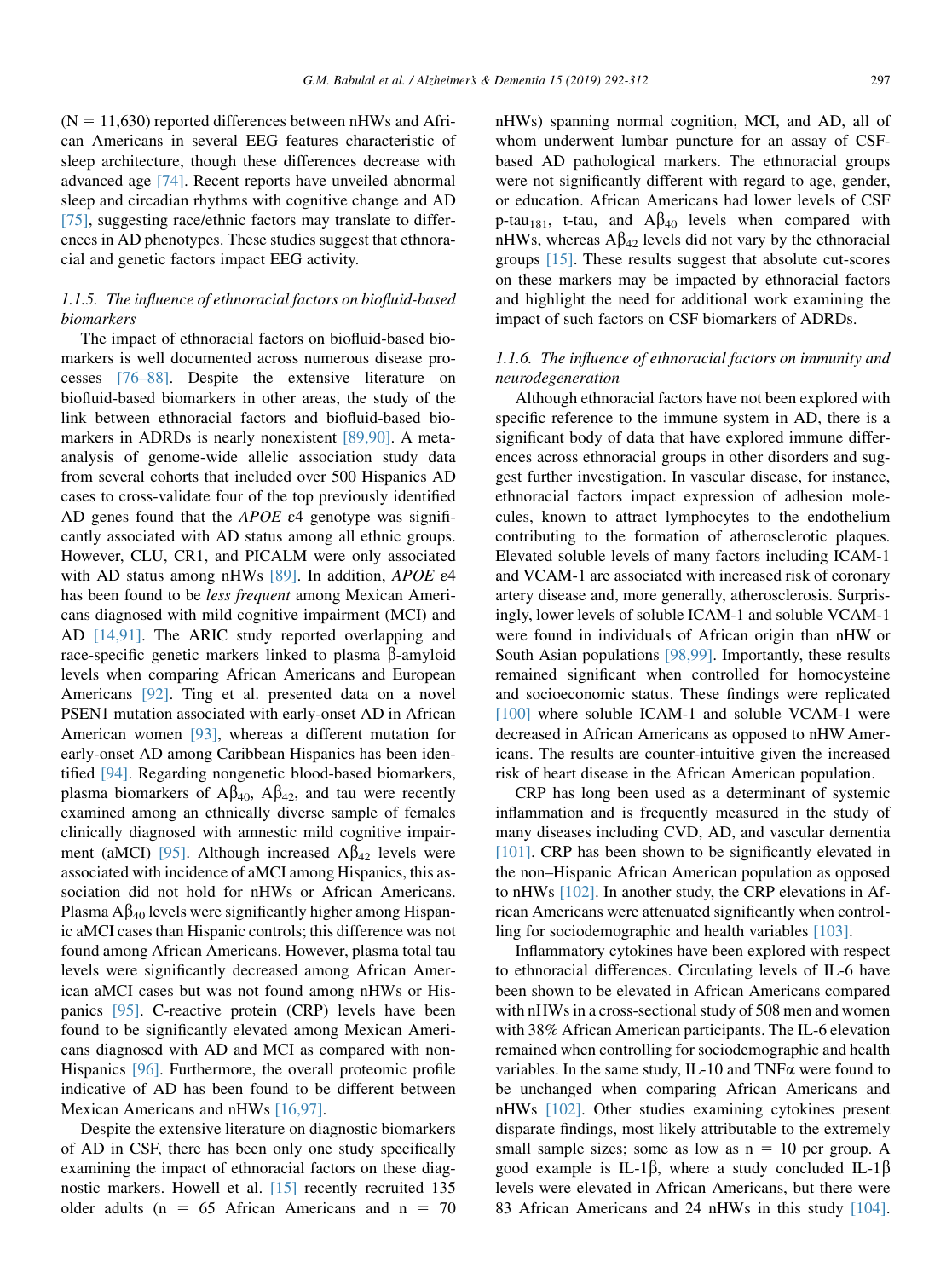Another study found a *nonsignificant* increase in IL-1 $\beta$  in African Americans as opposed to nHWs, which was in a sample size of only 10 per group  $[105]$ . Finally, a study with 48 nHWs and 47 African Americans found that there was no difference in IL-1 $\beta$  levels [\[106\].](#page-18-0) These disparate findings speak to the need to have sufficiently powered and controlled studies to achieve reliable data and strong conclusions.

A recent study explored the impact of income and educational attainment in ethnoracial disparities in inflammatory risk as it relates to cardiovascular disease [\[103\].](#page-18-0) The results showed that higher CRP levels in non–Hispanic African Americans and Mexican Americans, compared with nHWs, were explained entirely by educational attainment. The authors concluded that studies should move beyond examining income to include other socioeconomic factors, with education level being a key part of this. There are no studies examining neuroinflammation in the brain, and therefore, we understand very little regarding ethnoracial microglial differences. The systemic inflammatory differences, and the immune changes related to cardiovascular disease, highlight the potential for significant differences that could have implications for disease progression and treatment in ADRDs.

#### 1.2. Factors related to interventions and methods

#### 1.2.1. Ethnoracial factors related to clinical trials

There is a well-established widespread failure to successfully enroll diverse ethnoracial populations into clinical trials for such ADRD trials. One review found that fewer than 1% of volunteers recruited into AD trials (over 11,000 patients) were of Hispanic ethnicity and 2% were African Americans [\[107\]](#page-18-0). In general, enrollment of diverse ethnoracial groups remains less than 5% of the trial subjects [\[108\]](#page-18-0); however, in the U.S., NIH-funded trials appear to have higher representation of diverse populations when compared with industry-sponsored trials [\[107\].](#page-18-0) Despite this, novel approaches for recruitment are urgently needed [\[109\].](#page-18-0) In addition to lack of representation in clinical trials, underrepresented individuals diagnosed with AD are less likely than nHWs to be prescribed regulatory-approved (e.g., U.S. Food & Drug Administration, European Medicines Agency) therapeutics [\[110\]](#page-18-0).

Ethnoracial factors are frequently covaried in statistical analyses rather than outcomes being reported by subgroups [\[111,112\]](#page-18-0). These factors alone make understanding the impact of ethnoracial factors on therapeutic response difficult. ADNI and AIBL studies are frequently used for estimating sample size for clinical trials, but as noted earlier, they lack ethnoracial diversity and the estimates might not be valid if trials were conducted among non-HWs. Lack of diversity could also mask potential ethnoracial differences in efficacy due to different biological mechanisms as discussed earlier, in addition to different rates of attrition/dropout and medication adherence across groups. One study, which investigated the structural magnetic resonance imaging regions of interest associated with MCI, showed that once the attrition bias is controlled using propensity score models, fewer regions were found significant [\[113\].](#page-18-0) This study underlines the potentially large bias in study results if attrition bias is neglected and suggests that documenting rate of attrition for ethnoracial groups in trials is important.

Utilizing technologies to monitor disease progression (potential trial outcomes) or identify those who develop cognitive impairment (study enrichment) has generated great interest in ADRDs. It is not well known whether ethnoracial differences may explain willingness in volunteering for trials that involve modern technologies and naturalistic methodologies for data collection (e.g., in-home and invehicle monitoring, wearable devices, Internet/webcam). One study found a volunteer bias for the randomized clinical trial, where Internet, webcam, and personal computers are being used intensively [\[114\]](#page-18-0). Identifying potential volunteer bias before the study recruitment begins by closely assessing past studies or distributing questionnaires, which allows for assessment of the characteristics of potential participants, could aid diversification of study participants, especially when specific types of technologies are involved.

Significant barriers to enrollment of diverse groups into trials must be addressed. For example, recent work has found that African Americans are less likely to agree to participate in preclinical or asymptomatic AD trials [\[23\]](#page-16-0) and have higher dropout rates in AD trials when compared with nHWs [\[115\]](#page-18-0). Regardless of these barriers, it is important that the research community continues to improve recruitment of diverse populations into clinical trials of ADRDs. This will increase the generalizability of study results as well as investigate potential biological differences across ethnoracial groups and their effects on drug efficacy, adverse events, and drop out/adherence. Recent efforts by the National Institute on Aging, with support of the Alzheimer's Association, are developing a national strategy for clinical study recruitment and retention, with a direct emphasis on local and diverse recruitment and retention strategies [\[116\].](#page-18-0)

#### 1.2.2. The influence of ethnoracial factors on nonpharmacological interventions

Nonpharmacological intervention research examines the effect of therapeutic interventions such as cognitive training, exercise, functional retraining, and psychological supports (e.g., counseling or meditation), to delay and/or prevent the onset of ADRD symptoms or remediate their impact [\[117,118\]](#page-18-0). Relative to pharmacological treatments, nonpharmacological interventions are more likely to target not only primary symptoms (e.g., cognitive and functional decline) but also secondary symptoms that may not be caused directly by disease but that lead to excess disability (e.g., stigma, anxiety, reduced self-esteem). In this vein, nonpharmacological interventions also seek to maintain the individual's autonomy and the highest quality of life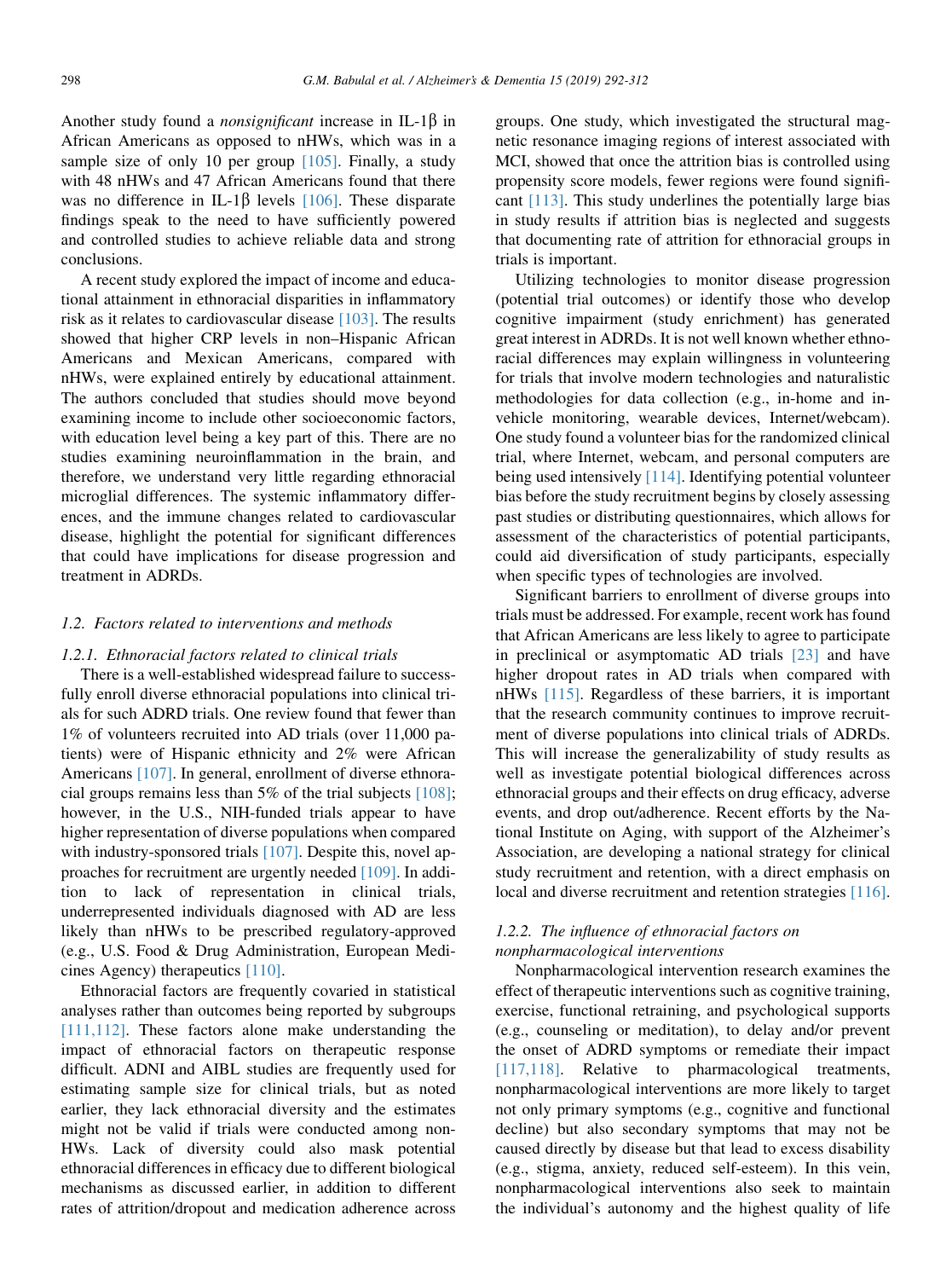possible during dementia-related cognitive and functional decline. Researchers working with distinct ethnoracial population groups have developed successful nonpharmacological interventions for these groups such as the "Six Arts" framework developed from a Confucian philosophy that emphasizes art, music, and math to improve everyday function [\[119\].](#page-18-0) However, less understood is the generalization of nonpharmacological intervention studies from one subgroup to others, especially those with different access, experiences, and beliefs about medical care.

Sociocultural factors may have an impact on differential outcomes in nonpharmacological intervention research at different methodological levels. These factors might hinder the ability of nonpharmacological intervention researchers to recruit participants and caregivers from diverse ethnoracial groups. Sociocultural factors might influence the retention of participants in activities, in particular when activities are less suitable for diverse groups, and in consequence might influence the *outcome* of the effectiveness of such interventions. In an analysis of the Resources for Enhancing Alzheimer's Caregiver Health (REACH II) trials, researchers concluded that the negative effects of ethnoracial factors on primary outcomes were diminished after controlling for demographic variables such as level of education and relationship of the caregiver to the person with dementia [\[120\].](#page-19-0) Furthermore, evidence suggests that beliefs, expectations, quality of life, and even intent-to-participate in nonpharmacological interventions are impacted by ethnoracial factors in some chronic conditions [\[118,121,122\],](#page-18-0) thereby providing support for the need to study the impact of ethnoracial factors in nonpharmacological interventions in ADRDs.

#### 1.3. Ethnoracial factors related to subjective concerns and neuropsychiatric symptoms in ADRDs

#### 1.3.1. Subjective cognitive decline across ethnoracial groups

One of the primary challenges ahead of prevention and treatment interventions in ADRDs is the ability to screen those at higher risk of developing dementia. The concept of subjective cognitive decline (SCD; sometimes restricted to memory only and referred to as subjective memory complaints [SMCs]) has been proposed to unify the research conceptualization of the earliest nonclinical stage, with potential significance for prevention trials in those with higher risk of AD [\[123\].](#page-19-0) In fact, SCD has been associated with ADrelated neuropathological processes in nonclinical cohorts [\[124\]](#page-19-0) and has been identified in individuals aged 30 years and above  $[125]$ , which provides a 20- to 30-year window for potential prevention approaches.

SCD prevalence, incidence, and final outcomes in ethnoracial groups are areas that have received little attention. One of the very first yet largest studies of older African Americans ( $n = 1250$ ) showed that 48.3% of these individuals reported memory problems [\[126\]](#page-19-0). The authors concluded that memory complaints in this group could be explained by health problems, stressful life events, hearing loss, or depressive signs and symptoms [\[126\]](#page-19-0). A more recent publication on a smaller cohort of African Americans ( $n = 150$ ) reported that a third of participants complained about their memory and cognitive abilities, and their reported cognitive difficulties were mostly associated with increased health problems, depression, and social problems [\[127\].](#page-19-0) Interestingly, a previous publication reported a discrepancy between objective cognitive abilities and SMCs reported by African Americans, where they seemed to report lower numbers of SMCs in the presence of objectively more impaired abilities [\[128\].](#page-19-0) This finding was reported by a more recent study reporting "unique patterns of variability" in SMCs of African Americans and the relationship between SMCs and psychological wellbeing [\[129\].](#page-19-0) However, it seems that in nondepressed African Americans, SMCs are more related to cerebrovascular risk factors [\[130\]](#page-19-0).

The prevalence and incidence, as well as the outcomes of SCD in other ethnoracial groups, have also been less investigated. For example, in a memory clinic cohort, Hispanic individuals reported more cognitive complaints than their nHW peers [\[131\].](#page-19-0) In a recent study of cognitively normal, community-dwelling Mexican Americans  $(n = 319)$ , it was found that those with SCD exhibited poorer cognition and were more likely to endorse affective dysfunction [\[132\].](#page-19-0) A qualitative study of SCD in six different ethnic groups including African Americans, American Indians, Chinese Americans, Latinos, Vietnamese Americans, and nHWs indicated that most of the participants were concerned about their cognitive functioning as they age [\[133\].](#page-19-0) However, this study did not provide detailed information on the prevalence, incidence, and follow-up outcomes for the different ethnoracial groups.

#### 1.3.2. Neuropsychiatric symptoms of AD in ethnoracial groups

Neuropsychiatric symptoms (NPSs), which include symptoms such as depression, agitation, and psychosis, are common in dementia and are associated with faster disease progression, diminished quality of life, and early institutionalization [\[134\].](#page-19-0) Racial and ethnic disparities in prevalence and knowledge of NPSs exist in the U.S.; however, few studies of these disparities of NPSs in AD exist, and they primarily focus on NPS prevalence [\[135,136\].](#page-19-0) Because NPSs create much distress for caregivers and care recipients, it is critical to determine their impact on different ethnoracial groups.

The Neuropsychiatric Inventory Questionnaire (NPI-Q) is the most common measure of NPSs used in AD studies [\[137–140\].](#page-19-0) Existing literature suggests incidence disparities of NPSs in AD among different ethnoracial groups. African Americans may experience hallucinations more frequently [\[135,136\],](#page-19-0) and noninstitutionalized African Americans and Latino Americans with dementia have more frequent behavioral symptoms than nHWs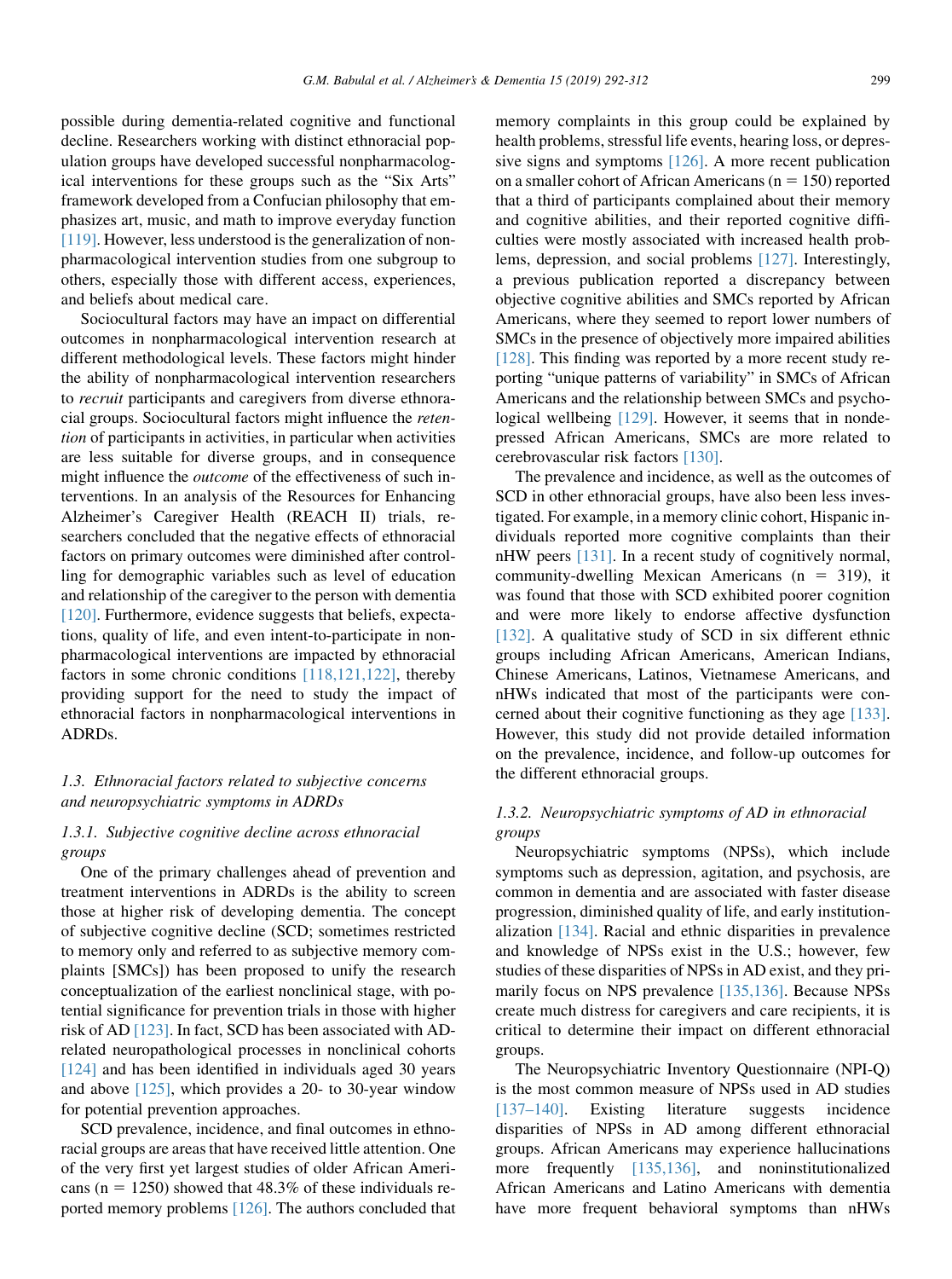[\[137\].](#page-19-0) Another study found that being from a member of some ethnoracial minority groups was associated with psychosis as well [\[138\]](#page-19-0). A higher presence and severity of NPS have been found among Latinos diagnosed with MCI and AD [\[14,20,139\]](#page-16-0), which suggests that they may seek treatment at more advanced stages of AD [\[137,140\].](#page-19-0) However, nHWs have been found to exhibit higher levels of apathy [\[135,138\].](#page-19-0) Asian Americans diagnosed with AD showed frequent emotional disinhibition in one study [\[135\],](#page-19-0) but more literature on NPSs in that demographic is needed. No studies on the prevalence of NPSs in American Indians with AD currently exist.

Regarding knowledge of AD-related NPSs, Korean Americans knew less about AD behavioral changes than about cognitive changes, and Latino caregivers (not specified by ethnicity) could not attribute NPSs to AD specifically [\[141,142\]](#page-19-0). No literature exists on African Americans' knowledge of NPSs in AD, but this group appears to view NPSs as a source of stress in caregiving [\[143\].](#page-19-0) African Americans may cope with NPSs through their faith and assistance from loved ones and may find behavioral interventions centered on emotional distress to be less useful [\[144,145\].](#page-19-0) No studies were found on access to AD care for NPS specifically, but minority elders have lower access to mental health care relative to nHWs and are institutionalized for AD less frequently [\[146,147\].](#page-19-0) Nevertheless, a cultural emphasis on family, respect for elders, and perceptions of AD symptoms as "natural" parts of aging may cause members of those minority groups to take more time before seeking external care for NPSs [\[21,24\]](#page-16-0). African Americans are less frequently prescribed medications overall for AD and discontinue AD medication more frequently [\[148–150\].](#page-19-0) The only study to look specifically at medication use for NPSs in AD (antipsychotics) among different racial groups found that the usage was higher among Hispanic Americans, likely due to the higher prevalence of NPSs in that population [\[151\].](#page-19-0)

Bridging gaps in NPS prevalence, knowledge, and care should involve creating tailored interventions for a group delivered by interventionists who understand (and ideally come from) cultural dynamics [\[145,152,153\],](#page-19-0) as well as through bettering educational outreach to populations with a lower understanding of NPSs. In addition, much more research is needed to understand the ethnoracial, systematic, and possible genetic influences on NPSs occurrence, neuropathology, and treatment.

#### 1.4. Ethnoracial factors related to atypical ADRDs

#### 1.4.1. The impact of ethnoracial factors in atypical AD and associated syndromes

Atypical AD was acknowledged in the revised diagnostic guidelines for AD in 2011 [\[53\]](#page-17-0) and has since become an umbrella term encompassing nonamnestic clinical presentations, early-onset (young) AD, and neuropathologically defined subtypes of AD (i.e., hippocampal sparing or limbic predominant) [\[154–158\].](#page-19-0) Clinical and neuropathologic studies suggest that younger age and absence of an APOE ε4 allele are associated with greater likelihood of atypical AD [\[156,159–161\]](#page-19-0). Regardless of etiology, approximately 5%–10% of individuals present with nonamnestic mild cognitive impairment (naMCI) [\[162–164\]](#page-20-0) and 20%–33% of individuals present with atypical AD [\[158,165,166\].](#page-20-0) Compared with typical AD, clinical diagnosis of atypical AD is often delayed and very little is known about its pathogenesis, risk factors, natural history, and response to treatments [\[167,168\]](#page-20-0) overall, and more so across ethnoracial groups.

The estimated prevalence and incidence of naMCI in non–Hispanic African Americans are approximately 16%–18% [\[162,169\]](#page-20-0) and 3-4 per 100 person-years [\[162,170\]](#page-20-0), respectively, with up to a two-fold increased risk compared with nHWs even after controlling for sex and education [\[162,171\]](#page-20-0). The two-fold increased risk is suspected to be driven by higher rates of cardiovascular risk factors among African Americans [\[172–174\],](#page-20-0) suggesting a primary or superimposed vascular etiology. A large cross-sectional study of community-dwelling Colombian adults showed that naMCI was more common in young-onset dementias and in individuals with lower education [\[175\].](#page-20-0) Another study investigating the dysexecutive variant of AD identified that after controlling for covariates (vascular risk,  $APOE$   $\varepsilon$ 4, and global cognition), the MCI dysexecutive subgroup was older, less educated, and more likely identified as African Americans than the aMCI subgroup. In contrast, the AD dysexecutive subgroup was younger than the amnestic AD subgroup and did not differ in education or ethnicity [\[176\]](#page-20-0). These results suggest there may be an even more nuanced aspect related to clinical progression that may need to be accounted for in ethnoracial studies.

With respect to associated syndromes that may or may not be related to AD pathology, the prevalence of dementia among 2011-2013 Medicare beneficiaries ages  $\geq 68$  years showed that frontotemporal dementia (FTD) was clinically diagnosed in 0.6% of African Americans, 0.7% of Hispanics, 0.8% of Asian/Pacific Islanders, 0.6% of American Indians or Alaska Natives, and 1.1% in other/unknown nonwhite groups [\[177\]](#page-20-0). A study examining a community sample of Hispanics ages  $\geq 55$  years found that approximately 9% had clinical diagnosis of FTD and 3% had a diagnosis of dementia with parkinsonian features [\[178\].](#page-20-0) A study investigating African Americans clinically diagnosed with FTD revealed AD pathology along with PSEN1 (M139V) and MAPT polymorphism in exon 7 (A178T) mutations, suggesting that M139V may present differently among different ethnoracial groups [\[179\]](#page-20-0). Studies also show that PSEN2 is closely involved in FTD [\[180,181\]](#page-20-0) and is also found in Asian [\[182–184\]](#page-20-0) and African populations [\[184–](#page-20-0) [187\]](#page-20-0). Low-frequency coding variants for genetic susceptibility to AD and FTD have also been reported in African Americans, Asians, and Hispanics [\[188,189\].](#page-20-0)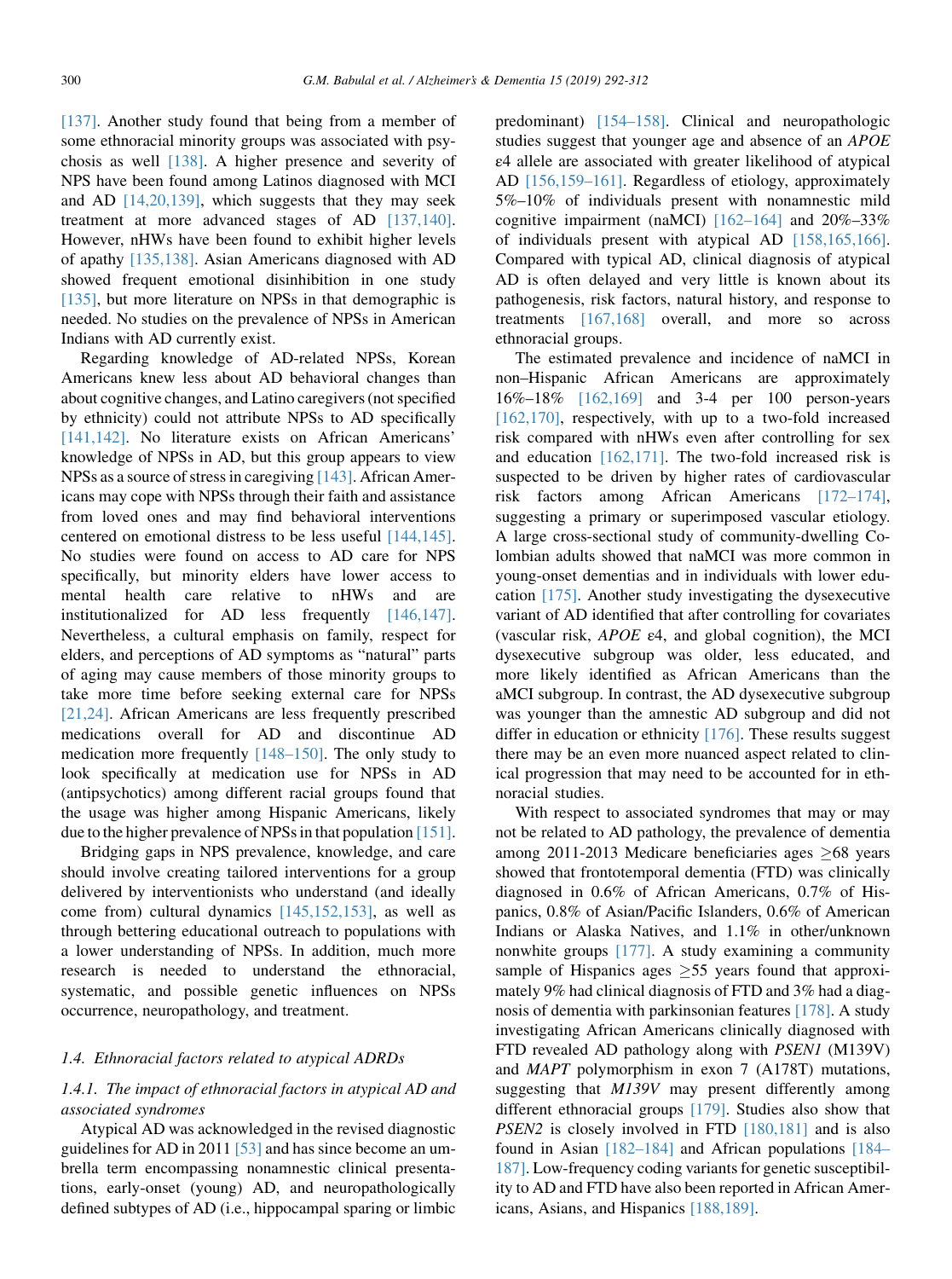Overall, studying clinicopathologic differences in atypical AD poses great challenges due to their low disease prevalence, as well as to the interrelated biopsychosocial and cultural factors affecting participation in clinical studies and health outcomes in ethnoracial groups. A paradigm incorporating those factors is necessary to better understand and improve dementia treatments in these historically under-served, ethnoracial populations [\[190\].](#page-20-0)

#### 1.4.2. The influence of race and ethnicity in Down syndrome Individuals with Down syndrome (DS) are at high risk for developing AD compared with the general population [\[191\].](#page-20-0) All individuals with trisomy 21 show AD neuropathology by the age of 40 years, and over 90% show dementia in the seventh decade [\[192\].](#page-20-0) The International Workgroup suggests DS may be a genetically determined atypical AD [\[154\]](#page-19-0).

There are numerous barriers to early diagnosis of dementia in DS that reflect an interaction between ethnoracial and health disparities. For example, symptoms of dementia may be missed or not identified [\[193\]](#page-20-0). Often, there are differing symptom presentations in people with DS relative to sporadic AD, and there are concerns about the appropriateness of the diagnostic tools [\[194\].](#page-20-0) Challenges of dementia diagnosis in DS within the context of intellectual disability require specialized expertise and tools [\[195\]](#page-20-0).

In a preliminary analysis, the incidence of MCI and of AD was 6% higher among African Americans with DS than among nHW adults with DS (data from the Aging and Dementia in Adults with Down Syndrome Study, W. Silverman). Age at onset of MCI did not differ between African American and nHW adults with DS, whereas age at onset of AD was slightly earlier among African Americans, suggesting a more rapid decline in cognitive function after onset of MCI. In the general population, the higher rates of AD among African Americans than among nHWs have been related to an increased prevalence of cardiovascular risk factors and CVD, which in turn may elevate risk for AD. These factors are less likely to influence risk among adults with DS [\[191\].](#page-20-0) Current cohorts under study have relatively few minority participants, and few studies have examined ethnoracial disparities in risk factors for dementia.

Mortality rates also vary across ethnic groups in DS; disproportionately more African Americans with DS die as young adults [\[196\].](#page-20-0) The ability to determine contributors to the age of onset of dementia in individuals with DS is confounded by differences in age at death across different ethnoracial groups. Disparities are also present in the care of individuals with DS and dementia. In the U.S., access to group homes (related to intellectual disability) rather than dementia special care units is common as group homes are reported to provide care in a home-like environment, with more economical costs [\[197,198\]](#page-21-0). However, gaps in services and unmet service needs are reported for adults with DS in rural/remote settings and their caregivers rely on informal support [\[199–201\].](#page-21-0) In the United Kingdom, aging-in-place models are encouraged if appropriate support is available. Most adults with intellectual disability in the U.S. live at home, and this is more common among diverse ethnoracial groups (e.g., African Americans, Hispanics) with DS [\[202–204\]](#page-21-0). These differences in care models impact the caregivers, with poorer health reported for caregivers of individuals with DS who are also minorities [\[203,205,206\],](#page-21-0) which in turn could be a reflection of socioeconomic status and possibly cultural practices. Collaborative studies with combined and harmonized cohorts of older adults with DS are needed to determine differences in risk factor profiles and to provide accurate estimates of any differences in risk for AD and rates of progression after onset.

#### 1.4.3. Ethnoracial factors and vascular cognitive disorders

Vascular cognitive disorders are caused and exacerbated by health disparities experienced by ethnoracial groups. Globally, these disparities can be attributed partially to burgeoning obesity, combinations of lifestyle factors associated with poor vascular health, and unknown genetic and lifestyle susceptibilities among increasing immigrant populations. Being overweight and obese are cornerstones of vascular risk, leading to hypertension, type 2 diabetes, CVD, cardiovascular disease, and stroke, as well as cognitive impairment and multiple etiologies dementias.

The prevalence of overweight and obesity is over 50% among adults in the U.S. and Europe, and within certain global urban centers such as the Brooklyn Borough of New York City, the prevalence is over 70%. Of the top 10 causes of death worldwide in 2015 [\[207\]](#page-21-0), half are related to obesity, and account for approximately 1/3 of all deaths. These include ischemic heart disease, CVD/stroke, type 2 diabetes, and ADRDs [\[207\].](#page-21-0) Vascular risk is a costly burden. In Brooklyn, hospitalizations and deaths from heart disease, diabetes, and disabilities are higher than the New York City average. Part of the reason is that ethnoracial minority adults typically present late, at more advanced stages of disease, and in nontraditional settings, such as the emergency department. Given adults from diverse ethnoracial groups also present with high vascular risk, they are even more compromised.

Stress is a major facilitator of vascular risk in ethnoracial minority groups. Stress is a cause, correlate, and consequence of obesity. Not only do stress and obesity lead to downstream adverse vascular events, they are often accompanied by discrimination and unfair treatment, leading to additional stress responses [\[208\]](#page-21-0). Health disparities– related stress is also associated with ethnoracial differences, older age, family, employers, stigma due to ethnorace, sexual orientation, infectious disease status, employment status and/or sex/gender, poor access to health care services, built environment, lack of social support, depression, and anxiety [\[209\].](#page-21-0) Cumulatively, these stressors challenge social interactions and may manifest as inability to work, difficulties with personal relationships [\[210\],](#page-21-0) and challenges to social inclusion [\[211\]](#page-21-0). Over the life course, the cost of chronic exposure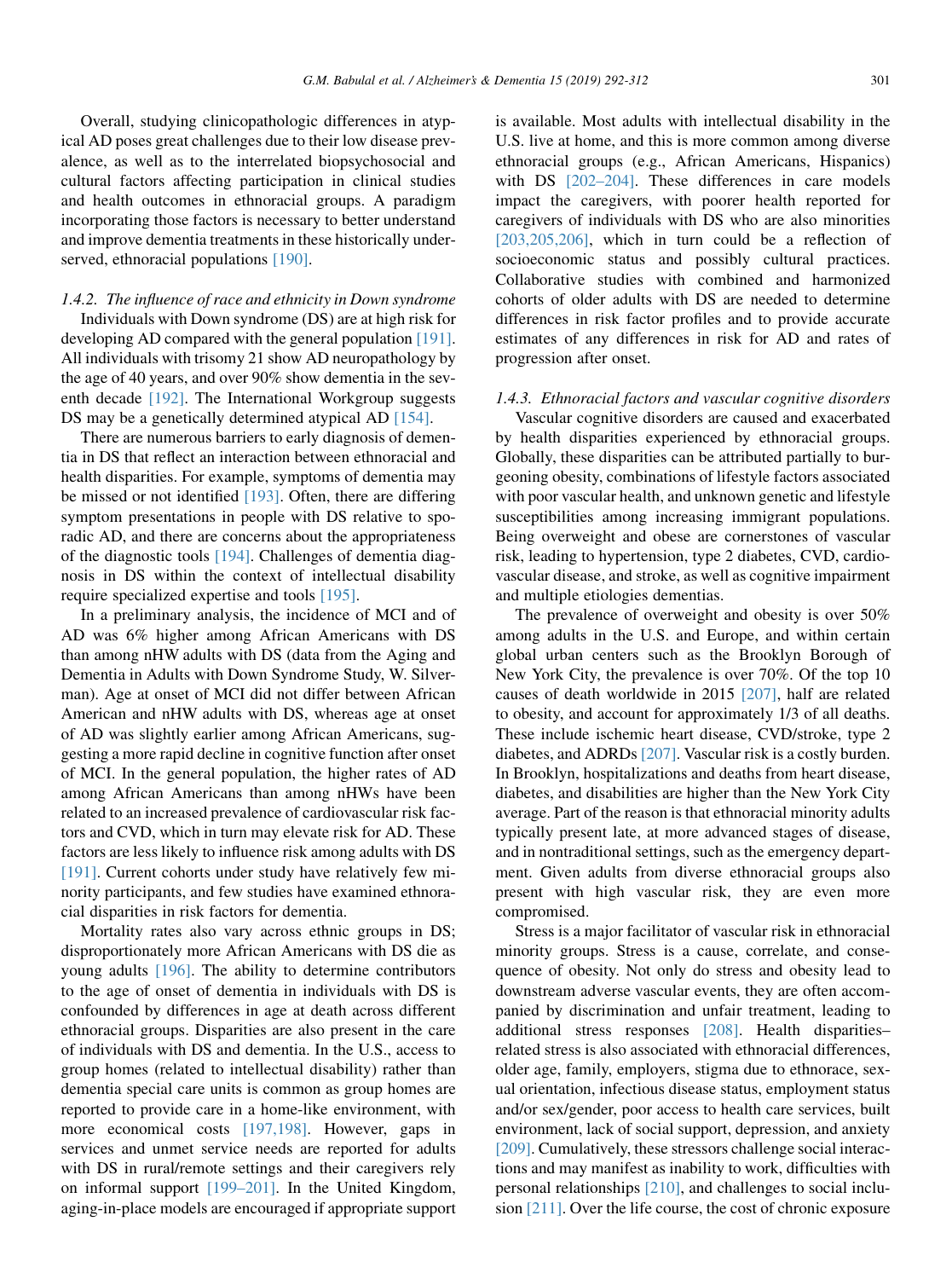to fluctuating or heightened neuroendocrine responses resulting from repeated or chronic environmental challenges and social burden that an individual react to as being particularly stressful [\[211,212\]](#page-21-0) directly affects neural mechanisms contributing to cognitive function [\[213,214\]](#page-21-0).

Potentially modifiable vascular risk factors contribute to cognitive aging and risk and progression of ADRDs through their effects on cerebral vasculature. The accumulation of small vessel cerebral vascular disease that results from years of exposure to vascular risk is best visualized on T2 weighted magnetic resonance imaging as white matter hyperintensities. Increased white matter hyperintensity burden is associated with risk for development of ADRDs [\[215–](#page-21-0) [217\]](#page-21-0) and progression of symptoms in ADRDs [\[218\]](#page-21-0) and is even evident in individuals with autosomal dominant AD up to 20 years before expected symptom onset [\[219\]](#page-21-0). The severity of white matter hyperintensities differs across racial and ethnic groups [\[61\]](#page-17-0) and relates differentially to specific cognitive outcomes as a function of race/ethnicity [\[220,221\]](#page-21-0). Given the well-documented disparities in vascular risk factors, differences in CVD, and differential relationships with cognition between racial and ethnic groups, vascular disease is a major topic of focus with respect to racial and ethnic disparities in ADRDs.

#### 1.5. Other factors related to cognitive impairment and dementia

#### 1.5.1. Ethnoracial factors related to perioperative cognition and delirium

Delirium is a focus for both research investigation and clinical care around the world. For example, one of the delirium screening tools, the Confusion Assessment Method (CAM), has been translated into 19 languages and used in over 4000 original publications, demonstrating an active clinical and research interest in delirium [\[222\].](#page-21-0) Perioperative cognitive disorders may contribute to further cognitive decline and are known to be associated with poor outcomes. Despite this, there are few studies examining ethnoracial factors in either delirium or perioperative cognitive disorders, with studies being predominantly restricted to those who are fluent in English.

Campbell et al. [\[223\]](#page-21-0) evaluated 1275 older adults aged  $\geq$ 65 years who were admitted to general medical hospital services. The goal of the study was to determine if race is a factor in the agreement between clinical documentation and screening results for delirium and cognitive impairment. The authors compared clinical documentation with scores on a screening measure (the Short Portable Mental Status Questionnaire) and found that there were no differences in delirium documentation rates between African Americans and non–African Americans. However, African Americans had a higher adjusted odds ratio than non–African Americans for clinical documentation of cognitive impairment among those who screened positive for impairment on the Short Portable Mental Status Questionnaire, as well as among those who screened negative on the Short Portable Mental Status Questionnaire.

One study examining the recorded diagnosis of delirium in acute inpatient units found that African Americans were more likely to receive a confusional diagnosis or an organic psychoses diagnosis as opposed to a diagnosis of delirium [\[224\].](#page-21-0) Individuals who received the diagnosis of organic psychoses had longer lengths of stay and higher rate of discharge to nursing homes. One of the potential explanations for these differences was that elderly African American individuals are significantly more likely to receive diagnosis of psychotic disorders than nHWs [\[225\]](#page-21-0). Another study examining the prevalence of delirium among older adults presenting with psychiatric complaints to an emergency department, it was found that although minority individuals (African American and Hispanic) comprised 55.8% of the study cohort, 74.1% of delirium visits were comprised of minority individuals [\[226\]](#page-21-0).

The most frequent etiology of delirium in sub-Saharan Africa (SSA) reported in the literature is infection including HIV, typhoid fever, and malaria. However, the number of older adults is expected to increase by 64% in Africa in the next 15 years [\[227\],](#page-21-0) and it is unknown whether the available expertise of diagnosing and treating delirium by health care providers in Sub-Saharan Africa can meet the increasing demand. In addition, with increasing access to higher levels of care in Sub-Saharan Africa, clinical entities such as ICU delirium, which is a new concept to many physicians in these regions, are also emerging.

Cognitive decline associated with anesthesia and surgery is known to occur in more than 10% of individuals 3 months postoperatively [\[228\]](#page-21-0) and has been termed postoperative cognitive dysfunction (POCD). POCD has been limited to predominantly English speakers due to limitations of existing neuropsychological tests, with some limited European languages included as part of the International Study of POCD [\[229\].](#page-21-0) POCD studies have been undertaken in some Asian populations, but most of these are limited to very short follow-up of days rather than weeks, months, or years [\[230\].](#page-21-0) It is unclear if POCD precipitates long-term cognitive decline, but it is known that POCD is associated with poor outcomes including increased risk of mortality as far as 7.5 years after surgery [\[231\].](#page-21-0) Thus, it is important for future research to focus on ethnoracial factors that may contribute to perioperative cognitive disorders. The recent recommendations for new nomenclature should assist in facilitating this research agenda.

#### 1.5.2. Ethnoracial factors related to diet and nutrition

Diet is complex and varies considerably by ethnicity and socioeconomic status [\[232–234\].](#page-21-0) It is well established that some ethnoracial groups experience diet-related disparities and consequently have poorer nutrient profiles relative to nHWs [\[235,236\].](#page-21-0) According to the U.S. Behavioral Risk Factor Surveillance Survey (BRFSS) [\[237\],](#page-21-0) only 21.3% of African Americans consume fruits and vegetables  $\geq$ 5 times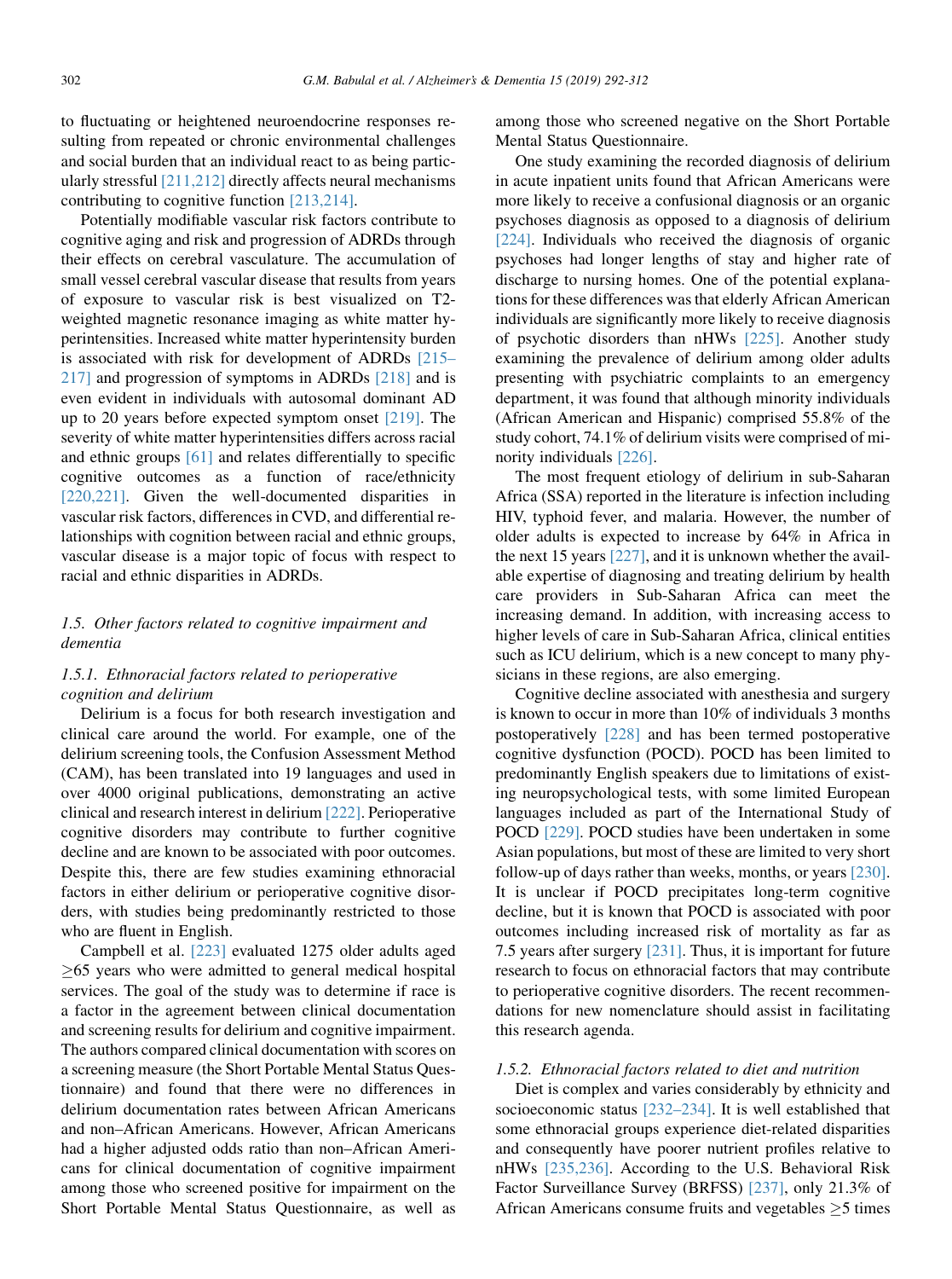per day, the lowest of any U.S. ethnoracial group. Similarly, in the third National Health and Nutrition Examination Survey, NHANES (1999–2002), non–Hispanic African Americans were 43% less likely than nHWs to meet fruit and vegetable guidelines [\[238\].](#page-21-0) These racial disparities differ by geographic region. For example, Hispanic groups consumed lower-quality diets than nHWs, including more refined carbohydrates and fewer vegetables and fruits [\[232,233,239\]](#page-21-0), whereas in other studies, Hispanics had higher-quality diets than either nHWs or African Americans [\[234\].](#page-21-0)

Poor diets and malnutrition are important contributors to cognitive impairment [\[240–242\].](#page-22-0) Nutritional deficiencies in older people, particularly in minority groups, are common, but studies across diverse ethnoracial populations are limited [\[242–245\]](#page-22-0). Randomized trials of nutritional supplements are needed to examine their impact on ethnoracial groups (e.g., African Americans) that have known nutritional deficiencies. Unfortunately, most randomized clinical trials of dietary supplements have not targeted populations with low nutrient status, and trial results have been null overall [\[246\].](#page-22-0) Conducting dietary supplement trials in diverse ethnoracial populations with nutrient insufficiencies has the potential to close some of the ethnoracial disparities in ADRDs.

The few studies that have examined dietary associations with AD and other brain neurodegenerative outcomes in multiethnic participants in most cases do not present their findings by race or ethnic group [\[241,247–](#page-22-0) [257\]](#page-22-0). Rather, these studies have reported  $P$  values (usually null) for tests of effect modification by race/ ethnicity [\[247,248,250,251,253,257,258\]](#page-22-0). This is inadequate as there are clear examples of nutrition having different cognitive effects by ethnoracial groups as shown in the Healthy Aging in Neighborhoods of Diversity Across the Lifespan Study (vitamin E with various cognitive domains) and the Health, Aging, and Body Composition study (the Mediterranean diet with cognitive decline) [\[259,260\]](#page-22-0).

Cultural differences in dietary practices pose methodological challenges in dietary assessment. Many food frequency questionnaires have not been designed and tested to accurately capture the foods, serving sizes, and meal preparations of different cultural groups [\[261\].](#page-22-0) Consequently, the dietary assessments from these studies likely produce biased estimates of nutrient relations with dementia, particularly for ethnoracial minority populations. To adequately address ethnoracial disparities in diet, nutrition, and ADRDs, it is imperative that greater attention is devoted to cultural validation of the dietary assessment methods.

#### 1.5.3. Ethnoracial factors related to the development of technologies

Technology for dementia has developed in several main areas: assessment of cognitive functions [\[262\]](#page-22-0) and daily activities [\[263\]](#page-22-0); direct cognitive [\[264\]](#page-22-0) or behavioral support [\[265\];](#page-22-0) monitoring [\[266\]](#page-22-0); and direct caregiving [\[267\]](#page-22-0) and supporting caregivers [\[268\]](#page-22-0). Different ethnoracial groups have been involved in the creation and testing of technologies, but the potential impact of these differences has not been explored. The focus of most research has been on the effectiveness or impact of the technology, with a lack of consideration of the role ethnoracial factors may play in utilization or impact potential.

Two key issues in development of technology for dementia relate to cognitive function and accessibility of technology. Understanding cognitive function is central to developing technology for individuals with dementia and this is where the lack of ethnoracial consideration is most apparent. Much technology development has focused on improving cognitive assessment [\[269\]](#page-22-0) to enhance or improve dementia diagnosis. However, these studies have not reported on possible inclusion or on differences in cognitive performance and profiles [\[270\]](#page-22-0) and rate of decline [\[271\]](#page-22-0) in ethnoracial minority groups.

There is also limited information available on access to technology in ADRDs. The "digital divide" is an issue that reflects socioeconomic factors, whereby lower-income groups have less access to technologies. There are no existing survey data on access and use of technologies by people with dementia that consider ethnoracial factors. However, we can gain some insight from two large U.S. surveys that looked at the use of assistive technologies (ATs) by different racial groups. Reed et al. [\[272\]](#page-22-0) conducted the Community Research for Assistive Technology Survey in California. They divided ATs into three categories: high-tech (e.g., computers), medium-tech (e.g., scooters), and low-tech (e.g., magnifiers). The proportion of white respondents (23%) using high-tech devices was higher than Asian Americans (16%), African Americans (13%), and double the number of Latinos (11%) suggesting unequal access to the same technology [\[272\].](#page-22-0) This lack of access and awareness was echoed in a 2009 U.S. National Health Survey, which looked at ATs usage across groups with mobility, visual, auditory, and emotional disabilities [\[273\]](#page-22-0). Their findings suggested that income status, particularly receiving Medicaid or veteran's benefits, and mental impairment reduced the likelihood of people using ATs [\[273\].](#page-22-0) To address these challenges, they proposed a list of changes including more cultural competency training, ensuring the attitudes and values are included in evaluating AT needs among underrepresented groups and designing effective outreach and health marketing appropriately tailored to different ethnoracial populations. In relation to dementia technology specifically, a survey of American and German family caregivers found low awareness of what technology is available for themselves or the people they care for [\[274\].](#page-22-0) In addition, lack of access to broadband Internet and limited availability of specialized technologies have been identified as key barriers to technology for dementia [\[275\]](#page-22-0). However, there are signs that the growing need to address these problems is starting to take hold through recent efforts to meet the needs of ethnic minority dementia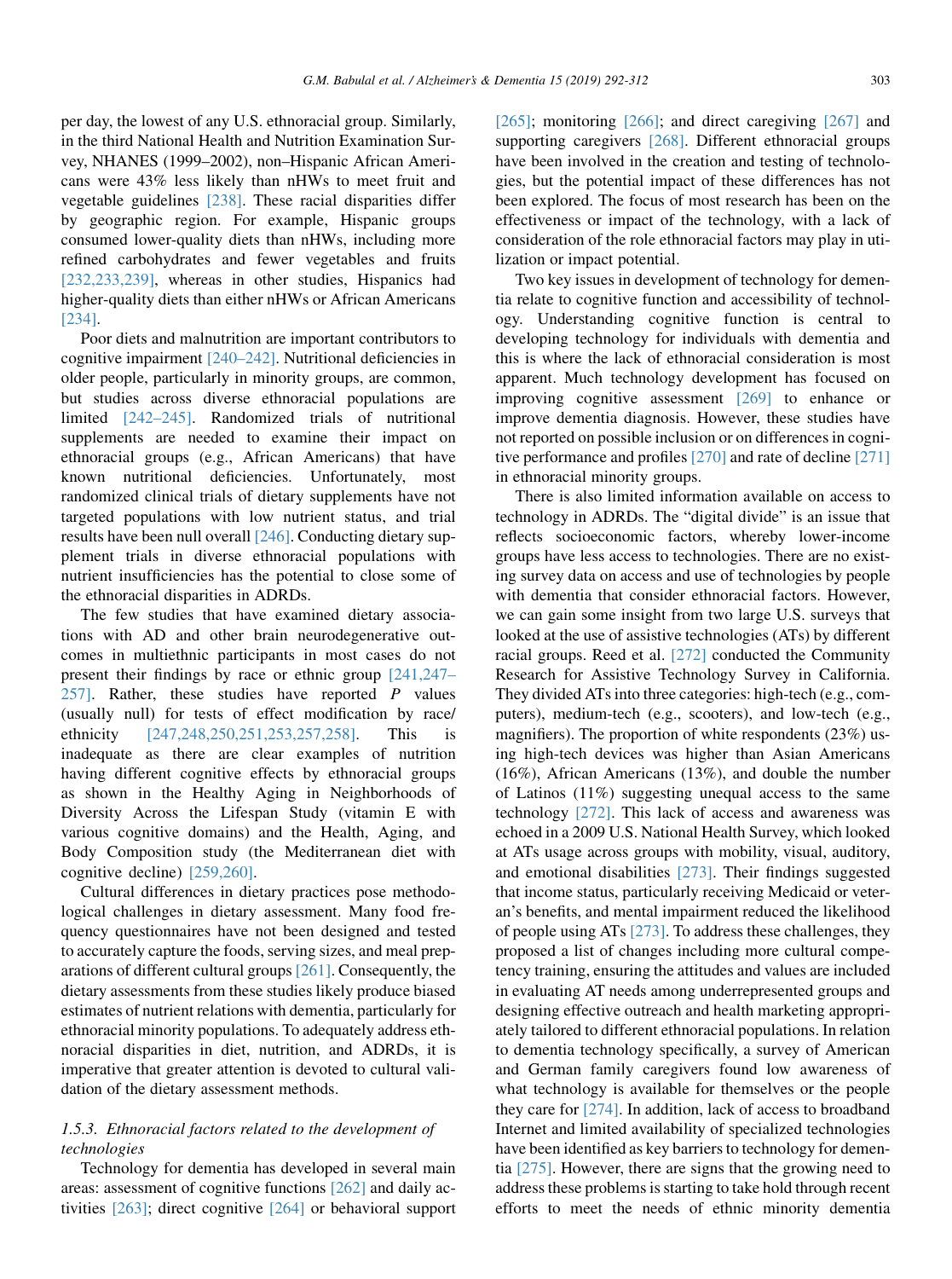caregivers through apps [\[276\]](#page-22-0), online education [\[277\],](#page-22-0) You-Tube [\[278\]](#page-22-0), and a survey of their preferences for technology [\[279\].](#page-22-0)

Overall, there remains a significant dearth in research specifically designed to understand and address heath disparities in ADRDs. Diverse ethnoracial populations remain underrepresented in studies across all areas covered by the PIAs. However, given the substantial amount of work that has been accomplished across these respective areas, there remain tremendous opportunities to rapidly advance the state of the science. Broad areas of immediate need, based on the information provided above, are provided below.

#### 1.6. Recommendations for advancing the field of health disparities in ADRDs

As highlighted across each of the major topic areas and expert groups listed, there remain substantial knowledge gaps regarding the ADRDs among diverse ethnoracial groups globally. The science of ADRDs has advanced considerably over the last few decades, and the same can be accomplished regarding an understanding of ADRDs among diverse populations. First and foremost, the expertise of the various PIAs and global experts across fields needs to be leveraged to design and implement research programs to address the gaps identified in a rapid fashion.

Primary recommendations proposed by the working group are as follows:

- Develop specific health disparities models/frameworks and implement data-driven strategies for targeted recruitment and retention of diverse ethnoracial populations into ADRD observational studies and clinical trials.
- Identify differing perspectives and views held by ethnoracial groups regarding ADRD research and interventions, to tailor appropriate methodologies for addressing gaps identified here as well as widely disseminating findings.
- Uniformly, examine the prevalence of specific life experiences/status (e.g., poverty, war/conflict, stigma, disability, sex, gender) and whether they play a role in ADRD disparities among diverse ethnoracial groups across countries.
- Create training modules, webinars, and related educational opportunities for researchers, payors, funders, community members, and even research participants to learn how to effectively develop diverse and inclusive study designs and recruitment and retention strategies in ADRD studies.
- Train practitioners and researchers (e.g., neuropsychologists, neurologists, geriatricians), including those from diverse ethnoracial groups, to implement culturally appropriate research methodologies (e.g., assessments, interviews, interventions) across different ethnoracial groups.
- Develop and validate appropriate research tools along with appropriate use and interpretative guidelines (e.g., normative references). This can include generation of instruments that can be used across groups, development of novel tools that are group-specific, and the development of appropriate analytic methods for working across tools when needed.
- Establish collaborative infrastructure across existing longitudinal registries and cohorts that include diverse ethnoracial populations to address gaps identified here. Also, leverage existing infrastructures and knowledgebase for the establishment of additional targeted research cohorts to advance the field of health disparities in ADRDs.
- Implement methodological strategies that enable post hoc analyses across diverse groups, comparisons across longitudinal cohorts; consistently report ethnoracial subgroup data even when not analyzed; and include refreshment samples in cohort studies to maintain statistical power—including addition of replacement for attrition in ongoing studies that are not representative of ethnoracial groups with diverse populations.
- Implement analytic methods to weigh observations from underrepresented groups to attenuate the impact of small sample size; investigate the impact of ethnoracial disparities on retention, attrition, and mortality; and consistently report ethnoracial subgroup data, even if such differences are not analyzed due to low group sample sizes.
- Develop and validate statistical models of risk and protective factors germane to ethnoracial groups, including complex interaction terms to better refine prevalence and incidence of ADRDs between different groups.
- Employ structured "precision medicine" and "precision public health" approaches to combine, translate, and share findings from ADRDs research including ethnoracial groups across the world to target and continually refine diagnostics, disease monitoring, treatment, and development of new therapeutics.
- Include diverse ethnoracial groups in studies examining sociocultural, biomarker, biological mechanism, and all other aspects of ADRD science.
- Develop and disseminate educational materials regarding ADRDs specifically focused on caregivers from diverse groups; include caregivers from diverse ethnoracial groups in scientific inquiries addressing caregiver and family needs.

#### 1.7. Advancing the Science of Health disparities in ADRDs

As previously discussed, there are several gaps in the extant literature in many of the key areas of science currently being examined in ADRDs. Aside from the large gap in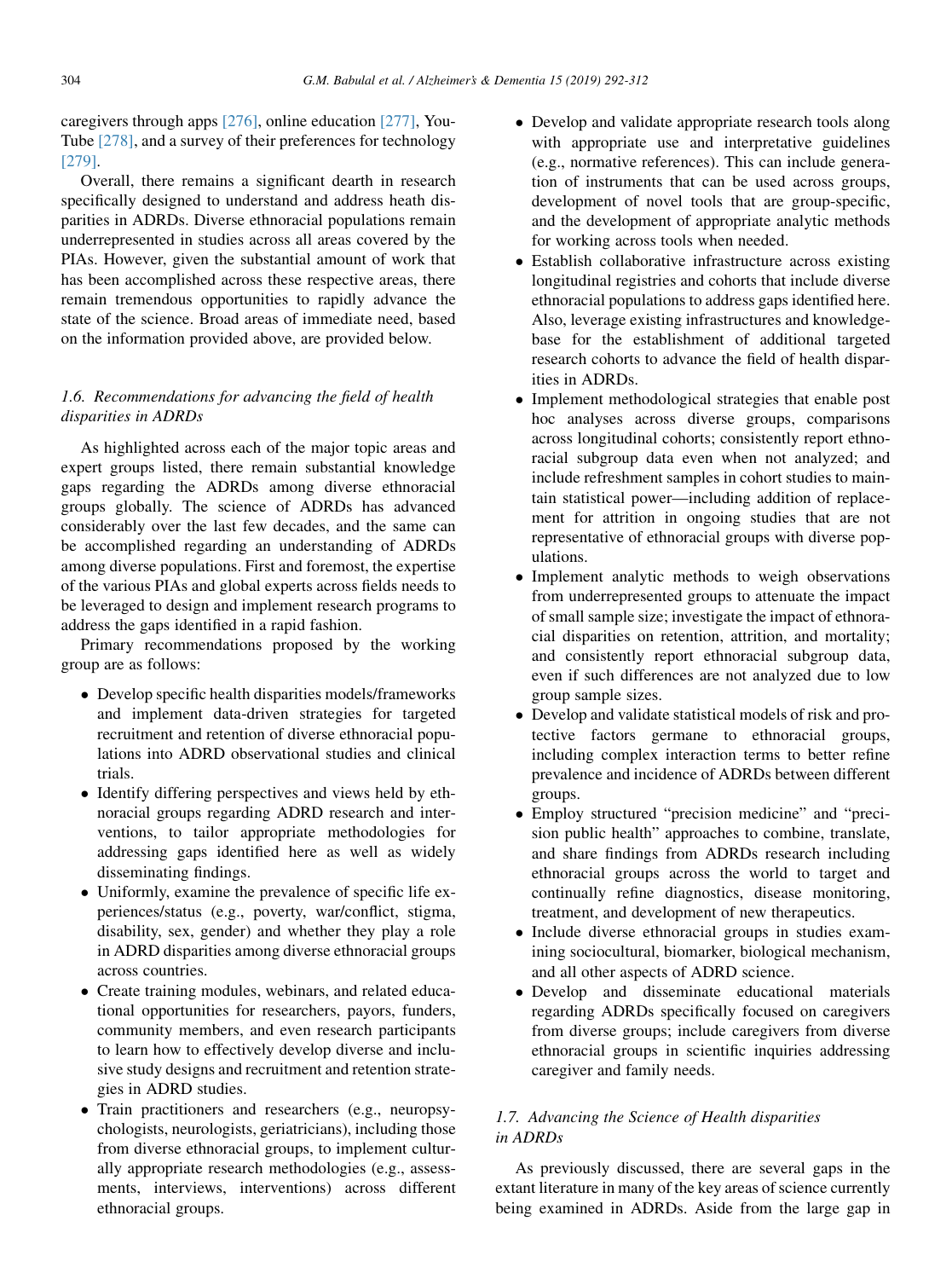<span id="page-15-0"></span>literature examining ethnoracial factors in ADRDs documented by this working group, there is also no comprehensive framework to address the gaps. Specifically, the vast majority of the science conducted in the articles reviewed addressed one question at a time without the end in mind (i.e., a comprehensive understanding of the full complexity of ADRDs, including ethnoracial factors). To advance the understanding of ethnoracial factors in ADRDs, the field needs to not only directly test importance of ethnoracial factors but also test these constructs within the context of the "big picture" including, but not limited to, factors such as gender, neuropathology (e.g., the 2018 NIA-AA research criteria for AD explicitly for testing of these new concepts in diverse populations), molecular biology, environmental factors, and more.

If the comprehensive framework is to explicitly test and understand the complexity of ADRDs, then more advanced analytic modeling approached are needed as is longitudinal data. Studies that iteratively propose a unique hypothesis, test the hypothesis, refine the question, and start-over using large-scale longitudinal data are needed. Multiscale modeling, advanced artificial intelligence learning tools, and structural equation modeling are some of the tools that are explicitly designed to manage such large-scale and complex questions. The statistical/bioinformatics models can grow and expand iteratively as the hypotheses are tested, refined, and reanalyzed. Many of these tools were refined in the human genome project but have been applied to life sciences at large scale. The translational work in ADRDs has begun to break down silos; however, the questions posed do not directly test the complexity of the problem faced. If these more complex tools are utilized, the complexity of ethnoracial factors, within the context of ADRDs more broadly will become more in focus. This approach can lead to a precision medicine approach to treating and preventing AD.

To continue the momentum of this working group and other ongoing efforts, we propose that a formal meeting occur in conjunction with the National Alzheimer's Project Act meeting (or other meeting), specifically to address the advancement of health disparities in ADRDs. This meeting would serve as a "think tank" on how to move the field forward rather than a venue for individuals to present their recent (or remote) findings. Experts from diverse backgrounds (epidemiology, health disparities, neuropathology, sociology, etc.) would be invited to discuss and provide strategies for next steps to advance the field.

#### Acknowledgments

Research reported in this publication was supported by the National Institute On Aging of the National Institutes of Health under Award Number R01AG054073 (SEO), R01AG058537 (S.E.O.), R01AG046543 (K.L.L.), R01AG056466 (G.M.B. and C.M.R.), R03AG055482 (G.M.B.), R01AG054449, DP5OD019833 (Y.T.Q.), HDR064993 (E.H.), P01HD035897 (N.S.), U54 HD079123 (N.S.), R01AG014673 (N.S.), P50AG05142 (L.S.S.), and R01AG057684 (L.S.S.). Other support included UK National Institute for Health Research (NIHR) (grant RP-DG-0611-10003-AS), Florida Department of Health, Ed and Ethel More Alzheimer's Disease Research Program (6AZ01, 8AZ06), Alzheimer Drug Discovery Fund (K.L.L.), AARFD-16-439140 (G.M.B.), Canadian Institutes for Health Research (PJT153079 to K.L.L.), Alzheimer's Association 2017 Part the Cloud (K.L.L.), Carlos III Institute of Health, Spain (grants PI14/01126 and PI17/01019 to J.F.), partly funded by Fondo Europeo de Desarrollo Regional (FEDER), Unión Europea, "Una manera de hacer Europa", a "Marató TV3" grant (20141210 to J.F.), Generalitat de Catalunya (2014SGR-0235), the Fundació Bancaria La Caixa, and T21 Research Society Clinical Committee (A.S.).

#### RESEARCH IN CONTEXT

- 1. Systematic review: The authors reviewed the literature using traditional sources (e.g., PubMed) and meeting abstracts and presentations. Several recent publications have described the role of ethnoracial factors on the incidence, diagnosis, and clinical presentation of Alzheimer's disease and related dementias (ADRD). These relevant citations are appropriately cited.
- 2. Interpretation: The manuscript clearly identifies the study of ethnoracial factors in key topic areas of ADRD science as substantially lacking. Despite the global search for improved diagnostic and therapeutic understandings of ADRD, research is needed on these topics across ethnoracial populations.
- 3. Future directions: Experts from Professional Interest Areas of ISTAART provide specific immediate needs on ethnoracial research across a wide range of topic areas that, when dealt with, will greatly advance the field of ADRD. Addressing these needs will be key to implementing culturally-appropriate interventions, as well as improving access to care for ethnoracial groups.

#### References

- [1] [Montgomery W, Ueda K, Jorgensen M, Stathis S, Cheng Y,](http://refhub.elsevier.com/S1552-5260(18)33556-8/sref1) [Nakamura T. Epidemiology, associated burden, and current clinical](http://refhub.elsevier.com/S1552-5260(18)33556-8/sref1) [practice for the diagnosis and management of Alzheimer's disease](http://refhub.elsevier.com/S1552-5260(18)33556-8/sref1) [in Japan. Clinicoecon Outcomes Res 2018;10:13–28.](http://refhub.elsevier.com/S1552-5260(18)33556-8/sref1)
- [2] [Suzuki T. Health status of older adults living in the community in](http://refhub.elsevier.com/S1552-5260(18)33556-8/sref2) [Japan: Recent changes and significance in the super-aged society.](http://refhub.elsevier.com/S1552-5260(18)33556-8/sref2) [Geriatr Gerontol Int 2018;18:667–77.](http://refhub.elsevier.com/S1552-5260(18)33556-8/sref2)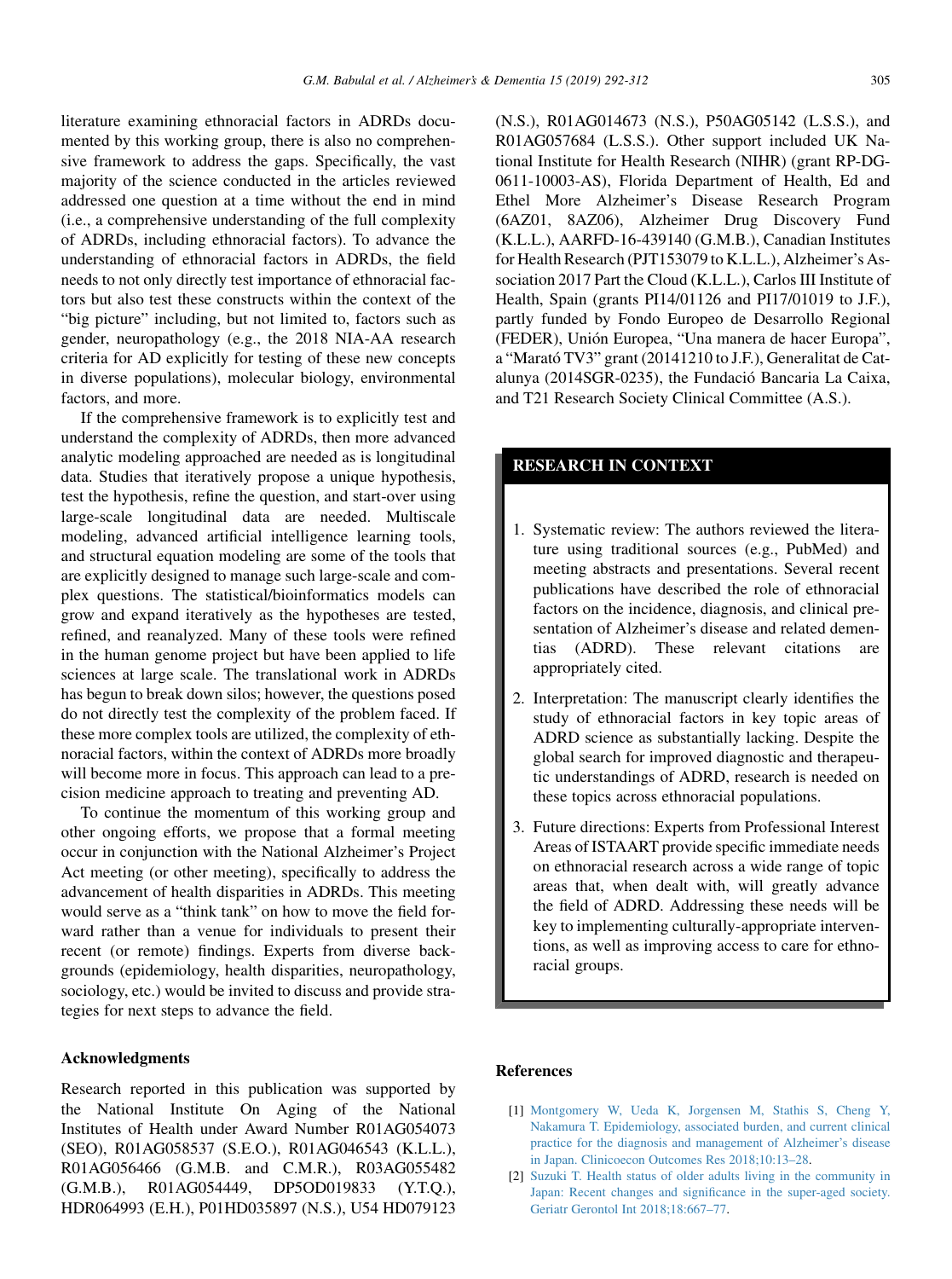- <span id="page-16-0"></span>[3] [US\\_Census\\_Bureau. Facts for Features: O'der Americans Month:](http://refhub.elsevier.com/S1552-5260(18)33556-8/sref3) [May 2017; 2017](http://refhub.elsevier.com/S1552-5260(18)33556-8/sref3).
- [4] [Li F, Otani J. Financing elderly people's long-term care needs: Evi](http://refhub.elsevier.com/S1552-5260(18)33556-8/sref4)[dence from China. Int J Health Plann Manage 2018;33:479–88](http://refhub.elsevier.com/S1552-5260(18)33556-8/sref4).
- [5] [George LS, Deshpande S, Krishna Kumar MK, Patil RS. Morbidity](http://refhub.elsevier.com/S1552-5260(18)33556-8/sref5) [pattern and its sociodemographic determinants among elderly popu](http://refhub.elsevier.com/S1552-5260(18)33556-8/sref5)[lation of Raichur district, Karnataka, India. J Fam Med Prim Care](http://refhub.elsevier.com/S1552-5260(18)33556-8/sref5) [2017;6:340–4](http://refhub.elsevier.com/S1552-5260(18)33556-8/sref5).
- [6] [Livingston G, Sommerlad A, Orgeta V, Costafreda SG, Huntley J,](http://refhub.elsevier.com/S1552-5260(18)33556-8/sref6) [Ames D, et al. Dementia prevention, intervention, and care. Lancet](http://refhub.elsevier.com/S1552-5260(18)33556-8/sref6) [2017;390:2673–734](http://refhub.elsevier.com/S1552-5260(18)33556-8/sref6).
- [7] [Prince M, Wimo A, Guerchet M, Gemma-Claire Ali M, Wu Y-T,](http://refhub.elsevier.com/S1552-5260(18)33556-8/sref7) [Prina M. World Alzheimer Report 2015: The global impact of de](http://refhub.elsevier.com/S1552-5260(18)33556-8/sref7)[mentia an analysis of prevelance, incidence, cost and trends 2015.](http://refhub.elsevier.com/S1552-5260(18)33556-8/sref7) [London: A.s.D. International; 2015](http://refhub.elsevier.com/S1552-5260(18)33556-8/sref7).
- [8] [Anstey KJ, Peters R, Clare L, Lautenschlager NT, Dodge HH,](http://refhub.elsevier.com/S1552-5260(18)33556-8/sref8) [Barnes DE, et al. Joining forces to prevent dementia: The Interna](http://refhub.elsevier.com/S1552-5260(18)33556-8/sref8)[tional Research Network On Dementia Prevention \(IRNDP\). Int Psy](http://refhub.elsevier.com/S1552-5260(18)33556-8/sref8)[chogeriatr 2017;29:1757–60.](http://refhub.elsevier.com/S1552-5260(18)33556-8/sref8)
- [9] [Patsiurko N, Campbell JL, Hall JA. Measuring cultural diversity:](http://refhub.elsevier.com/S1552-5260(18)33556-8/sref9) [ethnic, linguistic and religious fractionalization in the OECD. Ethnic](http://refhub.elsevier.com/S1552-5260(18)33556-8/sref9) [Racial Stud 2012;35:195–217.](http://refhub.elsevier.com/S1552-5260(18)33556-8/sref9)
- [10] [Alesina A, Ferrara EL. Ethnic Diversity and Economic Performance.](http://refhub.elsevier.com/S1552-5260(18)33556-8/sref10) [J Econ Lit 2005;43:762–800.](http://refhub.elsevier.com/S1552-5260(18)33556-8/sref10)
- [11] [Fearon JD. Ethnic and Cultural Diversity by Country\\*. J Econ](http://refhub.elsevier.com/S1552-5260(18)33556-8/sref11) [Growth 2003;8:195–222.](http://refhub.elsevier.com/S1552-5260(18)33556-8/sref11)
- [12] [Yu L, Lutz MW, Wilson RS, Burns DK, Roses AD, Saunders AM,](http://refhub.elsevier.com/S1552-5260(18)33556-8/sref12) [et al. APOE epsilon4-TOMM40 '523 haplotypes and the risk of Alz](http://refhub.elsevier.com/S1552-5260(18)33556-8/sref12)[heimer's disease in older Caucasian and African Americans. PLoS](http://refhub.elsevier.com/S1552-5260(18)33556-8/sref12) [One 2017;12:e0180356](http://refhub.elsevier.com/S1552-5260(18)33556-8/sref12).
- [13] [Roses AD, Lutz MW, Saunders AM, Goldgaber D, Saul R,](http://refhub.elsevier.com/S1552-5260(18)33556-8/sref13) [Sundseth SS, et al. African-American TOMM40'523-APOE haplo](http://refhub.elsevier.com/S1552-5260(18)33556-8/sref13)[types are admixture of West African and Caucasian alleles. Alz](http://refhub.elsevier.com/S1552-5260(18)33556-8/sref13)[heimers Dement 2014;10:592–601.e2.](http://refhub.elsevier.com/S1552-5260(18)33556-8/sref13)
- [14] [O'Bryant SE, Johnson L, Balldin V, Edwards M, Barber R,](http://refhub.elsevier.com/S1552-5260(18)33556-8/sref14) [Williams B, et al. Characterization of Mexican Americans with](http://refhub.elsevier.com/S1552-5260(18)33556-8/sref14) [mild cognitive impairment and Alzheimer's disease. J Alzheimers](http://refhub.elsevier.com/S1552-5260(18)33556-8/sref14) [Dis 2013;33:373–9.](http://refhub.elsevier.com/S1552-5260(18)33556-8/sref14)
- [15] [Howell JC, et al. Race modifies the relationship between cognition](http://refhub.elsevier.com/S1552-5260(18)33556-8/sref15) [and Alzheimer's disease cerebrospinal fluid biomarkers. Alzheimers](http://refhub.elsevier.com/S1552-5260(18)33556-8/sref15) [Res Ther 2017;9:88.](http://refhub.elsevier.com/S1552-5260(18)33556-8/sref15)
- [16] [Howell JC, Watts KD, Parker MW, Wu J, Kollhoff A, Wingo TS, et al.](http://refhub.elsevier.com/S1552-5260(18)33556-8/sref16) [Biomarkers of Alzheimer's disease among Mexican Americans. J](http://refhub.elsevier.com/S1552-5260(18)33556-8/sref16) [Alzheimer's Dis 2013;34:841–9.](http://refhub.elsevier.com/S1552-5260(18)33556-8/sref16)
- [17] [Chin AL, Negash S, Hamilton R. Diversity and disparity in dementia:](http://refhub.elsevier.com/S1552-5260(18)33556-8/sref17) [the impact of ethnoracial differences in Alzheimer disease. Alz](http://refhub.elsevier.com/S1552-5260(18)33556-8/sref17)[heimer Dis Assoc Disord 2011;25:187–95](http://refhub.elsevier.com/S1552-5260(18)33556-8/sref17).
- [18] Alzheimer's Association. 2017 Alzheimer's Disease Facts And Figures. Alzheimer's & Dementia, 2017. Available from: [http://www.](http://www.alz.org/documents_custom/2017-facts-and-figures.pdf) [alz.org/documents\\_custom/2017-facts-and-figures.pdf](http://www.alz.org/documents_custom/2017-facts-and-figures.pdf). Accessed November 12, 2018.
- [19] [Cooper C, Tandy AR, Balamurali TB, Livingston G. A systematic re](http://refhub.elsevier.com/S1552-5260(18)33556-8/sref19)[view and meta-analysis of ethnic differences in use of dementia treat](http://refhub.elsevier.com/S1552-5260(18)33556-8/sref19)[ment, care, and research. Am J Geriatr Psychiatry 2010;18:193–203](http://refhub.elsevier.com/S1552-5260(18)33556-8/sref19).
- [20] [O'Bryant SE, Humphreys JD, Schiffer RB, Sutker PB. Presentation](http://refhub.elsevier.com/S1552-5260(18)33556-8/sref20) [of Mexican Americans to a memory disorder clinic. J Psychopathol](http://refhub.elsevier.com/S1552-5260(18)33556-8/sref20)[ogy Behav Assess 2007;29:137–40.](http://refhub.elsevier.com/S1552-5260(18)33556-8/sref20)
- [21] [Gray HL, Jimenez DE, Cucciare MA, Tong HQ, Gallagher-](http://refhub.elsevier.com/S1552-5260(18)33556-8/sref21)[Thompson D. Ethnic differences in beliefs regarding Alzheimer dis](http://refhub.elsevier.com/S1552-5260(18)33556-8/sref21)[ease among dementia family caregivers. Am J Geriatr Psychiatry](http://refhub.elsevier.com/S1552-5260(18)33556-8/sref21) [2009;17:925–33](http://refhub.elsevier.com/S1552-5260(18)33556-8/sref21).
- [22] [Rovner BW, Casten RJ, Arenson C, Salzman B, Kornsey EB. Racial](http://refhub.elsevier.com/S1552-5260(18)33556-8/sref22) [differences in the recognition of cognitive dysfunction in older per](http://refhub.elsevier.com/S1552-5260(18)33556-8/sref22)[sons. Alzheimer Dis Assoc Disord 2012;26:44–9](http://refhub.elsevier.com/S1552-5260(18)33556-8/sref22).
- [23] [Zhou Y, Elashoff D, Kremen S, Teng E, Karlawish J, Grill JD. African](http://refhub.elsevier.com/S1552-5260(18)33556-8/sref23) [Americans are less likely to enroll in preclinical Alzheimer's disease](http://refhub.elsevier.com/S1552-5260(18)33556-8/sref23) [clinical trials. Alzheimers Dement 2017;3:57–64.](http://refhub.elsevier.com/S1552-5260(18)33556-8/sref23)
- [24] [Roberts LR, Schuh H, Sherzai D, Belliard JC, Montgomery SB.](http://refhub.elsevier.com/S1552-5260(18)33556-8/sref24) [Exploring experiences and perceptions of aging and cognitive decline](http://refhub.elsevier.com/S1552-5260(18)33556-8/sref24) [across diverse racial and ethnic groups. Gerontol Geriatr Med 2015;1](http://refhub.elsevier.com/S1552-5260(18)33556-8/sref24).
- [25] [Dilworth-Anderson P, Cohen MD. Beyond diversity to inclusion:](http://refhub.elsevier.com/S1552-5260(18)33556-8/sref25) [recruitment and retention of diverse groups in Alzheimer research.](http://refhub.elsevier.com/S1552-5260(18)33556-8/sref25) [Alzheimer Dis Assoc Disord 2010;24:S14–8](http://refhub.elsevier.com/S1552-5260(18)33556-8/sref25).
- [26] [Amorrortu RP, Arevalo M, Vernon SW, Mainous AG 3rd, Diaz V,](http://refhub.elsevier.com/S1552-5260(18)33556-8/sref26) [McKee MD, et al. Recruitment of racial and ethnic minorities to clin](http://refhub.elsevier.com/S1552-5260(18)33556-8/sref26)[ical trials conducted within specialty clinics: an intervention mapping](http://refhub.elsevier.com/S1552-5260(18)33556-8/sref26) [approach. Trials 2018;19:115](http://refhub.elsevier.com/S1552-5260(18)33556-8/sref26).
- [27] [George S, Duran N, Norris K. A systematic review of barriers and fa](http://refhub.elsevier.com/S1552-5260(18)33556-8/sref27)[cilitators to minority research participation among African Ameri](http://refhub.elsevier.com/S1552-5260(18)33556-8/sref27)[cans, Latinos, Asian Americans, and Pacific Islanders. Am J Public](http://refhub.elsevier.com/S1552-5260(18)33556-8/sref27) [Health 2014;104:e16–31](http://refhub.elsevier.com/S1552-5260(18)33556-8/sref27).
- [28] [Dilworth-Anderson P, Hendrie HC, Manly JJ, Khachaturian AS,](http://refhub.elsevier.com/S1552-5260(18)33556-8/sref28) [Fazio S. Social, Behavioral and Diversity Research Workgroup of the](http://refhub.elsevier.com/S1552-5260(18)33556-8/sref28) [Alzheimer's Association, Diagnosis and assessment of Alzheimer's](http://refhub.elsevier.com/S1552-5260(18)33556-8/sref28) [disease in diverse populations. Alzheimers Dement 2008;4:305–9](http://refhub.elsevier.com/S1552-5260(18)33556-8/sref28).
- [29] [Weiner MF. Perspective on race and ethnicity in Alzheimer's disease](http://refhub.elsevier.com/S1552-5260(18)33556-8/sref29) [research. Alzheimers Dement 2008;4:233–8.](http://refhub.elsevier.com/S1552-5260(18)33556-8/sref29)
- [30] [Stern Y. An approach to studying the neural correlates of reserve.](http://refhub.elsevier.com/S1552-5260(18)33556-8/sref30) [Brain Imaging Behav 2017;11:410–6.](http://refhub.elsevier.com/S1552-5260(18)33556-8/sref30)
- [31] [Stern Y. Cognitive reserve. Neuropsychologia 2009;47:2015–28](http://refhub.elsevier.com/S1552-5260(18)33556-8/sref31).
- [32] [Arenaza-Urquijo EM, Wirth M, Chetelat G. Cognitive reserve and](http://refhub.elsevier.com/S1552-5260(18)33556-8/sref32) [lifestyle: moving towards preclinical Alzheimer's disease. Front Ag](http://refhub.elsevier.com/S1552-5260(18)33556-8/sref32)[ing Neurosci 2015;7:134.](http://refhub.elsevier.com/S1552-5260(18)33556-8/sref32)
- [33] [Chen HY, Panegyres PK. The Role of Ethnicity in Alzheimer's Dis](http://refhub.elsevier.com/S1552-5260(18)33556-8/sref33)[ease: Findings From The C-PATH Online Data Repository. J Alz](http://refhub.elsevier.com/S1552-5260(18)33556-8/sref33)[heimers Dis 2016;51:515–23](http://refhub.elsevier.com/S1552-5260(18)33556-8/sref33).
- [34] [de Souza-Talarico JN, de Carvalho AP, Brucki SM, Nitrini R,](http://refhub.elsevier.com/S1552-5260(18)33556-8/sref34) [Ferretti-Rebustini RE. Dementia and Cognitive Impairment Preva](http://refhub.elsevier.com/S1552-5260(18)33556-8/sref34)[lence and Associated Factors in Indigenous Populations: A System](http://refhub.elsevier.com/S1552-5260(18)33556-8/sref34)[atic Review. Alzheimer Dis Assoc Disord 2016;30:281–7](http://refhub.elsevier.com/S1552-5260(18)33556-8/sref34).
- [35] [Manly JJ, Schupf N, Tang MX, Stern Y. Cognitive decline and liter](http://refhub.elsevier.com/S1552-5260(18)33556-8/sref35)[acy among ethnically diverse elders. J Geriatr Psychiatry Neurol](http://refhub.elsevier.com/S1552-5260(18)33556-8/sref35) [2005;18:213–7](http://refhub.elsevier.com/S1552-5260(18)33556-8/sref35).
- [36] [Manly JJ, Touradji P, Tang MX, Stern Y. Literacy and memory](http://refhub.elsevier.com/S1552-5260(18)33556-8/sref36) [decline among ethnically diverse elders. J Clin Exp Neuropsychol](http://refhub.elsevier.com/S1552-5260(18)33556-8/sref36) [2003;25:680–90](http://refhub.elsevier.com/S1552-5260(18)33556-8/sref36).
- [37] [Barnes LL, Wilson RS, Li Y, Aggarwal NT, Gilley DW, McCann JJ,](http://refhub.elsevier.com/S1552-5260(18)33556-8/sref37) [Evans DA. Racial differences in the progression of cognitive decline](http://refhub.elsevier.com/S1552-5260(18)33556-8/sref37) [in Alzheimer disease. Am J Geriatr Psychiatry 2005;13:959–67](http://refhub.elsevier.com/S1552-5260(18)33556-8/sref37).
- [38] [Dan M. Neuropsychological assessment of Hispanic elders: Chal](http://refhub.elsevier.com/S1552-5260(18)33556-8/sref38)[lenges and psychometric approaches. In: Gallagher-Thompson D,](http://refhub.elsevier.com/S1552-5260(18)33556-8/sref38) [Yeo G, eds. Ethnicity and the Dementias. 2nd ed. Washington, DC:](http://refhub.elsevier.com/S1552-5260(18)33556-8/sref38) [Routledge; 2006](http://refhub.elsevier.com/S1552-5260(18)33556-8/sref38).
- [39] [Black R, et al. Scales as outcome measures for Alzheimer's disease.](http://refhub.elsevier.com/S1552-5260(18)33556-8/sref39) [Alzheimers Dement 2009;5:324–39.](http://refhub.elsevier.com/S1552-5260(18)33556-8/sref39)
- [40] [Parra MA. Overcoming barriers in cognitive assessment of Alz](http://refhub.elsevier.com/S1552-5260(18)33556-8/sref40)[heimer's disease. Dement Neuropsychol 2014;8:95–8.](http://refhub.elsevier.com/S1552-5260(18)33556-8/sref40)
- [41] [Mungas D, Reed BR, Farias ST, Decarli C. Age and education effects](http://refhub.elsevier.com/S1552-5260(18)33556-8/sref41) [on relationships of cognitive test scores with brain structure in demo](http://refhub.elsevier.com/S1552-5260(18)33556-8/sref41)[graphically diverse older persons. Psychol Aging 2009;24:116–28](http://refhub.elsevier.com/S1552-5260(18)33556-8/sref41).
- [42] [Leibing A, Cohen L. Thinking About Dementia: Culture, Loss, and](http://refhub.elsevier.com/S1552-5260(18)33556-8/sref42) [the Anthropology of Senility 2018. Piscataway, NJ: Rutgers Univer](http://refhub.elsevier.com/S1552-5260(18)33556-8/sref42)[sity Press; 2018.](http://refhub.elsevier.com/S1552-5260(18)33556-8/sref42)
- [43] [Corriveau RA, Koroshetz WJ, Gladman JT, Jeon S, Babcock D,](http://refhub.elsevier.com/S1552-5260(18)33556-8/sref43) [Bennett DA, et al. Alzheimer's Disease–Related Dementias Summit](http://refhub.elsevier.com/S1552-5260(18)33556-8/sref43) [2016: National research priorities. Neurology 2017;89:2381–91](http://refhub.elsevier.com/S1552-5260(18)33556-8/sref43).
- [44] [Rivera MM BD, Saez P, Manly J. Increasing culturally competent](http://refhub.elsevier.com/S1552-5260(18)33556-8/sref44) [neuropsychological services for ethnic minority populations: A call](http://refhub.elsevier.com/S1552-5260(18)33556-8/sref44) [to action. Clin Neuropsychol 2010;24:429–53](http://refhub.elsevier.com/S1552-5260(18)33556-8/sref44).
- [45] [Parra MA, Baez S, Allegri R, Nitrini R, Lopera F, Slachevsky A, et al.](http://refhub.elsevier.com/S1552-5260(18)33556-8/sref45) [Dementia in Latin America: Assessing the present and envisioning](http://refhub.elsevier.com/S1552-5260(18)33556-8/sref45) [the future. Neurology 2018;90:222–31.](http://refhub.elsevier.com/S1552-5260(18)33556-8/sref45)
- [46] [AR L. Cognitive Development: Its Cultural and Social Foundations](http://refhub.elsevier.com/S1552-5260(18)33556-8/sref46) [1976. Cambridge, MA: Harvard University Press; 1976.](http://refhub.elsevier.com/S1552-5260(18)33556-8/sref46)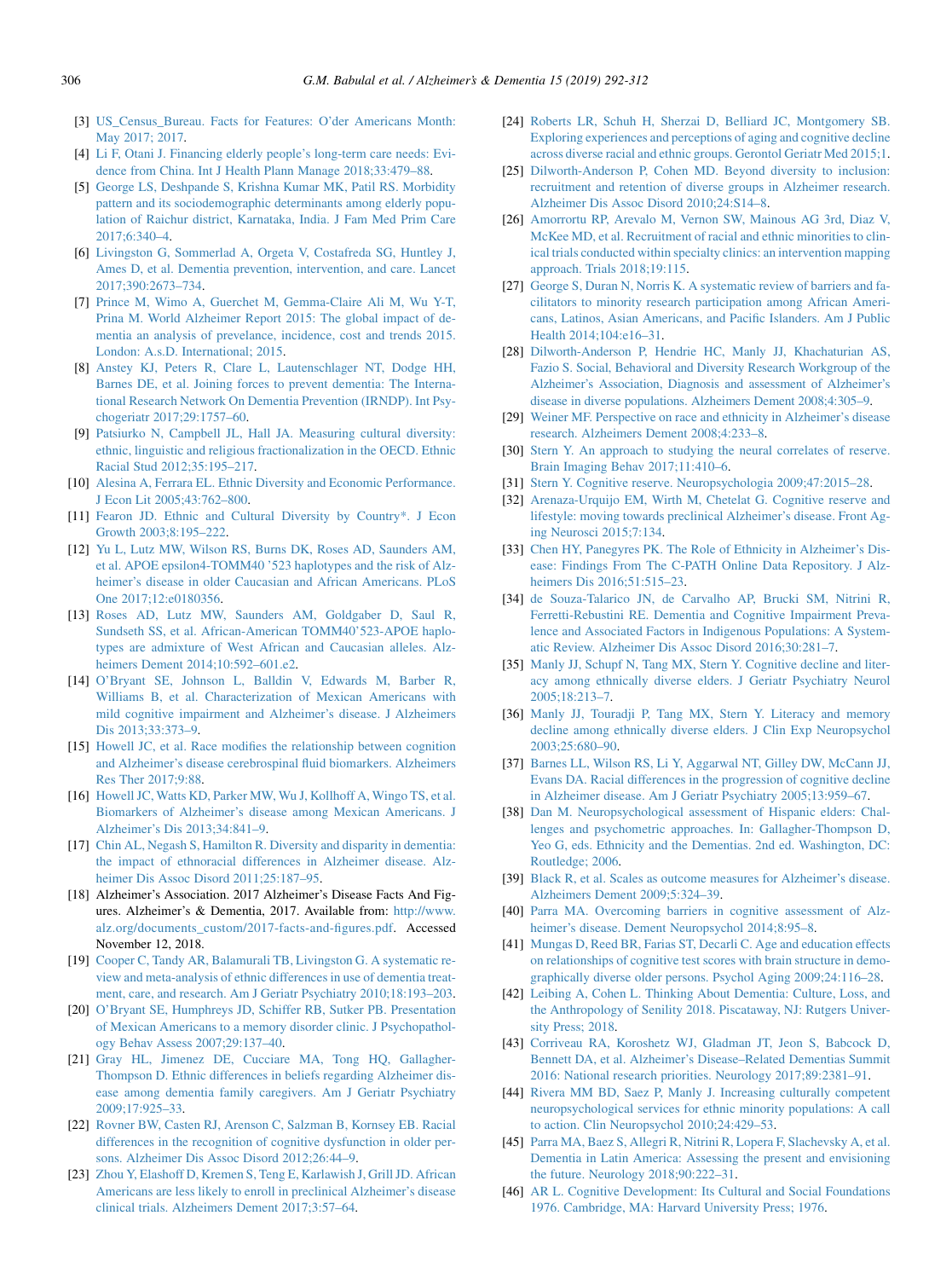- <span id="page-17-0"></span>[47] [Dodge HH, Meguro K, Ishii H, Yamaguchi S, Saxton JA, Ganguli M.](http://refhub.elsevier.com/S1552-5260(18)33556-8/sref47) [Cross-cultural comparisons of the Mini-mental State Examination](http://refhub.elsevier.com/S1552-5260(18)33556-8/sref47) [between Japanese and U.S. cohorts. Int Psychogeriatr 2009;](http://refhub.elsevier.com/S1552-5260(18)33556-8/sref47) [21:113–22](http://refhub.elsevier.com/S1552-5260(18)33556-8/sref47).
- [48] [Marcopulos B, McLain C. Are our norms "normal"? A 4-year follow](http://refhub.elsevier.com/S1552-5260(18)33556-8/sref48)[up study of a biracial sample of rural elders with low education. Clin](http://refhub.elsevier.com/S1552-5260(18)33556-8/sref48) [Neuropsychol 2003;17:19–33](http://refhub.elsevier.com/S1552-5260(18)33556-8/sref48).
- [49] [Lucas JA, Ivnik RJ, Smith GE, Ferman TJ, Willis FB, Petersen RC,](http://refhub.elsevier.com/S1552-5260(18)33556-8/sref49) [Graff-Radford NR. Mayo's Older African Americans Normative](http://refhub.elsevier.com/S1552-5260(18)33556-8/sref49) [Studies: norms for Boston Naming Test, Controlled Oral Word Asso](http://refhub.elsevier.com/S1552-5260(18)33556-8/sref49)[ciation, Category Fluency, Animal Naming, Token Test, Wrat-3](http://refhub.elsevier.com/S1552-5260(18)33556-8/sref49) [Reading, Trail Making Test, Stroop Test, and Judgment of Line](http://refhub.elsevier.com/S1552-5260(18)33556-8/sref49) [Orientation. Clin Neuropsychol 2005;19:243–69.](http://refhub.elsevier.com/S1552-5260(18)33556-8/sref49)
- [50] [O'Bryant SE, Edwards M, Johnson L, Hall J, Gamboa A1, O'jile J.](http://refhub.elsevier.com/S1552-5260(18)33556-8/sref50) [Texas Mexican American adult normative studies: Normative data](http://refhub.elsevier.com/S1552-5260(18)33556-8/sref50) [for commonly used clinical neuropsychological measures for En](http://refhub.elsevier.com/S1552-5260(18)33556-8/sref50)[glish- and Spanish-speakers. Dev Neuropsychol 2018;43:1–26](http://refhub.elsevier.com/S1552-5260(18)33556-8/sref50).
- [51] [Reiman EM, McKhann GM, Albert MS, Sperling RA, Petersen RC,](http://refhub.elsevier.com/S1552-5260(18)33556-8/sref51) [Blacker D. Clinical impact of updated diagnostic and research](http://refhub.elsevier.com/S1552-5260(18)33556-8/sref51) [criteria for Alzheimer's disease. J Clin Psychiatry 2011;72:e37.](http://refhub.elsevier.com/S1552-5260(18)33556-8/sref51)
- [52] [Reiman EM, McKhann GM, Albert MS, Sperling RA, Petersen RC,](http://refhub.elsevier.com/S1552-5260(18)33556-8/sref52) [Blacker D. Alzheimer's disease: implications of the updated diag](http://refhub.elsevier.com/S1552-5260(18)33556-8/sref52)[nostic and research criteria. J Clin Psychiatry 2011;72:1190–6](http://refhub.elsevier.com/S1552-5260(18)33556-8/sref52).
- [53] [McKhann GM, Knopman DS, Chertkow H, Hyman BT, Jack CR Jr,](http://refhub.elsevier.com/S1552-5260(18)33556-8/sref53) [Kawas CH, et al. The diagnosis of dementia due to Alzheimer's dis](http://refhub.elsevier.com/S1552-5260(18)33556-8/sref53)[ease: recommendations from the National Institute on Aging-Alz](http://refhub.elsevier.com/S1552-5260(18)33556-8/sref53)[heimer's Association workgroups on diagnostic guidelines for](http://refhub.elsevier.com/S1552-5260(18)33556-8/sref53) [Alzheimer's disease. Alzheimers Dement 2011;7:263–9](http://refhub.elsevier.com/S1552-5260(18)33556-8/sref53).
- [54] [Dubois B, Padovani A, Scheltens P, Rossi A, Dell'Agnello G. Timely](http://refhub.elsevier.com/S1552-5260(18)33556-8/sref54) [Diagnosis for Alzheimer's Disease: A Literature Review on Benefits](http://refhub.elsevier.com/S1552-5260(18)33556-8/sref54) [and Challenges. J Alzheimers Dis 2016;49:617–31.](http://refhub.elsevier.com/S1552-5260(18)33556-8/sref54)
- [55] [Dubois B, Hampel H, Feldman HH, Scheltens P, Aisen P, Andrieu S,](http://refhub.elsevier.com/S1552-5260(18)33556-8/sref55) [et al. Preclinical Alzheimer's disease: Definition, natural history, and](http://refhub.elsevier.com/S1552-5260(18)33556-8/sref55) [diagnostic criteria. Alzheimers Dement 2016;12:292–323.](http://refhub.elsevier.com/S1552-5260(18)33556-8/sref55)
- [56] [Weiner MW, Veitch DP, Aisen PS, Beckett LA, Cairns NJ, Green RC,](http://refhub.elsevier.com/S1552-5260(18)33556-8/sref56) [et al. The Alzheimer's Disease Neuroimaging Initiative 3: Continued](http://refhub.elsevier.com/S1552-5260(18)33556-8/sref56) [innovation for clinical trial improvement. Alzheimers Dement 2017;](http://refhub.elsevier.com/S1552-5260(18)33556-8/sref56) [13:561–71](http://refhub.elsevier.com/S1552-5260(18)33556-8/sref56).
- [57] ADNI Demographic Report 2012. [http://adni.loni.usc.edu/](http://adni.loni.usc.edu/wp-content/uploads/2012/08/ADNI_Enroll_Demographics.pdf) [wp-content/uploads/2012/08/ADNI\\_Enroll\\_Demographics.pdf](http://adni.loni.usc.edu/wp-content/uploads/2012/08/ADNI_Enroll_Demographics.pdf). Accessed January 25, 2018.
- [58] [Ellis KA, Bush AI, Darby D, De Fazio D, Foster J, Hudson P, et al.](http://refhub.elsevier.com/S1552-5260(18)33556-8/sref58) [The Australian Imaging, Biomarkers and Lifestyle \(AIBL\) study of](http://refhub.elsevier.com/S1552-5260(18)33556-8/sref58) [aging: methodology and baseline characteristics of 1112 individuals](http://refhub.elsevier.com/S1552-5260(18)33556-8/sref58) [recruited for a longitudinal study of Alzheimer's disease. Int Psycho](http://refhub.elsevier.com/S1552-5260(18)33556-8/sref58)[geriatrics 2009;21:672–87](http://refhub.elsevier.com/S1552-5260(18)33556-8/sref58).
- [59] [DeCarli C, Reed BR, Jagust W, Martinez O, Ortega M, Mungas D.](http://refhub.elsevier.com/S1552-5260(18)33556-8/sref59) [Brain behavior relationships among African Americans, whites,](http://refhub.elsevier.com/S1552-5260(18)33556-8/sref59) [and Hispanics. Alzheimer Dis Assoc Disord 2008;22:382–91](http://refhub.elsevier.com/S1552-5260(18)33556-8/sref59).
- [60] [Aggarwal NT, Wilson RS, Bienias JL, De Jager PL, Bennett DA,](http://refhub.elsevier.com/S1552-5260(18)33556-8/sref60) [Evans DA, et al. The association of magnetic resonance imaging](http://refhub.elsevier.com/S1552-5260(18)33556-8/sref60) [measures with cognitive function in a biracial population sample.](http://refhub.elsevier.com/S1552-5260(18)33556-8/sref60) [Arch Neurol 2010;67:475–82.](http://refhub.elsevier.com/S1552-5260(18)33556-8/sref60)
- [61] [Brickman AM, Schupf N, Manly JJ, Luchsinger JA, Andrews H,](http://refhub.elsevier.com/S1552-5260(18)33556-8/sref61) [Tang MX, et al. Brain morphology in older African Americans,](http://refhub.elsevier.com/S1552-5260(18)33556-8/sref61) [Caribbean Hispanics, and whites from northern Manhattan. Arch](http://refhub.elsevier.com/S1552-5260(18)33556-8/sref61) [Neurol 2008;65:1053–61.](http://refhub.elsevier.com/S1552-5260(18)33556-8/sref61)
- [62] [Knopman DS, Penman AD, Catellier DJ, Coker LH,](http://refhub.elsevier.com/S1552-5260(18)33556-8/sref62) [Shibata DK, Sharrett AR, et al. Vascular risk factors and lon](http://refhub.elsevier.com/S1552-5260(18)33556-8/sref62)[gitudinal changes on brain MRI: the ARIC study. Neurology](http://refhub.elsevier.com/S1552-5260(18)33556-8/sref62) [2011;76:1879–85](http://refhub.elsevier.com/S1552-5260(18)33556-8/sref62).
- [63] [Liao D, Cooper L, Cai J, Toole J, Bryan N, Burke G, et al. The prev](http://refhub.elsevier.com/S1552-5260(18)33556-8/sref63)[alence and severity of white matter lesions, their relationship with](http://refhub.elsevier.com/S1552-5260(18)33556-8/sref63) [age, ethnicity, gender, and cardiovascular disease risk factors: the](http://refhub.elsevier.com/S1552-5260(18)33556-8/sref63) [ARIC Study. Neuroepidemiology 1997;16:149–62.](http://refhub.elsevier.com/S1552-5260(18)33556-8/sref63)
- [64] [Sencakova D, Graff-Radford NR, Willis FB, Lucas JA, Parfitt F,](http://refhub.elsevier.com/S1552-5260(18)33556-8/sref64) [Cha RH, et al. Hippocampal atrophy correlates with clinical features](http://refhub.elsevier.com/S1552-5260(18)33556-8/sref64)

[of Alzheimer disease in African Americans. Arch Neurol 2001;](http://refhub.elsevier.com/S1552-5260(18)33556-8/sref64) [58:1593–7](http://refhub.elsevier.com/S1552-5260(18)33556-8/sref64).

- [65] [Zahodne LB, Stern Y, Manly JJ. Differing effects of education on](http://refhub.elsevier.com/S1552-5260(18)33556-8/sref65) [cognitive decline in diverse elders with low versus high educational](http://refhub.elsevier.com/S1552-5260(18)33556-8/sref65) [attainment. Neuropsychology 2015;29:649–57](http://refhub.elsevier.com/S1552-5260(18)33556-8/sref65).
- [66] [Gu Y, Razlighi QR, Zahodne LB, Janicki SC, Ichise M, Manly JJ,](http://refhub.elsevier.com/S1552-5260(18)33556-8/sref66) [et al. Brain Amyloid Deposition and Longitudinal Cognitive Decline](http://refhub.elsevier.com/S1552-5260(18)33556-8/sref66) [in Nondemented Older Subjects: Results from a Multi-Ethnic Popu](http://refhub.elsevier.com/S1552-5260(18)33556-8/sref66)[lation. PLoS One 2015;10:e0123743.](http://refhub.elsevier.com/S1552-5260(18)33556-8/sref66)
- [67] [Klunk WE, Engler H, Nordberg A, Wang Y, Blomqvist G, Holt DP,](http://refhub.elsevier.com/S1552-5260(18)33556-8/sref67) [et al. Imaging brain amyloid in Alzheimer's disease with Pittsburgh](http://refhub.elsevier.com/S1552-5260(18)33556-8/sref67) [Compound-B. Ann Neurol 2004;55:306–19](http://refhub.elsevier.com/S1552-5260(18)33556-8/sref67).
- [68] [Gottesman RF, Schneider AL, Zhou Y, Chen X, Green E, Gupta N,](http://refhub.elsevier.com/S1552-5260(18)33556-8/sref68) [et al. The ARIC-PET amyloid imaging study: Brain amyloid differ](http://refhub.elsevier.com/S1552-5260(18)33556-8/sref68)[ences by age, race, sex, and APOE. Neurology 2016;87:473–80.](http://refhub.elsevier.com/S1552-5260(18)33556-8/sref68)
- [69] [Reiman EM, Chen K, Liu X, Bandy D, Yu M, Lee W, et al. Fibrillar](http://refhub.elsevier.com/S1552-5260(18)33556-8/sref69) [amyloid-](http://refhub.elsevier.com/S1552-5260(18)33556-8/sref69) $\hat{I}2$  burden in cognitively normal people at 3 levels of genetic [risk for Alzheimer's disease. Proc Natl Acad Sci 2009;106:6820–5.](http://refhub.elsevier.com/S1552-5260(18)33556-8/sref69)
- [70] [Teipel S, Grothe MJ, Zhou J, Sepulcre J, Dyrba M, Sorg C, et al.](http://refhub.elsevier.com/S1552-5260(18)33556-8/sref70) [Measuring Cortical Connectivity in Alzheimer's Disease as a Brain](http://refhub.elsevier.com/S1552-5260(18)33556-8/sref70) [Neural Network Pathology: Toward Clinical Applications. J Int Neu](http://refhub.elsevier.com/S1552-5260(18)33556-8/sref70)[ropsychol Soc 2016;22:138–63](http://refhub.elsevier.com/S1552-5260(18)33556-8/sref70).
- [71] [Babiloni C, Lizio R, Marzano N, Capotosto P, Soricelli A,](http://refhub.elsevier.com/S1552-5260(18)33556-8/sref71) [Triggiani AI, et al. Brain neural synchronization and functional](http://refhub.elsevier.com/S1552-5260(18)33556-8/sref71) [coupling in Alzheimer's disease as revealed by resting state EEG](http://refhub.elsevier.com/S1552-5260(18)33556-8/sref71) [rhythms. Int J Psychophysiol 2016;103:88–102.](http://refhub.elsevier.com/S1552-5260(18)33556-8/sref71)
- [72] [Amatniek JC, Hauser WA, DelCastillo-Castaneda C, Jacobs DM,](http://refhub.elsevier.com/S1552-5260(18)33556-8/sref72) [Marder K, Bell K, et al. Incidence and predictors of seizures in pa](http://refhub.elsevier.com/S1552-5260(18)33556-8/sref72)[tients with Alzheimer's disease. Epilepsia 2006;47:867–72.](http://refhub.elsevier.com/S1552-5260(18)33556-8/sref72)
- [73] [Scarmeas N, Honig LS, Choi H, Cantero J, Brandt J, Blacker B, et al.](http://refhub.elsevier.com/S1552-5260(18)33556-8/sref73) [Seizures in Alzheimer disease: who, when, and how common? Arch](http://refhub.elsevier.com/S1552-5260(18)33556-8/sref73) [Neurol 2009;66:992–7.](http://refhub.elsevier.com/S1552-5260(18)33556-8/sref73)
- [74] [Purcell SM, Manoach DS, Demanuele C, Cade BE, Mariani S, Cox R,](http://refhub.elsevier.com/S1552-5260(18)33556-8/sref74) [et al. Characterizing sleep spindles in 11,630 individuals from the Na](http://refhub.elsevier.com/S1552-5260(18)33556-8/sref74)[tional Sleep Research Resource. Nat Commun 2017;8:15930.](http://refhub.elsevier.com/S1552-5260(18)33556-8/sref74)
- [75] [Musiek ES, Xiong DD, Holtzman DM. Sleep, circadian rhythms,](http://refhub.elsevier.com/S1552-5260(18)33556-8/sref75) [and the pathogenesis of Alzheimer disease. Exp Mol Med 2015;](http://refhub.elsevier.com/S1552-5260(18)33556-8/sref75) [47:e148.](http://refhub.elsevier.com/S1552-5260(18)33556-8/sref75)
- [76] [Kryvenko ON, Balise R, Soodana Prakash N, Epstein JI. African-](http://refhub.elsevier.com/S1552-5260(18)33556-8/sref76)American Men with Gleason Score  $3+3=6$  $3+3=6$  Prostate Cancer Produce [Less Prostate Specific Antigen than Caucasian Men: A Potential](http://refhub.elsevier.com/S1552-5260(18)33556-8/sref76) [Impact on Active Surveillance. J Urol 2016;195:301–6](http://refhub.elsevier.com/S1552-5260(18)33556-8/sref76).
- [77] [Kryvenko ON, Epstein JI, Cote RJ. Do Black NonHispanic Men Pro](http://refhub.elsevier.com/S1552-5260(18)33556-8/sref77)[duce Less Prostate Specific Antigen in Benign Prostate Tissue or](http://refhub.elsevier.com/S1552-5260(18)33556-8/sref77) [Cancer Compared to White NonHispanic Men with Gleason Score](http://refhub.elsevier.com/S1552-5260(18)33556-8/sref77) [6 \(Grade Group 1\) Prostate Cancer? J Urol 2016;196:1659–63.](http://refhub.elsevier.com/S1552-5260(18)33556-8/sref77)
- [78] [Chinea FM, Lyapichev K, Epstein JI, Kwon D, Smith PT, Pollack A,](http://refhub.elsevier.com/S1552-5260(18)33556-8/sref78) [et al. Understanding PSA and its derivatives in prediction of tumor](http://refhub.elsevier.com/S1552-5260(18)33556-8/sref78) [volume: Addressing health disparities in prostate cancer risk stratifi](http://refhub.elsevier.com/S1552-5260(18)33556-8/sref78)[cation. Oncotarget 2017;8:20802–12.](http://refhub.elsevier.com/S1552-5260(18)33556-8/sref78)
- [79] [Cavagnolli G, Pimentel AL, Freitas PA, Gross JL, Camargo JL. Effect](http://refhub.elsevier.com/S1552-5260(18)33556-8/sref79) [of ethnicity on HbA1c levels in individuals without diabetes: System](http://refhub.elsevier.com/S1552-5260(18)33556-8/sref79)[atic review and meta-analysis. PLoS One 2017;12:e0171315](http://refhub.elsevier.com/S1552-5260(18)33556-8/sref79).
- [80] [Selvin E. Are There Clinical Implications of Racial Differences in](http://refhub.elsevier.com/S1552-5260(18)33556-8/sref80) [HbA1c? A Difference, to Be a Difference, Must Make a Difference.](http://refhub.elsevier.com/S1552-5260(18)33556-8/sref80) [Diabetes Care 2016;39:1462–7.](http://refhub.elsevier.com/S1552-5260(18)33556-8/sref80)
- [81] [Patton SM, Wang Q, Hulgan T, Connor JR, Jia P, Zhao Z, et al. Ce](http://refhub.elsevier.com/S1552-5260(18)33556-8/sref81)[rebrospinal fluid \(CSF\) biomarkers of iron status are associated](http://refhub.elsevier.com/S1552-5260(18)33556-8/sref81) [with CSF viral load, antiretroviral therapy, and demographic factors](http://refhub.elsevier.com/S1552-5260(18)33556-8/sref81) [in HIV-infected adults. Fluids Barriers CNS 2017;14:11.](http://refhub.elsevier.com/S1552-5260(18)33556-8/sref81)
- [82] [Rinker JR 2nd, Trinkaus K, Naismith RT, Cross AH. Higher IgG in](http://refhub.elsevier.com/S1552-5260(18)33556-8/sref82)[dex found in African Americans versus Caucasians with multiple](http://refhub.elsevier.com/S1552-5260(18)33556-8/sref82) [sclerosis. Neurology 2007;69:68–72](http://refhub.elsevier.com/S1552-5260(18)33556-8/sref82).
- [83] [Veeranna V, Zalawadiya SK, Niraj A, Kumar A, Ference B,](http://refhub.elsevier.com/S1552-5260(18)33556-8/sref83) [Afonso L. Association of novel biomarkers with future cardiovascu](http://refhub.elsevier.com/S1552-5260(18)33556-8/sref83)[lar events is influenced by ethnicity: Results from a multi-ethnic](http://refhub.elsevier.com/S1552-5260(18)33556-8/sref83) [cohort. Int J Cardiol 2012;166:487–93](http://refhub.elsevier.com/S1552-5260(18)33556-8/sref83).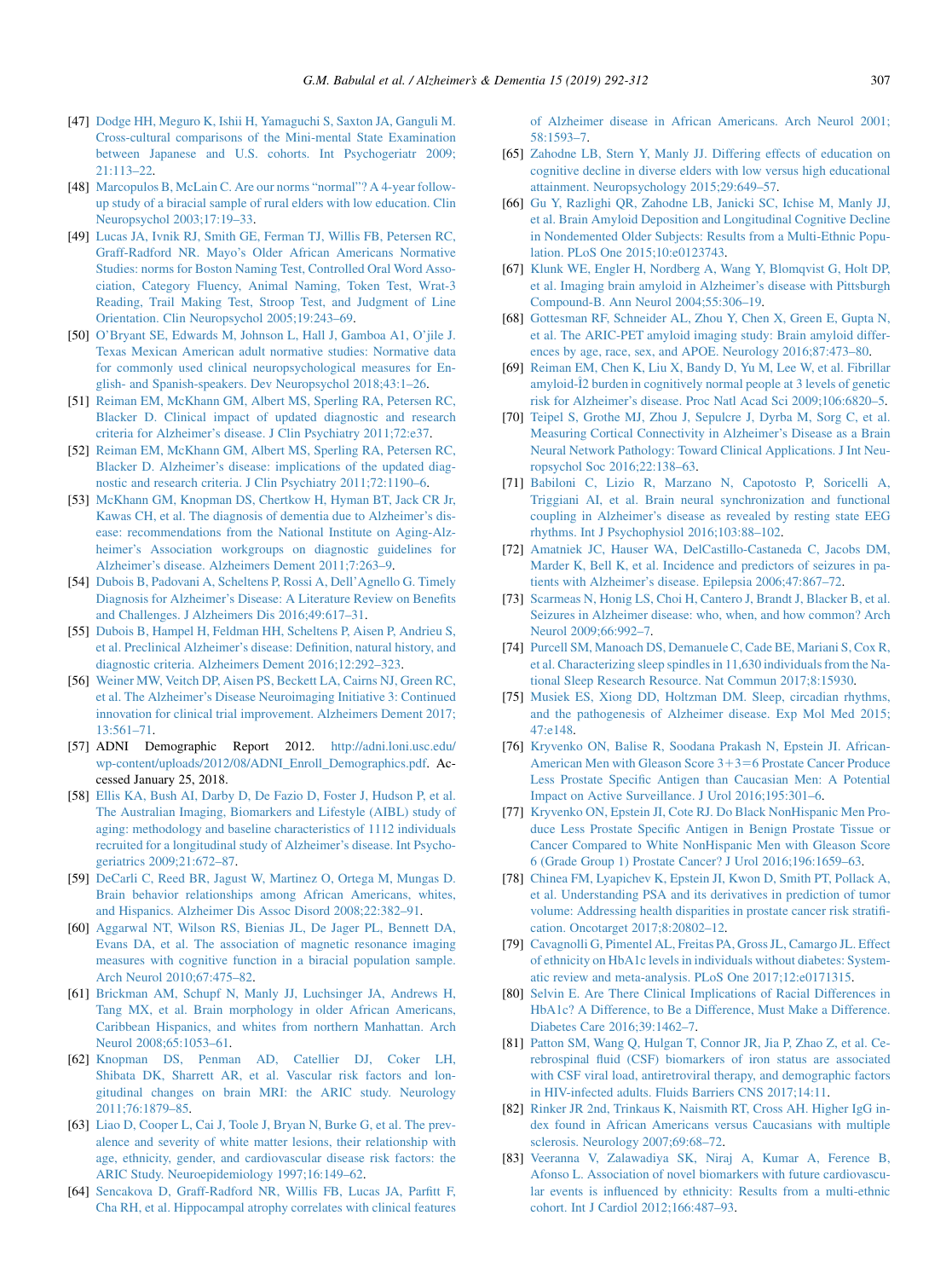- <span id="page-18-0"></span>[84] [Kant AK, Graubard BI. Race-ethnic, family income, and education](http://refhub.elsevier.com/S1552-5260(18)33556-8/sref84) [differentials in nutritional and lipid biomarkers in US children and](http://refhub.elsevier.com/S1552-5260(18)33556-8/sref84) [adolescents: NHANES 2003-2006. Am J Clin Nutr 2012;96:601–12](http://refhub.elsevier.com/S1552-5260(18)33556-8/sref84).
- [85] [Baldwin CM, Bell IR, Giuliano A, Mays MZ, Arambula P,](http://refhub.elsevier.com/S1552-5260(18)33556-8/sref85) [Alexandrov A. Differences in Mexican American and non-Hispanic](http://refhub.elsevier.com/S1552-5260(18)33556-8/sref85) [white veterans' homocysteine levels. J Nurs Scholarship 2007;](http://refhub.elsevier.com/S1552-5260(18)33556-8/sref85) [39:235–42](http://refhub.elsevier.com/S1552-5260(18)33556-8/sref85).
- [86] [Bu L, Salto LM, De Leon KJ, De Leon M. Polymorphisms in fatty](http://refhub.elsevier.com/S1552-5260(18)33556-8/sref86) [acid binding protein 5 show association with type 2 diabetes. Dia](http://refhub.elsevier.com/S1552-5260(18)33556-8/sref86)[betes Res Clin Pract 2011;92:82–91.](http://refhub.elsevier.com/S1552-5260(18)33556-8/sref86)
- [87] [Damcott CM, Feingold E, Moffett SP, Barmada MM, Marshall JA,](http://refhub.elsevier.com/S1552-5260(18)33556-8/sref87) [Hamman RF, et al. Variation in the FABP2 promoter alters transcrip](http://refhub.elsevier.com/S1552-5260(18)33556-8/sref87)[tional activity and is associated with body composition and plasma](http://refhub.elsevier.com/S1552-5260(18)33556-8/sref87) [lipid levels. Hum Genet 2003;112:610–6](http://refhub.elsevier.com/S1552-5260(18)33556-8/sref87).
- [88] [Choi JC, Song SK, Lee JS, Kang SY, Kang JH. Diversity of stroke](http://refhub.elsevier.com/S1552-5260(18)33556-8/sref88) [presentation in CADASIL: Study from patients harboring the pre](http://refhub.elsevier.com/S1552-5260(18)33556-8/sref88)[dominant NOTCH3 mutation R544C. J Stroke Cerebrovasc Dis](http://refhub.elsevier.com/S1552-5260(18)33556-8/sref88) [2013;22:126–31](http://refhub.elsevier.com/S1552-5260(18)33556-8/sref88).
- [89] [Jun G, Naj AC, Beecham GW, Wang LS, Buros J, Gallins PJ, et al.](http://refhub.elsevier.com/S1552-5260(18)33556-8/sref89) [Meta-analysis confirms CR1, CLU, and picalm as alzheimer disease](http://refhub.elsevier.com/S1552-5260(18)33556-8/sref89) [risk loci and reveals interactions with apoe genotypes. Arch Neurol](http://refhub.elsevier.com/S1552-5260(18)33556-8/sref89) [2010;67:1473–84](http://refhub.elsevier.com/S1552-5260(18)33556-8/sref89).
- [90] [Bertoli Avella AM, Marcheco Teruel B, Llibre Rodriguez JJ, Gomez](http://refhub.elsevier.com/S1552-5260(18)33556-8/sref90) [Viera N, Borrajero Martinez I, Severijnen EA, et al. A novel preseni](http://refhub.elsevier.com/S1552-5260(18)33556-8/sref90)[lin 1 mutation \(L174 M\) in a large Cuban family with early onset Alz](http://refhub.elsevier.com/S1552-5260(18)33556-8/sref90)[heimer disease. Neurogenetics 2002;4:97–104](http://refhub.elsevier.com/S1552-5260(18)33556-8/sref90).
- [91] [Haan MN, Mungas DM, Gonzalez HM, Ortiz TA, Acharya A,](http://refhub.elsevier.com/S1552-5260(18)33556-8/sref91) [Jagust WJ. Prevalence of dementia in older latinos: the influence of](http://refhub.elsevier.com/S1552-5260(18)33556-8/sref91) [type 2 diabetes mellitus, stroke and genetic factors. J Am Geriatr](http://refhub.elsevier.com/S1552-5260(18)33556-8/sref91) Soc  $2003:51:169-77$
- [92] [Simino J, Wang Z, Bressler J, Chouraki V, Yang Q, Younkin SG, et al.](http://refhub.elsevier.com/S1552-5260(18)33556-8/sref92) [Whole exome sequence-based association analyses of plasma](http://refhub.elsevier.com/S1552-5260(18)33556-8/sref92) [amyloid-beta in African and European Americans; the Atheroscle](http://refhub.elsevier.com/S1552-5260(18)33556-8/sref92)[rosis Risk in Communities-Neurocognitive Study. PLoS One 2017;](http://refhub.elsevier.com/S1552-5260(18)33556-8/sref92) [12:e0180046.](http://refhub.elsevier.com/S1552-5260(18)33556-8/sref92)
- [93] [Ting SK, Benzinger T, Kepe V, Fagan A, Coppola G, Porter V, et al. A](http://refhub.elsevier.com/S1552-5260(18)33556-8/sref93) [novel PSEN1 mutation \(I238M\) associated with early-onset Alz](http://refhub.elsevier.com/S1552-5260(18)33556-8/sref93)[heimer's disease in an African-American woman. J Alzheimers Dis](http://refhub.elsevier.com/S1552-5260(18)33556-8/sref93) [2014;40:271–5](http://refhub.elsevier.com/S1552-5260(18)33556-8/sref93).
- [94] [Athan ES, Williamson J, Ciappa A, Santana V, Romas SN, Lee JH,](http://refhub.elsevier.com/S1552-5260(18)33556-8/sref94) [et al. A founder mutation in presenilin 1 causing early-onset Alz](http://refhub.elsevier.com/S1552-5260(18)33556-8/sref94)[heimer disease in unrelated Caribbean Hispanic families. Jama](http://refhub.elsevier.com/S1552-5260(18)33556-8/sref94) [2001;286:2257–63](http://refhub.elsevier.com/S1552-5260(18)33556-8/sref94).
- [95] [Grewal R, Haghighi M, Huang S, Smith AG, Cao C, Lin X, et al.](http://refhub.elsevier.com/S1552-5260(18)33556-8/sref95) [Identifying biomarkers of dementia prevalent among amnestic mild](http://refhub.elsevier.com/S1552-5260(18)33556-8/sref95) [cognitively impaired ethnic female patients. Alzheimers Res Ther](http://refhub.elsevier.com/S1552-5260(18)33556-8/sref95) [2016;8:43](http://refhub.elsevier.com/S1552-5260(18)33556-8/sref95).
- [96] [O'Bryant SE, Johnson L, Edwards M, Soares H, Devous MD, Ross S,](http://refhub.elsevier.com/S1552-5260(18)33556-8/sref96) [et al. The link between c-reactive protein and alzheimer's disease](http://refhub.elsevier.com/S1552-5260(18)33556-8/sref96) [among mexican americans. J Alzheimer's Dis 2013;34:701–6](http://refhub.elsevier.com/S1552-5260(18)33556-8/sref96).
- [97] [O'Bryant SE, Xiao G, Barber R, Reisch J, Doody R, Fairchild T, et al.](http://refhub.elsevier.com/S1552-5260(18)33556-8/sref97) [A serum protein-based algorithm for the detection of Alzheimer dis](http://refhub.elsevier.com/S1552-5260(18)33556-8/sref97)[ease. Arch Neurol 2010;67:1077–81.](http://refhub.elsevier.com/S1552-5260(18)33556-8/sref97)
- [98] [Miller MA, Sagnella GA, Kerry SM, Strazzullo P, Cook DG,](http://refhub.elsevier.com/S1552-5260(18)33556-8/sref98) [Cappuccio FP. Ethnic differences in circulating soluble adhesion](http://refhub.elsevier.com/S1552-5260(18)33556-8/sref98) [molecules: the Wandsworth Heart and Stroke Study. Clin Sci](http://refhub.elsevier.com/S1552-5260(18)33556-8/sref98) [\(lond\) 2003;104:591–8.](http://refhub.elsevier.com/S1552-5260(18)33556-8/sref98)
- [99] [Miller MA, Cappuccio FP. Ethnicity and inflammatory pathways](http://refhub.elsevier.com/S1552-5260(18)33556-8/sref99)  [implications for vascular disease, vascular risk and therapeutic inter](http://refhub.elsevier.com/S1552-5260(18)33556-8/sref99)[vention. Curr Med Chem 2007;14:1409–25](http://refhub.elsevier.com/S1552-5260(18)33556-8/sref99).
- [100] [Hwang SJ, Ballantyne CM, Sharrett AR, Smith LC, Davis CE,](http://refhub.elsevier.com/S1552-5260(18)33556-8/sref100) [Gotto AM Jr, et al. Circulating adhesion molecules VCAM-1,](http://refhub.elsevier.com/S1552-5260(18)33556-8/sref100) [ICAM-1, and E-selectin in carotid atherosclerosis and incident coro](http://refhub.elsevier.com/S1552-5260(18)33556-8/sref100)[nary heart disease cases: the Atherosclerosis Risk In Communities](http://refhub.elsevier.com/S1552-5260(18)33556-8/sref100) [\(ARIC\) study. Circulation 1997;96:4219–25.](http://refhub.elsevier.com/S1552-5260(18)33556-8/sref100)
- [101] [McDade TW, Hawkley LC, Cacioppo JT. Psychosocial and behav](http://refhub.elsevier.com/S1552-5260(18)33556-8/sref101)[ioral predictors of inflammation in middle-aged and older adults:](http://refhub.elsevier.com/S1552-5260(18)33556-8/sref101)

[the Chicago health, aging, and social relations study. Psychosom](http://refhub.elsevier.com/S1552-5260(18)33556-8/sref101) [Med 2006;68:376–81](http://refhub.elsevier.com/S1552-5260(18)33556-8/sref101).

- [102] [Paalani M, Lee JW, Haddad E, Tonstad S. Determinants of inflamma](http://refhub.elsevier.com/S1552-5260(18)33556-8/sref102)[tory markers in a bi-ethnic population. Ethn Dis 2011;21:142–9](http://refhub.elsevier.com/S1552-5260(18)33556-8/sref102).
- [103] [Dinwiddie GY, Zambrana RE, Doamekpor AL, Lopez L. The Impact](http://refhub.elsevier.com/S1552-5260(18)33556-8/sref103) [of Educational Attainment on Observed Race/Ethnic Disparities in](http://refhub.elsevier.com/S1552-5260(18)33556-8/sref103) [Inflammatory Risk in the 2001-2008 National Health and Nutrition](http://refhub.elsevier.com/S1552-5260(18)33556-8/sref103) [Examination Survey. Int J Environ Res Public Health 2015;13\(1\).](http://refhub.elsevier.com/S1552-5260(18)33556-8/sref103) [ijerph13010042.](http://refhub.elsevier.com/S1552-5260(18)33556-8/sref103)
- [104] [Albandar JM, DeNardin AM, Adesanya MR, Winn DM, Diehl SR.](http://refhub.elsevier.com/S1552-5260(18)33556-8/sref104) [Associations of serum concentrations of IgG, IgA, IgM and](http://refhub.elsevier.com/S1552-5260(18)33556-8/sref104) [interleukin-1beta with early-onset periodontitis classification and](http://refhub.elsevier.com/S1552-5260(18)33556-8/sref104) [race. J Clin Periodontol 2002;29:421–6.](http://refhub.elsevier.com/S1552-5260(18)33556-8/sref104)
- [105] [Mwantembe O, Gaillard MC, Barkhuizen M, Pillay V, Berry SD,](http://refhub.elsevier.com/S1552-5260(18)33556-8/sref105) [Dewar JB, et al. Ethnic differences in allelic associations of the](http://refhub.elsevier.com/S1552-5260(18)33556-8/sref105) [interleukin-1 gene cluster in South African patients with inflamma](http://refhub.elsevier.com/S1552-5260(18)33556-8/sref105)[tory bowel disease \(IBD\) and in control individuals. Immunogenetics](http://refhub.elsevier.com/S1552-5260(18)33556-8/sref105) [2001;52:249–54](http://refhub.elsevier.com/S1552-5260(18)33556-8/sref105).
- [106] [Elkind MS, Cheng J, Boden-Albala B, Rundek T, Thomas J, Chen H,](http://refhub.elsevier.com/S1552-5260(18)33556-8/sref106) [et al. Tumor necrosis factor receptor levels are associated with carotid](http://refhub.elsevier.com/S1552-5260(18)33556-8/sref106) [atherosclerosis. Stroke 2002;33:31–7.](http://refhub.elsevier.com/S1552-5260(18)33556-8/sref106)
- [107] [Faison WE, Schultz SK, Aerssens J, Alvidrez J, Anand R, Farrer LA,](http://refhub.elsevier.com/S1552-5260(18)33556-8/sref107) [et al. Potential ethnic modifiers in the assessment and treatment of](http://refhub.elsevier.com/S1552-5260(18)33556-8/sref107) [Alzheimer's disease: Challenges for the future. Int Psychogeriatrics](http://refhub.elsevier.com/S1552-5260(18)33556-8/sref107) [2007;19:539–58](http://refhub.elsevier.com/S1552-5260(18)33556-8/sref107).
- [108] [Olin JT, Dagerman KS, Fox LS, Bowers B, Schneider LS. Increasing](http://refhub.elsevier.com/S1552-5260(18)33556-8/sref108) [ethnic minority participation in Alzheimer disease research. Alz](http://refhub.elsevier.com/S1552-5260(18)33556-8/sref108)[heimer Dis Assoc Disord 2002;16:S82–5.](http://refhub.elsevier.com/S1552-5260(18)33556-8/sref108)
- [109] ROAR, Recruiting Older Adults into Research (ROAR).
- [110] [Mehta KM, Yin M, Resendez C, Yaffe K. Ethnic differences in](http://refhub.elsevier.com/S1552-5260(18)33556-8/sref110) [acetylcholinesterase inhibitor use for Alzheimer disease. Neurology](http://refhub.elsevier.com/S1552-5260(18)33556-8/sref110) [2005;65:159–62](http://refhub.elsevier.com/S1552-5260(18)33556-8/sref110).
- [111] [Goode RW, Styn MA, Mendez DD, Gary-Webb TL. African Ameri](http://refhub.elsevier.com/S1552-5260(18)33556-8/sref111)[cans in Standard Behavioral Treatment for Obesity, 2001-2015: What](http://refhub.elsevier.com/S1552-5260(18)33556-8/sref111) [Have We Learned? West J Nurs Res 2017;39:1045–69.](http://refhub.elsevier.com/S1552-5260(18)33556-8/sref111)
- [112] [Makhoul I, Todorova VK, Siegel ER, Erickson SW, Dhakal I,](http://refhub.elsevier.com/S1552-5260(18)33556-8/sref112) [Raj VR, et al. Germline Genetic Variants in TEK, ANGPT1,](http://refhub.elsevier.com/S1552-5260(18)33556-8/sref112) [ANGPT2, MMP9, FGF2 and VEGFA Are Associated with Patho](http://refhub.elsevier.com/S1552-5260(18)33556-8/sref112)[logic Complete Response to Bevacizumab in Breast Cancer Patients.](http://refhub.elsevier.com/S1552-5260(18)33556-8/sref112) [PLoS One 2017;12:e0168550](http://refhub.elsevier.com/S1552-5260(18)33556-8/sref112).
- [113] [Ganguli M, Lee CW, Hughes T, Snitz BE, Jakubcak J, Duara R, et al.](http://refhub.elsevier.com/S1552-5260(18)33556-8/sref113) [Who wants a free brain scan? Assessing and correcting for recruit](http://refhub.elsevier.com/S1552-5260(18)33556-8/sref113)[ment biases in a population-based sMRI pilot study. Brain Imaging](http://refhub.elsevier.com/S1552-5260(18)33556-8/sref113) [Behav 2015;9:204–12.](http://refhub.elsevier.com/S1552-5260(18)33556-8/sref113)
- [114] [Dodge HH, Katsumata Y, Zhu J, Mattek N, Bowman M,](http://refhub.elsevier.com/S1552-5260(18)33556-8/sref114) [Gregor M, et al. Characteristics associated with willingness to](http://refhub.elsevier.com/S1552-5260(18)33556-8/sref114) [participate in a randomized controlled behavioral clinical trial us](http://refhub.elsevier.com/S1552-5260(18)33556-8/sref114)[ing home-based personal computers and a webcam. Trials 2014;](http://refhub.elsevier.com/S1552-5260(18)33556-8/sref114) [15:508](http://refhub.elsevier.com/S1552-5260(18)33556-8/sref114).
- [115] [Kennedy RE, Cutter GR, Wang G, Schneider LS. Challenging As](http://refhub.elsevier.com/S1552-5260(18)33556-8/sref115)[sumptions About African American Participation in Alzheimer Dis](http://refhub.elsevier.com/S1552-5260(18)33556-8/sref115)[ease Trials. Am J Geriatr Psychiatry 2017;25:1150–9.](http://refhub.elsevier.com/S1552-5260(18)33556-8/sref115)
- [116] [Knopman DS, Haeberlein SB, Carrillo MC, Hendrix JA, Kerchner G,](http://refhub.elsevier.com/S1552-5260(18)33556-8/sref116) [Margolin R, et al. The National Institute on Aging and the Alz](http://refhub.elsevier.com/S1552-5260(18)33556-8/sref116)[heimer's Association Research Framework for Alzheimer's disease:](http://refhub.elsevier.com/S1552-5260(18)33556-8/sref116) [Perspectives from the Research Roundtable. Alzheimers Dement](http://refhub.elsevier.com/S1552-5260(18)33556-8/sref116) [2018;14:563–75](http://refhub.elsevier.com/S1552-5260(18)33556-8/sref116).
- [117] [Olazar](http://refhub.elsevier.com/S1552-5260(18)33556-8/sref117)á[n J, Reisberg B, Clare L, Cruz I, Pe](http://refhub.elsevier.com/S1552-5260(18)33556-8/sref117)ña-Casanova J, Del Ser T, [et al. Nonpharmacological Therapies in Alzheimer's Disease: A Sys](http://refhub.elsevier.com/S1552-5260(18)33556-8/sref117)[tematic Review of Efficacy. Dement Geriatr Cogn Disord 2010;](http://refhub.elsevier.com/S1552-5260(18)33556-8/sref117) [30:161–78](http://refhub.elsevier.com/S1552-5260(18)33556-8/sref117).
- [118] [Maly RC, Stein JA, Umezawa Y, Leake B, Anglin MD. Racial/Ethnic](http://refhub.elsevier.com/S1552-5260(18)33556-8/sref118) [Differences in Breast Cancer Outcomes among Older Patients: Ef](http://refhub.elsevier.com/S1552-5260(18)33556-8/sref118)[fects of Physician Communication and Patient Empowerment. Health](http://refhub.elsevier.com/S1552-5260(18)33556-8/sref118) [Psychol 2008;27:728–36.](http://refhub.elsevier.com/S1552-5260(18)33556-8/sref118)
- [119] [Wong GH, Ng CK, Lai CK, Lee MN, Lum TY, Jiang N, et al. Devel](http://refhub.elsevier.com/S1552-5260(18)33556-8/sref119)[opment of Six Arts, a Culturally Appropriate Multimodal](http://refhub.elsevier.com/S1552-5260(18)33556-8/sref119)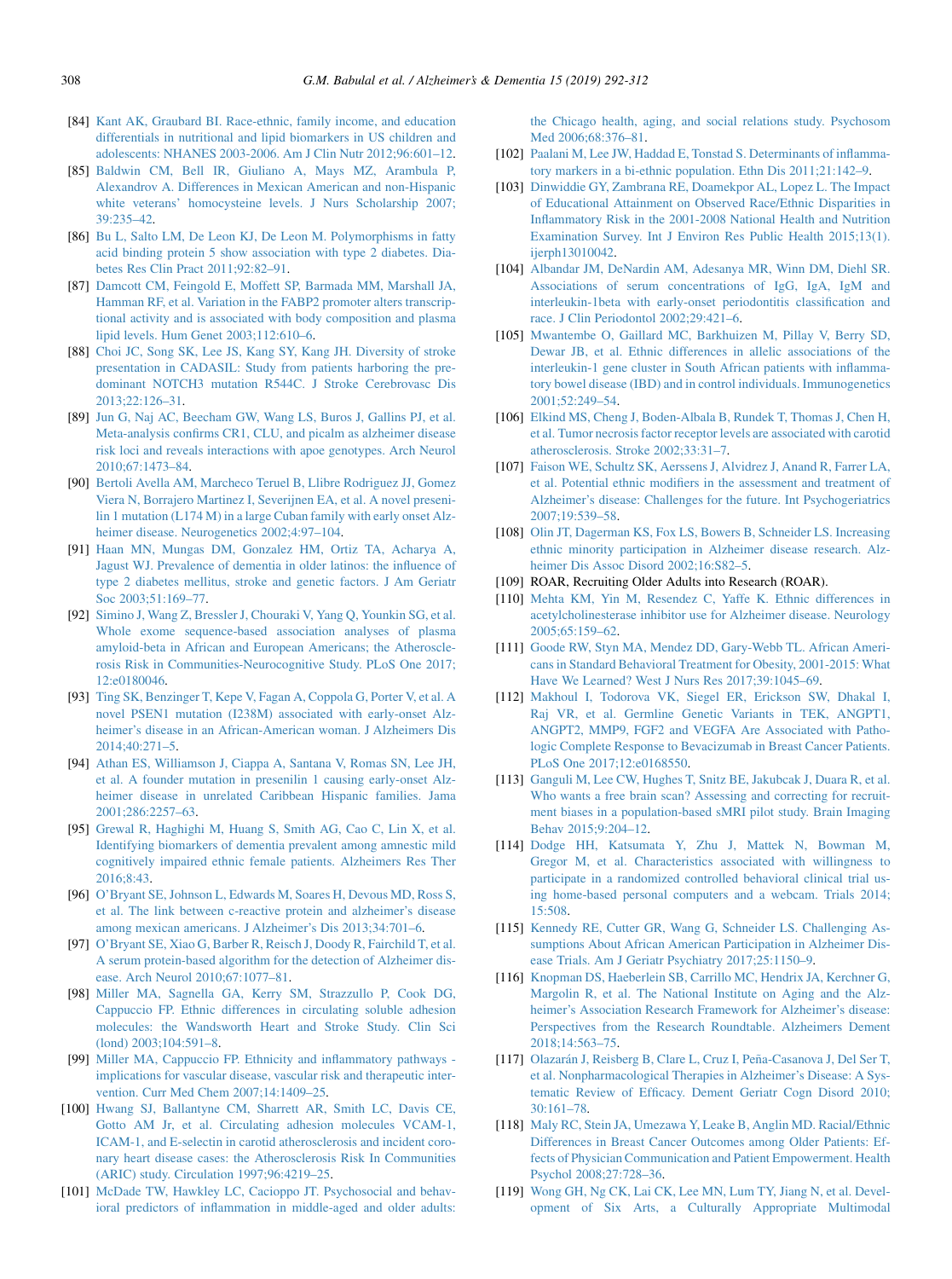<span id="page-19-0"></span>[Nonpharmacological Intervention in Dementia. Gerontologist 2015;](http://refhub.elsevier.com/S1552-5260(18)33556-8/sref119) [55:865–74](http://refhub.elsevier.com/S1552-5260(18)33556-8/sref119).

- [120] [Graham-Phillips A, et al. Differences by Race/Ethnicity in the Deliv](http://refhub.elsevier.com/S1552-5260(18)33556-8/sref120)[ery of the Resources for Enhancing Alzheimer's Caregiver Health](http://refhub.elsevier.com/S1552-5260(18)33556-8/sref120) [\(REACH II\) Dementia Caregiver Intervention. J Am Geriatr Soc](http://refhub.elsevier.com/S1552-5260(18)33556-8/sref120) [2016;64:1662–7](http://refhub.elsevier.com/S1552-5260(18)33556-8/sref120).
- [121] [Gavin JR, Fox KM, Grandy S. Race/Ethnicity and gender differences](http://refhub.elsevier.com/S1552-5260(18)33556-8/sref121) [in health intentions and behaviors regarding exercise and diet for](http://refhub.elsevier.com/S1552-5260(18)33556-8/sref121) [adults with type 2 diabetes: A cross-sectional analysis. BMC Public](http://refhub.elsevier.com/S1552-5260(18)33556-8/sref121) [Health 2011;11:533.](http://refhub.elsevier.com/S1552-5260(18)33556-8/sref121)
- [122] [Dean LT, Brown J, Coursey M, Schmitz KH. Great expectations:](http://refhub.elsevier.com/S1552-5260(18)33556-8/sref122) [racial differences in outcome expectations for a weight lifting inter](http://refhub.elsevier.com/S1552-5260(18)33556-8/sref122)[vention among black and white breast cancer survivors with or](http://refhub.elsevier.com/S1552-5260(18)33556-8/sref122) [without lymphedema. Psychooncology 2016;25:1064–70](http://refhub.elsevier.com/S1552-5260(18)33556-8/sref122).
- [123] [Jessen F, Amariglio RE, van Boxtel M, Breteler M, Ceccaldi M,](http://refhub.elsevier.com/S1552-5260(18)33556-8/sref123) [Ch](http://refhub.elsevier.com/S1552-5260(18)33556-8/sref123)é[telat G, et al. A conceptual framework for research on subjective](http://refhub.elsevier.com/S1552-5260(18)33556-8/sref123) [cognitive decline in preclinical Alzheimer's disease. Alzheimers De](http://refhub.elsevier.com/S1552-5260(18)33556-8/sref123)[ment 2014;10:844–52.](http://refhub.elsevier.com/S1552-5260(18)33556-8/sref123)
- [124] [Barnes LL, Schneider JA, Boyle PA, Bienias JL, Bennett DA. Mem](http://refhub.elsevier.com/S1552-5260(18)33556-8/sref124)[ory complaints are related to Alzheimer disease pathology in older](http://refhub.elsevier.com/S1552-5260(18)33556-8/sref124) [persons. Neurology 2006;67:1581–5](http://refhub.elsevier.com/S1552-5260(18)33556-8/sref124).
- [125] [Mendes T, Gin](http://refhub.elsevier.com/S1552-5260(18)33556-8/sref125)ó S, Ribeiro F, Guerreiro M, de Sousa G, Ritchie K, [et al. Memory complaints in healthy young and elderly adults: reli](http://refhub.elsevier.com/S1552-5260(18)33556-8/sref125)[ability of memory reporting. Aging Ment Health 2008;12:177–82.](http://refhub.elsevier.com/S1552-5260(18)33556-8/sref125)
- [126] [Bazargan M, Barbre AR. The effects of depression, health status, and](http://refhub.elsevier.com/S1552-5260(18)33556-8/sref126) [stressful life-events on self-reported memory problems among aged](http://refhub.elsevier.com/S1552-5260(18)33556-8/sref126) [blacks. Int J Aging Hum Development 1994;38:351–62](http://refhub.elsevier.com/S1552-5260(18)33556-8/sref126).
- [127] [Ficker LJ, Lysack CL, Hanna M, Lichtenberg PA. Perceived cogni](http://refhub.elsevier.com/S1552-5260(18)33556-8/sref127)[tive impairment among African American elders: Health and func](http://refhub.elsevier.com/S1552-5260(18)33556-8/sref127)[tional impairments in daily life. Aging Ment Health 2014;18:471–80](http://refhub.elsevier.com/S1552-5260(18)33556-8/sref127).
- [128] [Blazer DG, Hays JC, Fillenbaum GG, Gold DT. Memory complaint](http://refhub.elsevier.com/S1552-5260(18)33556-8/sref128) [as a predictor of cognitive decline: a comparison of African Amer](http://refhub.elsevier.com/S1552-5260(18)33556-8/sref128)[ican and White elders. J Aging Health 1997;9:171–84](http://refhub.elsevier.com/S1552-5260(18)33556-8/sref128).
- [129] [Sims RC, Whitfield KE, Ayotte BJ, Gamaldo AA, Edwards CL,](http://refhub.elsevier.com/S1552-5260(18)33556-8/sref129) [Allaire JC. Subjective memory in older African Americans. Exp Ag](http://refhub.elsevier.com/S1552-5260(18)33556-8/sref129)[ing Res 2011;37:220–40.](http://refhub.elsevier.com/S1552-5260(18)33556-8/sref129)
- [130] [Sperling SA, Tsang S, Williams IC, Park MH, Helenius IM,](http://refhub.elsevier.com/S1552-5260(18)33556-8/sref130) [Manning CA. Subjective Memory Change, Mood, and Cerebrovascu](http://refhub.elsevier.com/S1552-5260(18)33556-8/sref130)[lar Risk Factors in Older African Americans. J Geriatr Psychiatry](http://refhub.elsevier.com/S1552-5260(18)33556-8/sref130) [Neurol 2017;30:324–30.](http://refhub.elsevier.com/S1552-5260(18)33556-8/sref130)
- [131] [Harwood D, Barker W, Ownby R, Duara R. Memory complaints in](http://refhub.elsevier.com/S1552-5260(18)33556-8/sref131) [the elderly: A comparative analysis of informant and subject reports](http://refhub.elsevier.com/S1552-5260(18)33556-8/sref131) [among Hispanics and White non-Hispanics. Clin Gerontol 1998;](http://refhub.elsevier.com/S1552-5260(18)33556-8/sref131) [18:56–60](http://refhub.elsevier.com/S1552-5260(18)33556-8/sref131).
- [132] [Hall WA JR, Johnson LA, Edwards M, O'Bryant SE. Characteristics](http://refhub.elsevier.com/S1552-5260(18)33556-8/sref132) [of cognitively normal Mexican-Americans with cognitive com](http://refhub.elsevier.com/S1552-5260(18)33556-8/sref132)[plaints. J Alzheimer's Dis 2018;61:1485–92](http://refhub.elsevier.com/S1552-5260(18)33556-8/sref132).
- [133] [Laditka JN, Laditka SB, Liu R, Pric AE, Wu B, Friedman DB, et al.](http://refhub.elsevier.com/S1552-5260(18)33556-8/sref133) [Older adults' concerns about cognitive health: commonalities and](http://refhub.elsevier.com/S1552-5260(18)33556-8/sref133) [differences among six United States ethnic groups. Ageing Soc](http://refhub.elsevier.com/S1552-5260(18)33556-8/sref133) [2011;31:1202–28](http://refhub.elsevier.com/S1552-5260(18)33556-8/sref133).
- [134] [Lyketsos CG. Neuropsychiatric Symptoms in Dementia: Overview](http://refhub.elsevier.com/S1552-5260(18)33556-8/sref134) [and Measurement Challenges. J Prev Alzheimers Dis 2015;2:155–6](http://refhub.elsevier.com/S1552-5260(18)33556-8/sref134).
- [135] [Apostolova LG, Di LJ, Duffy EL, Brook J, Elashoff D, Tseng CH,](http://refhub.elsevier.com/S1552-5260(18)33556-8/sref135) [et al. Risk factors for behavioral abnormalities in mild cognitive](http://refhub.elsevier.com/S1552-5260(18)33556-8/sref135) [impairment and mild Alzheimer's disease. Dement Geriatr Cogn Dis](http://refhub.elsevier.com/S1552-5260(18)33556-8/sref135)[ord 2014;37:315–26](http://refhub.elsevier.com/S1552-5260(18)33556-8/sref135).
- [136] [Bassiony MM, Steinberg MS, Warren A, Rosenblatt A, Baker AS,](http://refhub.elsevier.com/S1552-5260(18)33556-8/sref136) [Lyketsos CG. Delusions and hallucinations in Alzheimer's disease:](http://refhub.elsevier.com/S1552-5260(18)33556-8/sref136) [prevalence and clinical correlates. Int J Geriatr Psychiatry 2000;](http://refhub.elsevier.com/S1552-5260(18)33556-8/sref136)  $15:99-107$ .
- [137] [Sink KM, Covinsky KE, Newcomer R, Yaffe K. Ethnic differences in](http://refhub.elsevier.com/S1552-5260(18)33556-8/sref137) [the prevalence and pattern of dementia-related behaviors. J Am Ger](http://refhub.elsevier.com/S1552-5260(18)33556-8/sref137)[iatr Soc 2004;52:1277–83](http://refhub.elsevier.com/S1552-5260(18)33556-8/sref137).
- [138] [Nagata T, Nakajima S, Shinagawa S, Plitman E, Graff-Guerrero A,](http://refhub.elsevier.com/S1552-5260(18)33556-8/sref138) [Mimura M, et al. Psychosocial or clinico-demographic factors related](http://refhub.elsevier.com/S1552-5260(18)33556-8/sref138) [to neuropsychiatric symptoms in patients with Alzheimer's disease](http://refhub.elsevier.com/S1552-5260(18)33556-8/sref138)

[needing interventional treatment: analysis of the CATIE-AD study.](http://refhub.elsevier.com/S1552-5260(18)33556-8/sref138) [Int J Geriatr Psychiatry 2017;32:1264–71](http://refhub.elsevier.com/S1552-5260(18)33556-8/sref138).

- [139] Salazar R, Dwivedi AK, Royall DR, Cross-Ethnic Differences in the [Severity of Neuropsychiatric Symptoms in Persons With Mild Cogni](http://refhub.elsevier.com/S1552-5260(18)33556-8/sref139)[tive Impairment and Alzheimer's Disease. J Neuropsychiatry Clin](http://refhub.elsevier.com/S1552-5260(18)33556-8/sref139) [Neurosci 2017;29:13–21](http://refhub.elsevier.com/S1552-5260(18)33556-8/sref139).
- [140] [Salazar R, Royall DR, Palmer RF. Neuropsychiatric symptoms in](http://refhub.elsevier.com/S1552-5260(18)33556-8/sref140) [community-dwelling Mexican-Americans: results from the Hispanic](http://refhub.elsevier.com/S1552-5260(18)33556-8/sref140) [Established Population for Epidemiological Study of the Elderly](http://refhub.elsevier.com/S1552-5260(18)33556-8/sref140) [\(HEPESE\) study. Int J Geriatr Psychiatry 2015;30:300–7](http://refhub.elsevier.com/S1552-5260(18)33556-8/sref140).
- [141] [Lee SE, Casado BL. Assessment of Alzheimer's disease symptom](http://refhub.elsevier.com/S1552-5260(18)33556-8/sref141) [recognition in Korean Americans and psychometric analysis of Alz](http://refhub.elsevier.com/S1552-5260(18)33556-8/sref141)[heimer's Disease Symptom Recognition Scale \(ADSRS\). J Gerontol](http://refhub.elsevier.com/S1552-5260(18)33556-8/sref141) [Soc Work 2015;58:289–305](http://refhub.elsevier.com/S1552-5260(18)33556-8/sref141).
- [142] [Hinton L, Chambers D, Velasquez A. Making sense of behavioral dis](http://refhub.elsevier.com/S1552-5260(18)33556-8/sref142)[turbances in persons with dementia: Latino family caregiver attribu](http://refhub.elsevier.com/S1552-5260(18)33556-8/sref142)[tions of neuropsychiatric inventory domains. Alzheimer Dis Assoc](http://refhub.elsevier.com/S1552-5260(18)33556-8/sref142) [Disord 2009;23:401–5](http://refhub.elsevier.com/S1552-5260(18)33556-8/sref142).
- [143] [Wells BA GR, Bernabe D, Kazmer MM, Schettini G, Springer J,](http://refhub.elsevier.com/S1552-5260(18)33556-8/sref143) [Sharma D, et al. African American Dementia Caregiver Problem In](http://refhub.elsevier.com/S1552-5260(18)33556-8/sref143)[ventory: Descriptive analysis and initial psychometric evaluation.](http://refhub.elsevier.com/S1552-5260(18)33556-8/sref143) [Rehabil Psychol 2017;61:25–35.](http://refhub.elsevier.com/S1552-5260(18)33556-8/sref143)
- [144] [Toth-Cohen S. Factors influencing appraisal of upset in black care](http://refhub.elsevier.com/S1552-5260(18)33556-8/sref144)[givers of persons with Alzheimer disease and related dementias. Alz](http://refhub.elsevier.com/S1552-5260(18)33556-8/sref144)[heimer Dis Assoc Disord 2004;18:247–55](http://refhub.elsevier.com/S1552-5260(18)33556-8/sref144).
- [145] [Graham-Phillips A, Roth DL, Huang J, Dilworth-Anderson P,](http://refhub.elsevier.com/S1552-5260(18)33556-8/sref145) [Gitlin LN. Racial and Ethnic Differences in the Delivery of the Re](http://refhub.elsevier.com/S1552-5260(18)33556-8/sref145)[sources for Enhancing Alzheimer's Caregiver Health II Intervention.](http://refhub.elsevier.com/S1552-5260(18)33556-8/sref145) [J Am Geriatr Soc 2016;64:1662–7](http://refhub.elsevier.com/S1552-5260(18)33556-8/sref145).
- [146] [Sorkin DH, Pham E, Ngo-Metzger Q. Racial and ethnic differences in](http://refhub.elsevier.com/S1552-5260(18)33556-8/sref146) [the mental health needs and access to care of older adults in califor](http://refhub.elsevier.com/S1552-5260(18)33556-8/sref146)[nia. J Am Geriatr Soc 2009;57:2311–7](http://refhub.elsevier.com/S1552-5260(18)33556-8/sref146).
- [147] [Miller EA, Schneider LS, Rosenheck RA. Predictors of nursing home](http://refhub.elsevier.com/S1552-5260(18)33556-8/sref147) [admission among Alzheimer's disease patients with psychosis and/or](http://refhub.elsevier.com/S1552-5260(18)33556-8/sref147) [agitation. Int Psychogeriatr 2011;23:44–53.](http://refhub.elsevier.com/S1552-5260(18)33556-8/sref147)
- [148] [Rattinger GB, Mullins CD, Zuckerman IH, Onukwugha E, Delisle S.](http://refhub.elsevier.com/S1552-5260(18)33556-8/sref148) [Clinic visits and prescribing patterns among Veterans Affairs Mary](http://refhub.elsevier.com/S1552-5260(18)33556-8/sref148)[land Health Care System dementia patients. J Nutr Health Aging](http://refhub.elsevier.com/S1552-5260(18)33556-8/sref148) [2010;14:677–83](http://refhub.elsevier.com/S1552-5260(18)33556-8/sref148).
- [149] [Hernandez S, McClendon MJ, Zhou XH, Sachs M, Lerner AJ. Phar](http://refhub.elsevier.com/S1552-5260(18)33556-8/sref149)[macological treatment of Alzheimer's disease: effect of race and de](http://refhub.elsevier.com/S1552-5260(18)33556-8/sref149)[mographic variables. J Alzheimers Dis 2010;19:665–72.](http://refhub.elsevier.com/S1552-5260(18)33556-8/sref149)
- [150] [Thorpe CT, Fowler NR, Harrigan K, Zhao X, Kang Y, Hanlon JT,](http://refhub.elsevier.com/S1552-5260(18)33556-8/sref150) [et al. Racial and ethnic differences in initiation and discontinuation](http://refhub.elsevier.com/S1552-5260(18)33556-8/sref150) [of antidementia drugs by medicare beneficiaries. J Am Geriatr Soc](http://refhub.elsevier.com/S1552-5260(18)33556-8/sref150) [2016;64:1806–14](http://refhub.elsevier.com/S1552-5260(18)33556-8/sref150).
- [151] [Xiong GL, Filshtein T, Beckett LA, Hinton L. Antipsychotic use in a](http://refhub.elsevier.com/S1552-5260(18)33556-8/sref151) [diverse population with dementia: A retrospective review of the Na](http://refhub.elsevier.com/S1552-5260(18)33556-8/sref151)[tional Alzheimer's Coordinating Center Database. J Neuropsychiatry](http://refhub.elsevier.com/S1552-5260(18)33556-8/sref151) [Clin Neurosci 2015;27:326–32](http://refhub.elsevier.com/S1552-5260(18)33556-8/sref151).
- [152] [Gonyea JG, Lopez LM, Velasquez EH. The Effectiveness of a Cultur](http://refhub.elsevier.com/S1552-5260(18)33556-8/sref152)[ally Sensitive Cognitive Behavioral Group Intervention for Latino](http://refhub.elsevier.com/S1552-5260(18)33556-8/sref152) [Alzheimer's Caregivers. Gerontologist 2016;56:292–302.](http://refhub.elsevier.com/S1552-5260(18)33556-8/sref152)
- [153] [Henderson JN. Cultural Construction of Dementia Progression,](http://refhub.elsevier.com/S1552-5260(18)33556-8/sref153) [Behavioral Aberrations, and Situational Ethnicity: An Orthogonal](http://refhub.elsevier.com/S1552-5260(18)33556-8/sref153) [Approach. Care Manag J 2015;16:95–105.](http://refhub.elsevier.com/S1552-5260(18)33556-8/sref153)
- [154] [Dubois B, Feldman HH, Jacova C, Hampel H, Molinuevo JL,](http://refhub.elsevier.com/S1552-5260(18)33556-8/sref154) [Blennow K, et al. Advancing research diagnostic criteria for Alz](http://refhub.elsevier.com/S1552-5260(18)33556-8/sref154)[heimer's disease: the IWG-2 criteria. Lancet Neurol 2014;13:614–29](http://refhub.elsevier.com/S1552-5260(18)33556-8/sref154).
- [155] [Hyman BT, Phelps CH, Beach TG, Bigio EH, Cairns NJ,](http://refhub.elsevier.com/S1552-5260(18)33556-8/sref155) [Carrillo MC, et al. National Institute on Aging-Alzheimer's Associ](http://refhub.elsevier.com/S1552-5260(18)33556-8/sref155)[ation guidelines for the neuropathologic assessment of Alzheimer's](http://refhub.elsevier.com/S1552-5260(18)33556-8/sref155) [disease. Alzheimers Dement 2012;8:1–13](http://refhub.elsevier.com/S1552-5260(18)33556-8/sref155).
- [156] [Murray ME, Graff-Radford NR, Ross OA, Petersen RC, Duara R,](http://refhub.elsevier.com/S1552-5260(18)33556-8/sref156) [Dickson DW. Neuropathologically defined subtypes of Alzheimer's](http://refhub.elsevier.com/S1552-5260(18)33556-8/sref156) [disease with distinct clinical characteristics: a retrospective study.](http://refhub.elsevier.com/S1552-5260(18)33556-8/sref156) [Lancet Neurol 2011;10:785–96.](http://refhub.elsevier.com/S1552-5260(18)33556-8/sref156)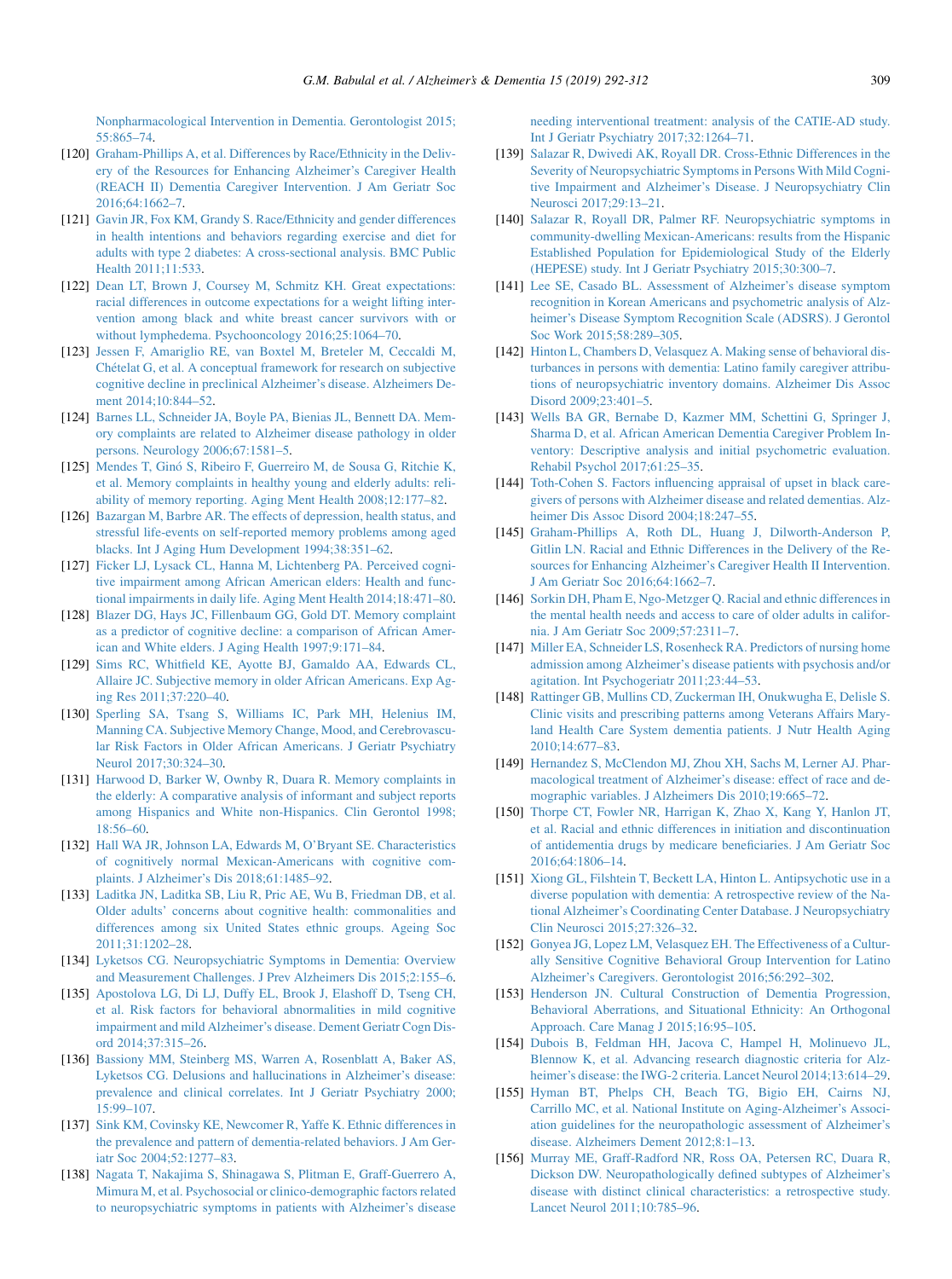- <span id="page-20-0"></span>[157] [Ossenkoppele R, Schonhaut DR, Sch](http://refhub.elsevier.com/S1552-5260(18)33556-8/sref157)öll M, Lockhart SN, Ayakta N, [Baker SL, et al. Tau PET patterns mirror clinical and neuroanatom](http://refhub.elsevier.com/S1552-5260(18)33556-8/sref157)[ical variability in Alzheimer's disease. Brain 2016;139:1551–67.](http://refhub.elsevier.com/S1552-5260(18)33556-8/sref157)
- [158] [van der Flier WM, Pijnenburg YA, Fox NC, Scheltens P. Early-onset](http://refhub.elsevier.com/S1552-5260(18)33556-8/sref158) [versus late-onset Alzheimer's disease: the case of the missing APOE](http://refhub.elsevier.com/S1552-5260(18)33556-8/sref158) [varepsilon4 allele. Lancet Neurol 2011;10:280–8](http://refhub.elsevier.com/S1552-5260(18)33556-8/sref158).
- [159] [Dickerson BC, Wolk DAA.s.D.N. Initiative. Dysexecutive versus](http://refhub.elsevier.com/S1552-5260(18)33556-8/sref159) [amnesic phenotypes of very mild Alzheimer's disease are associated](http://refhub.elsevier.com/S1552-5260(18)33556-8/sref159) [with distinct clinical, genetic and cortical thinning characteristics. J](http://refhub.elsevier.com/S1552-5260(18)33556-8/sref159) [Neurol Neurosurg Psychiatry 2011;82:45–51](http://refhub.elsevier.com/S1552-5260(18)33556-8/sref159).
- [160] [Wolk DA, Dickerson BC, Alzheimer's Disease Neuroimaging Initia](http://refhub.elsevier.com/S1552-5260(18)33556-8/sref160)[tive. Apolipoprotein E \(APOE\) genotype has dissociable effects on](http://refhub.elsevier.com/S1552-5260(18)33556-8/sref160) [memory and attentional–executive network function in Alzheimer's](http://refhub.elsevier.com/S1552-5260(18)33556-8/sref160) [disease. Proc Natl Acad Sci 2010;107:10256–61.](http://refhub.elsevier.com/S1552-5260(18)33556-8/sref160)
- [161] [Barnes J, Dickerson BC, Frost C, Jiskoot LC, Wolk D, van der](http://refhub.elsevier.com/S1552-5260(18)33556-8/sref161) [Flier WM. Alzheimer's disease first symptoms are age dependent: ev](http://refhub.elsevier.com/S1552-5260(18)33556-8/sref161)[idence from the NACC dataset. Alzheimers Dement 2015;11:1349–57](http://refhub.elsevier.com/S1552-5260(18)33556-8/sref161).
- [162] [Katz MJ, Lipton RB, Hall CB, Zimmerman ME, Sanders AE,](http://refhub.elsevier.com/S1552-5260(18)33556-8/sref162) [Verghese J, et al. Age-specific and sex-specific prevalence and inci](http://refhub.elsevier.com/S1552-5260(18)33556-8/sref162)[dence of mild cognitive impairment, dementia, and Alzheimer de](http://refhub.elsevier.com/S1552-5260(18)33556-8/sref162)[mentia in blacks and whites: A report from the Einstein Aging](http://refhub.elsevier.com/S1552-5260(18)33556-8/sref162) [Study. Alzheimer Dis Assoc Disord 2012;26:335–43](http://refhub.elsevier.com/S1552-5260(18)33556-8/sref162).
- [163] [Petersen RC, Roberts RO, Knopman DS, Geda YE, Cha RH,](http://refhub.elsevier.com/S1552-5260(18)33556-8/sref163) [Pankratz VS, et al. Prevalence of mild cognitive impairment is higher](http://refhub.elsevier.com/S1552-5260(18)33556-8/sref163) [in men. The Mayo Clinic Study of Aging. Neurology 2010;75:889–97](http://refhub.elsevier.com/S1552-5260(18)33556-8/sref163).
- [164] [Lee LK, Shahar S, Chin AV, Mohd Yusoff NA, Rajab N, Aziz SA.](http://refhub.elsevier.com/S1552-5260(18)33556-8/sref164) [Prevalence of gender disparities and predictors affecting the occur](http://refhub.elsevier.com/S1552-5260(18)33556-8/sref164)[rence of mild cognitive impairment \(MCI\). Arch Gerontol Geriatr](http://refhub.elsevier.com/S1552-5260(18)33556-8/sref164) [2012;54:185–91](http://refhub.elsevier.com/S1552-5260(18)33556-8/sref164).
- [165] [Koedam EL, Lauffer V, van der Vlies AE, van der Flier WM,](http://refhub.elsevier.com/S1552-5260(18)33556-8/sref165) [Scheltens P, Pijnenburg YA. Early-versus late-onset Alzheimer's dis](http://refhub.elsevier.com/S1552-5260(18)33556-8/sref165)[ease: More than age alone. J Alzheimer's Dis 2010;19:1401–8](http://refhub.elsevier.com/S1552-5260(18)33556-8/sref165).
- [166] [Balasa M, Gelpi E, Antonell A, Rey MJ, S](http://refhub.elsevier.com/S1552-5260(18)33556-8/sref166)ánchez-Valle R, [Molinuevo JL, et al. Clinical features and APOE genotype of patho](http://refhub.elsevier.com/S1552-5260(18)33556-8/sref166)[logically proven early-onset Alzheimer disease. Neurology 2011;](http://refhub.elsevier.com/S1552-5260(18)33556-8/sref166) [76:1720–5](http://refhub.elsevier.com/S1552-5260(18)33556-8/sref166).
- [167] [Warren JD, Fletcher PD, Golden HL. The paradox of syndromic di](http://refhub.elsevier.com/S1552-5260(18)33556-8/sref167)[versity in Alzheimer disease. Nat Rev Neurol 2012;8:451–64.](http://refhub.elsevier.com/S1552-5260(18)33556-8/sref167)
- [168] [Dickerson BC, McGinnis SM, Xia C, Price BH, Atri A, Murray ME,](http://refhub.elsevier.com/S1552-5260(18)33556-8/sref168) [et al. Approach to atypical Alzheimer's disease and case studies of](http://refhub.elsevier.com/S1552-5260(18)33556-8/sref168) [the major subtypes. CNS Spectr 2017;22:439–49](http://refhub.elsevier.com/S1552-5260(18)33556-8/sref168).
- [169] [Gamaldo AA, Allaire JC, Sims RC, Whitfield KE. Assessing mild](http://refhub.elsevier.com/S1552-5260(18)33556-8/sref169) [cognitive impairment among older African Americans. Int J Geriatr](http://refhub.elsevier.com/S1552-5260(18)33556-8/sref169) [Psychiatry 2010;25:748–55](http://refhub.elsevier.com/S1552-5260(18)33556-8/sref169).
- [170] [Manly JJ, Tang MX, Schupf N, Stern Y, Vonsattel JP, Mayeux R. Fre](http://refhub.elsevier.com/S1552-5260(18)33556-8/sref170)[quency and course of mild cognitive impairment in a multiethnic](http://refhub.elsevier.com/S1552-5260(18)33556-8/sref170) [community. Ann Neurol 2008;63:494–506.](http://refhub.elsevier.com/S1552-5260(18)33556-8/sref170)
- [171] [He J, Farias S, Martinez O, Reed B, Mungas D, Decarli C. Differ](http://refhub.elsevier.com/S1552-5260(18)33556-8/sref171)[ences of Brain volume, Hippocampal volume, Cerebrovascular risk](http://refhub.elsevier.com/S1552-5260(18)33556-8/sref171) [factors and APOE4 among MCI subtypes. Arch Neurol 2009;](http://refhub.elsevier.com/S1552-5260(18)33556-8/sref171) [66:1393–9](http://refhub.elsevier.com/S1552-5260(18)33556-8/sref171).
- [172] [Cushman M, Cantrell RA, McClure LA, Howard G, Prineas RJ,](http://refhub.elsevier.com/S1552-5260(18)33556-8/sref172) [Moy CS, et al. Estimated 10-year stroke risk by region and race in](http://refhub.elsevier.com/S1552-5260(18)33556-8/sref172) [the United States: geographic and racial differences in stroke risk.](http://refhub.elsevier.com/S1552-5260(18)33556-8/sref172) [Ann Neurol 2008;64:507–13.](http://refhub.elsevier.com/S1552-5260(18)33556-8/sref172)
- [173] [Reitz C, Tang MX, Manly J, Mayeux R, Luchsinger JA. Hypertension](http://refhub.elsevier.com/S1552-5260(18)33556-8/sref173) [and the risk of mild cognitive impairment. Arch Neurol 2007;](http://refhub.elsevier.com/S1552-5260(18)33556-8/sref173) [64:1734–40](http://refhub.elsevier.com/S1552-5260(18)33556-8/sref173).
- [174] [Roberts RO, Knopman DS, Geda YE, Cha RH, Roger VL, Petersen RC.](http://refhub.elsevier.com/S1552-5260(18)33556-8/sref174) [Coronary heart disease is associated with non-amnestic mild cognitive](http://refhub.elsevier.com/S1552-5260(18)33556-8/sref174) [impairment. Neurobiol Aging 2010;31:1894–902](http://refhub.elsevier.com/S1552-5260(18)33556-8/sref174).
- [175] [Pedraza OL, Montes AMS, Sierra FA, Montalvo MC, Mu](http://refhub.elsevier.com/S1552-5260(18)33556-8/sref175)ñoz Y, [D](http://refhub.elsevier.com/S1552-5260(18)33556-8/sref175)íaz JM, et al. Mild cognitive impairment (MCI) and dementia in [a sample of adults in the city of Bogota. Dement Neuropsychol](http://refhub.elsevier.com/S1552-5260(18)33556-8/sref175) [2017;11:262–9](http://refhub.elsevier.com/S1552-5260(18)33556-8/sref175).
- [176] [Mez J, Cosentino S, Brickman AM, Huey ED, Manly JJ, Mayeux R.](http://refhub.elsevier.com/S1552-5260(18)33556-8/sref176) [Dysexecutive versus amnestic Alzheimer disease subgroups: analysis](http://refhub.elsevier.com/S1552-5260(18)33556-8/sref176)

[of demographic, genetic, and vascular factors. Alzheimer Dis Assoc](http://refhub.elsevier.com/S1552-5260(18)33556-8/sref176) [Disord 2013;27:218–25](http://refhub.elsevier.com/S1552-5260(18)33556-8/sref176).

- [177] [Goodman RA, Lochner KA, Thambisetty M, Wingo TS, Posner SF,](http://refhub.elsevier.com/S1552-5260(18)33556-8/sref177) [Ling SM. Prevalence of dementia subtypes in United States Medicare](http://refhub.elsevier.com/S1552-5260(18)33556-8/sref177) [fee-for-service beneficiaries, 2011-2013. Alzheimers Dement 2017;](http://refhub.elsevier.com/S1552-5260(18)33556-8/sref177) [13:28–37](http://refhub.elsevier.com/S1552-5260(18)33556-8/sref177).
- [178] [Fitten LJ, Ortiz F, Ponton M. Frequency of Alzheimer's disease and](http://refhub.elsevier.com/S1552-5260(18)33556-8/sref178) [other dementias in a community outreach sample of Hispanics. J Am](http://refhub.elsevier.com/S1552-5260(18)33556-8/sref178) [Geriatr Soc 2001;49:1301–8](http://refhub.elsevier.com/S1552-5260(18)33556-8/sref178).
- [179] [Rippon GA, Crook R, Baker M, Halvorsen E, Chin S, Hutton M, et al.](http://refhub.elsevier.com/S1552-5260(18)33556-8/sref179) [Presenilin 1 mutation in an african american family presenting with](http://refhub.elsevier.com/S1552-5260(18)33556-8/sref179) [atypical alzheimer dementia. Arch Neurol 2003;60:884–8.](http://refhub.elsevier.com/S1552-5260(18)33556-8/sref179)
- [180] [Brouwers N, Sleegers K, Van Broeckhoven C. Molecular genetics of](http://refhub.elsevier.com/S1552-5260(18)33556-8/sref180) [Alzheimer's disease: an update. Ann Med 2008;40:562–83.](http://refhub.elsevier.com/S1552-5260(18)33556-8/sref180)
- [181] [Bernardi L, Maletta RG, Tomaino C, Smirne N, Di Natale M,](http://refhub.elsevier.com/S1552-5260(18)33556-8/sref181) [Perri M, et al. The effects of APOE and tau gene variability on risk](http://refhub.elsevier.com/S1552-5260(18)33556-8/sref181) [of frontotemporal dementia. Neurobiol Aging 2006;27:702–9](http://refhub.elsevier.com/S1552-5260(18)33556-8/sref181).
- [182] [Youn YC, Bagyinszky E, Kim H, Choi BO, An SS, Kim S. Probable](http://refhub.elsevier.com/S1552-5260(18)33556-8/sref182) [novel PSEN2 Val214Leu mutation in Alzheimer's disease supported](http://refhub.elsevier.com/S1552-5260(18)33556-8/sref182) [by structural prediction. BMC Neurol 2014;14:105.](http://refhub.elsevier.com/S1552-5260(18)33556-8/sref182)
- [183] [Bai Y, Tian J, Quan W, Maeda K. Association of Mutations of](http://refhub.elsevier.com/S1552-5260(18)33556-8/sref183) [Presenilin-2 Gene and Sporadic Alzheimer's Disease. J China Med](http://refhub.elsevier.com/S1552-5260(18)33556-8/sref183) [Univ 2011;40:357–9](http://refhub.elsevier.com/S1552-5260(18)33556-8/sref183).
- [184] [Zatti G, Ghidoni R, Barbiero L, Binetti G, Pozzan T, Fasolato C, et al.](http://refhub.elsevier.com/S1552-5260(18)33556-8/sref184) [The presenilin 2 M239I mutation associated with familial Alz](http://refhub.elsevier.com/S1552-5260(18)33556-8/sref184)[heimer's disease reduces Ca2](http://refhub.elsevier.com/S1552-5260(18)33556-8/sref184)+ [release from intracellular stores.](http://refhub.elsevier.com/S1552-5260(18)33556-8/sref184) [Neurobiol Dis 2004;15:269–78](http://refhub.elsevier.com/S1552-5260(18)33556-8/sref184).
- [185] [Zatti G, Burgo A, Giacomello M, Barbiero L, Ghidoni R,](http://refhub.elsevier.com/S1552-5260(18)33556-8/sref185) [Sinigaglia G, et al. Presenilin mutations linked to familial Alz](http://refhub.elsevier.com/S1552-5260(18)33556-8/sref185)[heimer's disease reduce endoplasmic reticulum and Golgi apparatus](http://refhub.elsevier.com/S1552-5260(18)33556-8/sref185) [calcium levels. Cell Calcium 2006;39:539–50](http://refhub.elsevier.com/S1552-5260(18)33556-8/sref185).
- [186] [Walker ES, Martinez M, Brunkan AL, Goate A. Presenilin 2 familial](http://refhub.elsevier.com/S1552-5260(18)33556-8/sref186) [Alzheimer's disease mutations result in partial loss of function and](http://refhub.elsevier.com/S1552-5260(18)33556-8/sref186) [dramatic changes in Abeta 42/40 ratios. J Neurochem 2005;](http://refhub.elsevier.com/S1552-5260(18)33556-8/sref186) [92:294–301](http://refhub.elsevier.com/S1552-5260(18)33556-8/sref186).
- [187] [Li D, Parks SB, Kushner JD, Nauman D, Burgess D, Ludwigsen S,](http://refhub.elsevier.com/S1552-5260(18)33556-8/sref187) [et al. Mutations of presenilin genes in dilated cardiomyopathy and](http://refhub.elsevier.com/S1552-5260(18)33556-8/sref187) [heart failure. Am J Hum Genet 2006;79:1030–9](http://refhub.elsevier.com/S1552-5260(18)33556-8/sref187).
- [188] [Chen JA, Wang Q, Davis-Turak J, Li Y, Karydas AM, Hsu SC, et al. A](http://refhub.elsevier.com/S1552-5260(18)33556-8/sref188) [Multiancestral Genome-Wide Exome Array Study of Alzheimer Dis](http://refhub.elsevier.com/S1552-5260(18)33556-8/sref188)[ease, Frontotemporal Dementia, and Progressive Supranuclear Palsy.](http://refhub.elsevier.com/S1552-5260(18)33556-8/sref188) [JAMA Neurol 2015;72:414–22](http://refhub.elsevier.com/S1552-5260(18)33556-8/sref188).
- [189] [Ringman JM, Monsell S, Ng DW, Zhou Y, Nguyen A, Coppola G,](http://refhub.elsevier.com/S1552-5260(18)33556-8/sref189) [et al. Neuropathology of Autosomal Dominant Alzheimer Disease](http://refhub.elsevier.com/S1552-5260(18)33556-8/sref189) [in the National Alzheimer Coordinating Center Database. J Neuropa](http://refhub.elsevier.com/S1552-5260(18)33556-8/sref189)[thol Exp Neurol 2016;75:284–90](http://refhub.elsevier.com/S1552-5260(18)33556-8/sref189).
- [190] [Ighodaro ET, Nelson PT, Kukull WA, Schmitt FA, Abner EL,](http://refhub.elsevier.com/S1552-5260(18)33556-8/sref190) [Caban-Holt A, et al. Challenges and Considerations Related to](http://refhub.elsevier.com/S1552-5260(18)33556-8/sref190) [Studying Dementia in Blacks/African Americans. J Alzheimer's](http://refhub.elsevier.com/S1552-5260(18)33556-8/sref190) [Dis 2017;60:1–10.](http://refhub.elsevier.com/S1552-5260(18)33556-8/sref190)
- [191] [Lott IT, Dierssen M. Cognitive deficits and associated neurological](http://refhub.elsevier.com/S1552-5260(18)33556-8/sref191) [complications in individuals with Down's syndrome. Lancet Neurol](http://refhub.elsevier.com/S1552-5260(18)33556-8/sref191) [2010;9:623–33](http://refhub.elsevier.com/S1552-5260(18)33556-8/sref191).
- [192] [McCarron M, McCallion P, Reilly E, Dunne P, Carroll R, Mulryan N.](http://refhub.elsevier.com/S1552-5260(18)33556-8/sref192) [A prospective 20-year longitudinal follow-up of dementia in persons](http://refhub.elsevier.com/S1552-5260(18)33556-8/sref192) [with Down syndrome. J Intellect Disabil Res 2017;61:843–52.](http://refhub.elsevier.com/S1552-5260(18)33556-8/sref192)
- [193] [Strydom A, Livingston G, King M, Hassiotis A. Prevalence of de](http://refhub.elsevier.com/S1552-5260(18)33556-8/sref193)[mentia in intellectual disability using different diagnostic criteria.](http://refhub.elsevier.com/S1552-5260(18)33556-8/sref193) [Br J Psychiatry 2007;191:150–7.](http://refhub.elsevier.com/S1552-5260(18)33556-8/sref193)
- [194] [Sheehan R, Sinai A, Bass N, Blatchford P, Bohnen I, Bonell S, et al.](http://refhub.elsevier.com/S1552-5260(18)33556-8/sref194) [Dementia diagnostic criteria in Down syndrome. Int J Geriatr Psychi](http://refhub.elsevier.com/S1552-5260(18)33556-8/sref194)[atry 2015;30:857–63.](http://refhub.elsevier.com/S1552-5260(18)33556-8/sref194)
- [195] [Zis P, Strydom A. Clinical aspects and biomarkers of Alzheimer's](http://refhub.elsevier.com/S1552-5260(18)33556-8/sref195) [disease in Down syndrome. Free Radic Biol Med 2018;114:3–9](http://refhub.elsevier.com/S1552-5260(18)33556-8/sref195).
- [196] [Miodrag N, Silverberg SE, Urbano RC, Hodapp RM. Deaths among](http://refhub.elsevier.com/S1552-5260(18)33556-8/sref196) [children, adolescents, and young adults with Down syndrome. J Appl](http://refhub.elsevier.com/S1552-5260(18)33556-8/sref196) [Res Intellect Disabil 2013;26:207–14](http://refhub.elsevier.com/S1552-5260(18)33556-8/sref196).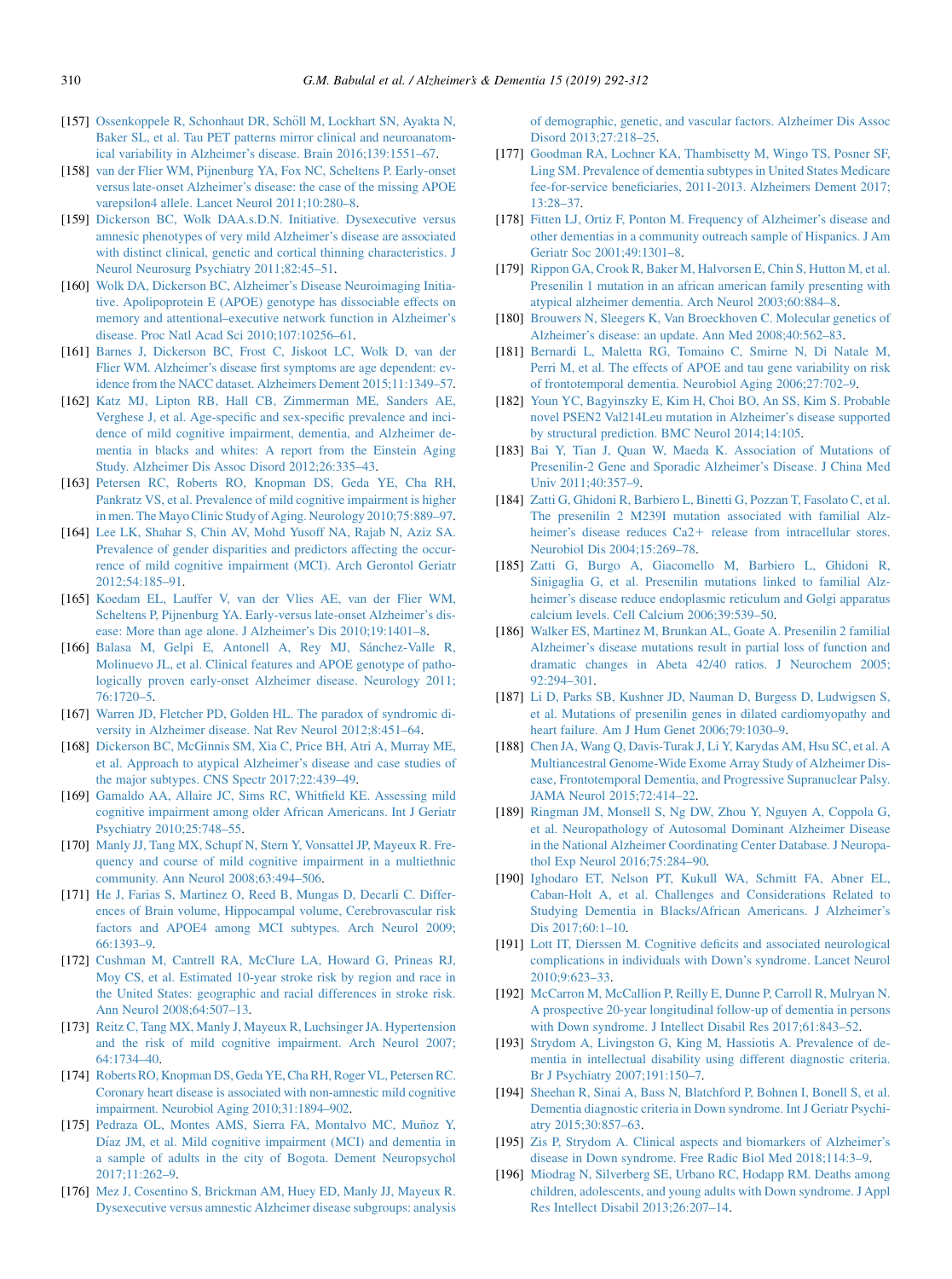- <span id="page-21-0"></span>[197] [Janicki MP, Dalton AJ, McCallion P, Baxley DD, Zendell A. Adults](http://refhub.elsevier.com/S1552-5260(18)33556-8/sref197) [with Down syndrome and Alzheimer's disease: Comparison of ser](http://refhub.elsevier.com/S1552-5260(18)33556-8/sref197)[vices received in group homes and in special care units. Gerontolog](http://refhub.elsevier.com/S1552-5260(18)33556-8/sref197)[ical Social Work 2002;38:197–211](http://refhub.elsevier.com/S1552-5260(18)33556-8/sref197).
- [198] [Janicki MP, Dalton AJ, McCallion P, Baxley DD, Zendell A. Group](http://refhub.elsevier.com/S1552-5260(18)33556-8/sref198) [home care for adults with intellectual disabilities and Alzheimer's](http://refhub.elsevier.com/S1552-5260(18)33556-8/sref198) [disease. Dementia 2005;4:361–85.](http://refhub.elsevier.com/S1552-5260(18)33556-8/sref198)
- [199] [Innes A, Morgan D, Kosteniuk J. Dementia care in rural and remote](http://refhub.elsevier.com/S1552-5260(18)33556-8/sref199) [settings: a systematic review of informal/family caregiving. Maturi](http://refhub.elsevier.com/S1552-5260(18)33556-8/sref199)[tas 2011;68:34–46](http://refhub.elsevier.com/S1552-5260(18)33556-8/sref199).
- [200] [Bedard M, Koivuranta A, Stuckey A. Health impact on caregivers of](http://refhub.elsevier.com/S1552-5260(18)33556-8/sref200) [providing informal care to a cognitively impaired older adult: rural](http://refhub.elsevier.com/S1552-5260(18)33556-8/sref200) [versus urban settings. Can J Rural Med 2004;9:15–23.](http://refhub.elsevier.com/S1552-5260(18)33556-8/sref200)
- [201] [Montoro-Rodriguez J, Kosloski K, Montgomery RJ. Evaluating a](http://refhub.elsevier.com/S1552-5260(18)33556-8/sref201) [practice-oriented service model to increase the use of respite services](http://refhub.elsevier.com/S1552-5260(18)33556-8/sref201) [among minorities and rural caregivers. Gerontologist 2003;](http://refhub.elsevier.com/S1552-5260(18)33556-8/sref201) [43:916–24](http://refhub.elsevier.com/S1552-5260(18)33556-8/sref201).
- [202] [Heller T, Markwardt R, Rowitz L, Farber B. Adaptation of Hispanic](http://refhub.elsevier.com/S1552-5260(18)33556-8/sref202) [families to a member with mental retardation. Am J Ment Retard](http://refhub.elsevier.com/S1552-5260(18)33556-8/sref202) [1994;99:289–300](http://refhub.elsevier.com/S1552-5260(18)33556-8/sref202).
- [203] [Magana S, Smith MJ. Health outcomes of midlife and older Latina](http://refhub.elsevier.com/S1552-5260(18)33556-8/sref203) [and black American mothers of children with developmental disabil](http://refhub.elsevier.com/S1552-5260(18)33556-8/sref203)[ities. Ment Retard 2006;44:224–34](http://refhub.elsevier.com/S1552-5260(18)33556-8/sref203).
- [204] [Braddock D, Emerson E, Felce D, Stancliffe RJ. Living circumstances](http://refhub.elsevier.com/S1552-5260(18)33556-8/sref204) [of children and adults with mental retardation or developmental dis](http://refhub.elsevier.com/S1552-5260(18)33556-8/sref204)[abilities in the United States, Canada, England and Wales, and](http://refhub.elsevier.com/S1552-5260(18)33556-8/sref204) [Australia. Ment Retard Dev Disabil Res Rev 2001;7:115–21](http://refhub.elsevier.com/S1552-5260(18)33556-8/sref204).
- [205] [Blacher J, Shapiro J, Lopez S, Diaz L. Depression in Latina mothers](http://refhub.elsevier.com/S1552-5260(18)33556-8/sref205) [of children with mental retardation: a neglected concern. Am J Ment](http://refhub.elsevier.com/S1552-5260(18)33556-8/sref205) [Retard 1997;101:483–96.](http://refhub.elsevier.com/S1552-5260(18)33556-8/sref205)
- [206] [Magana S, Seltzer MM, Krauss MW. Cultural context of caregiving:](http://refhub.elsevier.com/S1552-5260(18)33556-8/sref206) [differences in depression between Puerto Rican and non-Latina](http://refhub.elsevier.com/S1552-5260(18)33556-8/sref206) [White mothers of adults with mental retardation. Ment Retard](http://refhub.elsevier.com/S1552-5260(18)33556-8/sref206) [2004;42:1–11](http://refhub.elsevier.com/S1552-5260(18)33556-8/sref206).
- [207] [Organization, W.H.. Top Ten Causes of Death; 2017](http://refhub.elsevier.com/S1552-5260(18)33556-8/sref207).
- [208] [UNAIDS report for 2003: most deaths and new infections ever; some](http://refhub.elsevier.com/S1552-5260(18)33556-8/sref208) [good news. AIDS Treat News 2003;396:3.](http://refhub.elsevier.com/S1552-5260(18)33556-8/sref208)
- [209] [Fiscella K, Williams DR. Health disparities based on socioeconomic](http://refhub.elsevier.com/S1552-5260(18)33556-8/sref209) [inequities: implications for urban health care. Acad Med 2004;](http://refhub.elsevier.com/S1552-5260(18)33556-8/sref209) [79:1139–47](http://refhub.elsevier.com/S1552-5260(18)33556-8/sref209).
- [210] [O'Brien KK, Davis AM, Strike C, Young NL, Bayoumi AM. Putting](http://refhub.elsevier.com/S1552-5260(18)33556-8/sref210) [episodic disability into context: a qualitative study exploring factors](http://refhub.elsevier.com/S1552-5260(18)33556-8/sref210) [that influence disability experienced by adults living with HIV/AIDS.](http://refhub.elsevier.com/S1552-5260(18)33556-8/sref210) [J Int AIDS Soc 2009;12:5.](http://refhub.elsevier.com/S1552-5260(18)33556-8/sref210)
- [211] [Ludwig J, Sanbonmatsu L, Gennetian L, Adam E, Duncan GJ,](http://refhub.elsevier.com/S1552-5260(18)33556-8/sref211) [Katz LF, et al. Neighborhoods, obesity, and diabetes–a randomized](http://refhub.elsevier.com/S1552-5260(18)33556-8/sref211) [social experiment. N Engl J Med 2011;365:1509–19](http://refhub.elsevier.com/S1552-5260(18)33556-8/sref211).
- [212] [McEwen BS, Stellar E. Stress and the individual. Mechanisms lead](http://refhub.elsevier.com/S1552-5260(18)33556-8/sref212)[ing to disease. Arch Intern Med 1993;153:2093–101](http://refhub.elsevier.com/S1552-5260(18)33556-8/sref212).
- [213] [Sinha R, Jastreboff AM. Stress as a common risk factor for obesity](http://refhub.elsevier.com/S1552-5260(18)33556-8/sref213) [and addiction. Biol Psychiatry 2013;73:827–35.](http://refhub.elsevier.com/S1552-5260(18)33556-8/sref213)
- [214] [McEwen BS, Wingfield JC. What is in a name? Integrating homeo](http://refhub.elsevier.com/S1552-5260(18)33556-8/sref214)[stasis, allostasis and stress. Horm Behav 2010;57:105–11](http://refhub.elsevier.com/S1552-5260(18)33556-8/sref214).
- [215] [Brickman AM. Contemplating Alzheimer's disease and the contribu](http://refhub.elsevier.com/S1552-5260(18)33556-8/sref215)[tion of white matter hyperintensities. Curr Neurol Neurosci Rep](http://refhub.elsevier.com/S1552-5260(18)33556-8/sref215) [2013;13:415](http://refhub.elsevier.com/S1552-5260(18)33556-8/sref215).
- [216] [Brickman AM, Provenzano FA, Muraskin J, Manly JJ, Blum S,](http://refhub.elsevier.com/S1552-5260(18)33556-8/sref216) [Apa Z, et al. Regional white matter hyperintensity volume, not hip](http://refhub.elsevier.com/S1552-5260(18)33556-8/sref216)[pocampal atrophy, predicts incident Alzheimer disease in the com](http://refhub.elsevier.com/S1552-5260(18)33556-8/sref216)[munity. Arch Neurol 2012;69:1621–7](http://refhub.elsevier.com/S1552-5260(18)33556-8/sref216).
- [217] [Brickman AM, Zahodne LB, Guzman VA, Narkhede A, Meier IB,](http://refhub.elsevier.com/S1552-5260(18)33556-8/sref217) [Griffith EY, et al. Reconsidering harbingers of dementia: progression](http://refhub.elsevier.com/S1552-5260(18)33556-8/sref217) [of parietal lobe white matter hyperintensities predicts Alzheimer's](http://refhub.elsevier.com/S1552-5260(18)33556-8/sref217) [disease incidence. Neurobiol Aging 2015;36:27–32](http://refhub.elsevier.com/S1552-5260(18)33556-8/sref217).
- [218] [Brickman AM, Honig LS, Scarmeas N, Tatarina O, Sanders L, et al.](http://refhub.elsevier.com/S1552-5260(18)33556-8/sref218) [Measuring cerebral atrophy and white matter hyperintensity burden](http://refhub.elsevier.com/S1552-5260(18)33556-8/sref218)

[to predict the rate of cognitive decline in Alzheimer disease. Arch](http://refhub.elsevier.com/S1552-5260(18)33556-8/sref218) [Neurol 2008;65:1202–8.](http://refhub.elsevier.com/S1552-5260(18)33556-8/sref218)

- [219] [Lee S, Viqar F, Zimmerman ME, Narkhede A, Tosto G,](http://refhub.elsevier.com/S1552-5260(18)33556-8/sref219) [Benzinger TL, et al. White matter hyperintensities are a core feature](http://refhub.elsevier.com/S1552-5260(18)33556-8/sref219) [of Alzheimer's disease: Evidence from the dominantly inherited Alz](http://refhub.elsevier.com/S1552-5260(18)33556-8/sref219)[heimer network. Ann Neurol 2016;79:929–39](http://refhub.elsevier.com/S1552-5260(18)33556-8/sref219).
- [220] [Zahodne LB, Manly JJ, Narkhede A, Griffith EY, DeCarli C,](http://refhub.elsevier.com/S1552-5260(18)33556-8/sref220) [Schupf NS, et al. Structural MRI Predictors of Late-Life Cognition](http://refhub.elsevier.com/S1552-5260(18)33556-8/sref220) [Differ Across African Americans, Hispanics, and Whites. Curr Alz](http://refhub.elsevier.com/S1552-5260(18)33556-8/sref220)[heimer Res 2015;12:632–9.](http://refhub.elsevier.com/S1552-5260(18)33556-8/sref220)
- [221] [Meier IB, Manly JJ, Provenzano FA, Louie KS, Wasserman BT,](http://refhub.elsevier.com/S1552-5260(18)33556-8/sref221) [Griffith EY, et al. White matter predictors of cognitive functioning](http://refhub.elsevier.com/S1552-5260(18)33556-8/sref221) [in older adults. J Int Neuropsychol Soc 2012;18:414–27.](http://refhub.elsevier.com/S1552-5260(18)33556-8/sref221)
- [222] [Oh ES, Fong TG, Hshieh TT, Inouye SK. Delirium in Older Persons:](http://refhub.elsevier.com/S1552-5260(18)33556-8/sref222) [Advances in Diagnosis and Treatment. Jama 2017;318:1161–74](http://refhub.elsevier.com/S1552-5260(18)33556-8/sref222).
- [223] [Campbell NL, Cantor BB, Hui SL, Perkins A, Khan BA, Farber MO,](http://refhub.elsevier.com/S1552-5260(18)33556-8/sref223) [et al. Race and documentation of cognitive impairment in hospital](http://refhub.elsevier.com/S1552-5260(18)33556-8/sref223)[ized older adults. J Am Geriatr Soc 2014;62:506–11.](http://refhub.elsevier.com/S1552-5260(18)33556-8/sref223)
- [224] [Kales HC, Kamholz BA, Visnic SG, Blow FC. Recorded delirium in a](http://refhub.elsevier.com/S1552-5260(18)33556-8/sref224) [national sample of elderly inpatients: potential implications for](http://refhub.elsevier.com/S1552-5260(18)33556-8/sref224) [recognition. J Geriatr Psychiatry Neurol 2003;16:32–8](http://refhub.elsevier.com/S1552-5260(18)33556-8/sref224).
- [225] [Kales HC, Blow FC, Bingham CR, Copeland LA, Mellow AM. Race](http://refhub.elsevier.com/S1552-5260(18)33556-8/sref225) [and inpatient psychiatric diagnoses among elderly veterans. Psy](http://refhub.elsevier.com/S1552-5260(18)33556-8/sref225)[chiatr Serv 2000;51:795–800.](http://refhub.elsevier.com/S1552-5260(18)33556-8/sref225)
- [226] [Tang S, Patel P, Khubchandani J, Grossberg GT. The psychogeriatric](http://refhub.elsevier.com/S1552-5260(18)33556-8/sref226) [patient in the emergency room: focus on management and disposi](http://refhub.elsevier.com/S1552-5260(18)33556-8/sref226)[tion. ISRN Psychiatry 2014;2014:413572.](http://refhub.elsevier.com/S1552-5260(18)33556-8/sref226)
- [227] [DoEaSA, U.N.P.D.. World Population Ageing Reports; 2015](http://refhub.elsevier.com/S1552-5260(18)33556-8/sref227).
- [228] [Evered L, Scott DA, Silbert B, Maruff P. Postoperative cognitive](http://refhub.elsevier.com/S1552-5260(18)33556-8/sref228) [dysfunction is independent of type of surgery and anesthetic. Anesth](http://refhub.elsevier.com/S1552-5260(18)33556-8/sref228) [Analg 2011;112:1179–85.](http://refhub.elsevier.com/S1552-5260(18)33556-8/sref228)
- [229] [Moller JT, Cluitmans P, Rasmussen LS, Houx P, Rasmussen H,](http://refhub.elsevier.com/S1552-5260(18)33556-8/sref229) [Canet J, et al. Long-term postoperative cognitive dysfunction in the](http://refhub.elsevier.com/S1552-5260(18)33556-8/sref229) [elderly ISPOCD1 study. ISPOCD investigators. International Study](http://refhub.elsevier.com/S1552-5260(18)33556-8/sref229) [of Post-Operative Cognitive Dysfunction. Lancet 1998;351:857–61.](http://refhub.elsevier.com/S1552-5260(18)33556-8/sref229)
- [230] [Xu T, Bo L, Wang J, Zhao Z, Xu Z, Deng X, et al. Risk factors for](http://refhub.elsevier.com/S1552-5260(18)33556-8/sref230) [early postoperative cognitive dysfunction after non-coronary bypass](http://refhub.elsevier.com/S1552-5260(18)33556-8/sref230) [surgery in Chinese population. J Cardiothorac Surg 2013;8:204](http://refhub.elsevier.com/S1552-5260(18)33556-8/sref230).
- [231] [Evered LA, Silbert BS, Scott DA, Maruff P, Ames D. Prevalence of](http://refhub.elsevier.com/S1552-5260(18)33556-8/sref231) [Dementia 7.5 Years after Coronary Artery Bypass Graft Surgery.](http://refhub.elsevier.com/S1552-5260(18)33556-8/sref231) [Anesthesiology 2016;125:62–71](http://refhub.elsevier.com/S1552-5260(18)33556-8/sref231).
- [232] [Siega-Riz AM, Sotres-Alvarez D, Ayala GX, Ginsberg M, Himes JH,](http://refhub.elsevier.com/S1552-5260(18)33556-8/sref232) [Liu K, et al. Food-group and nutrient-density intakes by Hispanic and](http://refhub.elsevier.com/S1552-5260(18)33556-8/sref232) [Latino backgrounds in the Hispanic Community Health Study/Study](http://refhub.elsevier.com/S1552-5260(18)33556-8/sref232) [of Latinos. Am J Clin Nutr 2014;99:1487–98](http://refhub.elsevier.com/S1552-5260(18)33556-8/sref232).
- [233] [Lin H, Bermudez OI, Tucker KL. Dietary patterns of Hispanic elders](http://refhub.elsevier.com/S1552-5260(18)33556-8/sref233) [are associated with acculturation and obesity. J Nutr 2003;](http://refhub.elsevier.com/S1552-5260(18)33556-8/sref233) [133:3651–7](http://refhub.elsevier.com/S1552-5260(18)33556-8/sref233).
- [234] [Hiza HA, Casavale KO, Guenther PM, Davis CA. Diet quality of](http://refhub.elsevier.com/S1552-5260(18)33556-8/sref234) [Americans differs by age, sex, race/ethnicity, income, and education](http://refhub.elsevier.com/S1552-5260(18)33556-8/sref234) [level. J Acad Nutr Diet 2013;113:297–306](http://refhub.elsevier.com/S1552-5260(18)33556-8/sref234).
- [235] [Satia JA. Diet-related disparities: understanding the problem and](http://refhub.elsevier.com/S1552-5260(18)33556-8/sref235) [accelerating solutions. J Am Diet Assoc 2009;109:610–5.](http://refhub.elsevier.com/S1552-5260(18)33556-8/sref235)
- [236] [Salihu HM, Adegoke KK, Das R, Wilson RE, Mazza J, Okoh JO,](http://refhub.elsevier.com/S1552-5260(18)33556-8/sref236) [et al. Community-based fortified dietary intervention improved](http://refhub.elsevier.com/S1552-5260(18)33556-8/sref236) [health outcomes among low-income African-American women.](http://refhub.elsevier.com/S1552-5260(18)33556-8/sref236) [Nutr Res 2016;36:771–9](http://refhub.elsevier.com/S1552-5260(18)33556-8/sref236).
- [237] [Aksan N, Dawson JD, Emerson JL, Yu L, Uc EY, Anderson SW, et al.](http://refhub.elsevier.com/S1552-5260(18)33556-8/sref237) [Naturalistic distraction and driving safety in older drivers. Hum Fac](http://refhub.elsevier.com/S1552-5260(18)33556-8/sref237)[tors 2013;55:841–53](http://refhub.elsevier.com/S1552-5260(18)33556-8/sref237).
- [238] [Casagrande SS, Wang Y, Anderson C, Gary TL. Have Americans](http://refhub.elsevier.com/S1552-5260(18)33556-8/sref238) [increased their fruit and vegetable intake? The trends between](http://refhub.elsevier.com/S1552-5260(18)33556-8/sref238) [1988 and 2002. Am J Prev Med 2007;32:257–63](http://refhub.elsevier.com/S1552-5260(18)33556-8/sref238).
- [239] [D'Alessandro C, Piccoli GB, Cupisti A. The "phosphorus pyramid":](http://refhub.elsevier.com/S1552-5260(18)33556-8/sref239) [a visual tool for dietary phosphate management in dialysis and CKD](http://refhub.elsevier.com/S1552-5260(18)33556-8/sref239) [patients. BMC Nephrol 2015;16:9.](http://refhub.elsevier.com/S1552-5260(18)33556-8/sref239)